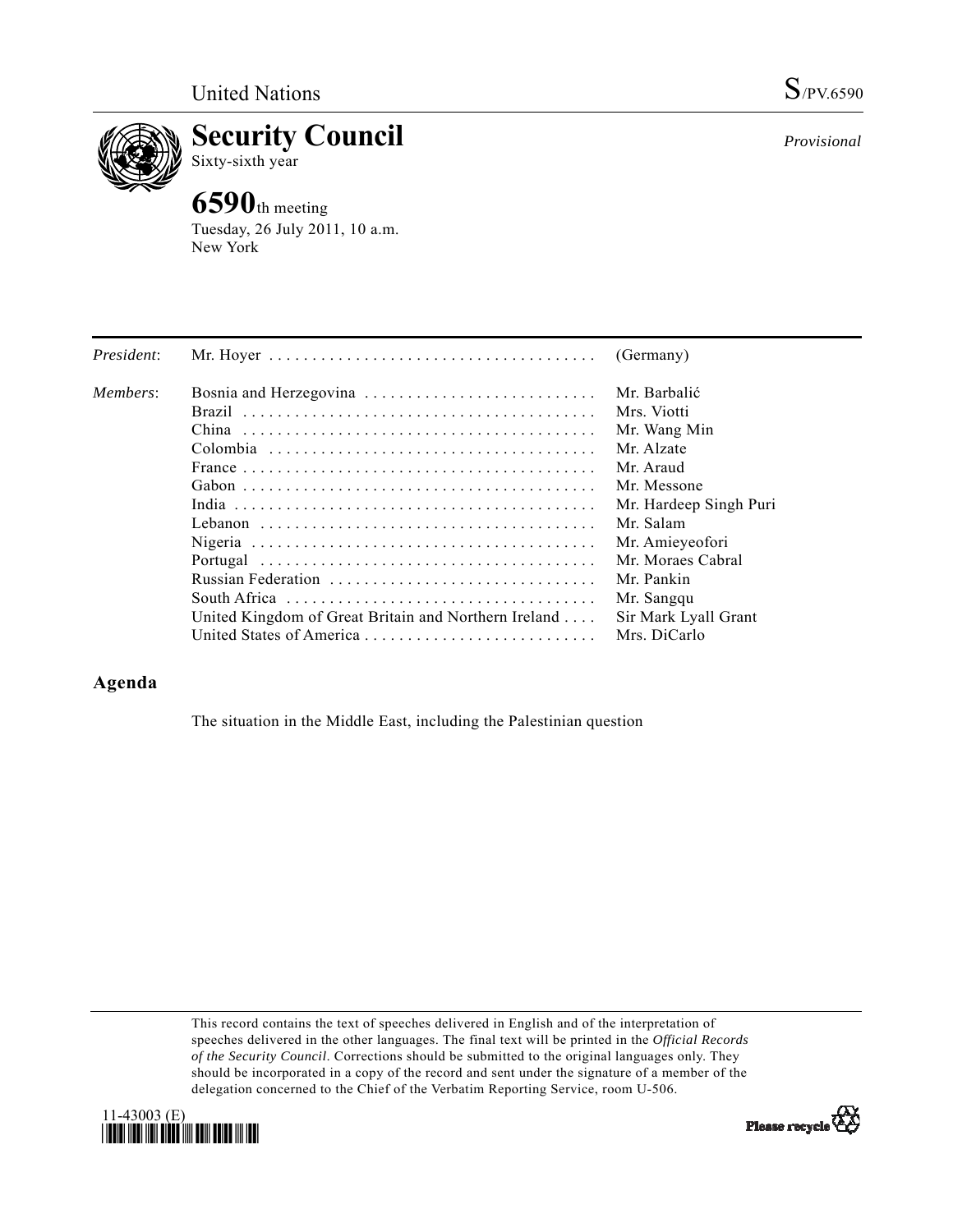*The meeting was called to order at 10.10 a.m.* 

#### **Adoption of the agenda**

*The agenda was adopted*.

## **The situation in the Middle East, including the Palestinian question**

**The President**: In accordance with rule 37 of the Council's provisional rules of procedure, I invite the representatives of Bangladesh, Cuba, the Democratic People's Republic of Korea, Egypt, Iceland, Indonesia, Israel, Japan, Jordan, Kazakhstan, Kuwait, Kyrgyzstan, Malaysia, Morocco, Nicaragua, Pakistan, the Syrian Arab Republic, Turkey, Uganda and the Bolivarian Republic of Venezuela to participate in this meeting.

 I should like to inform the Council that I have received a letter dated 21 July 2011 from the Permanent Observer of Palestine to the United Nations, which will be issued as document S/2011/444 and which reads as follows:

 "I have the honour to request that, in accordance with its previous practice, the Security Council invite the Permanent Observer of Palestine to the United Nations to participate in the meeting of the Security Council that will be held on Tuesday, 26 July 2011, regarding the situation in the Middle East, including the Palestinian question."

 I propose, with the consent of the Council, to invite the Permanent Observer of Palestine to participate in the meeting in accordance with the rules of procedure and previous practice in this regard.

There being no objection, it is so decided.

 Under rule 39 of the Council's provisional rules of procedure, I invite Mr. Robert Serry, Special Coordinator for the Middle East Peace Process and Personal Representative of the Secretary-General, to participate in this meeting.

 Under rule 39 of the Council's provisional rules of procedure, I invite His Excellency Mr. Pedro Serrano, Acting Head of the Delegation of the European Union to the United Nations, to participate in this meeting.

 Under rule 39 of the Council's provisional rules of procedure, I invite His Excellency Mr. Abdou Diallo, Chairman of the Committee on the Exercise of the Inalienable Rights of the Palestinian People, to participate in this meeting.

 The Security Council will now begin its consideration of the item on its agenda.

I now give the floor to Mr. Serry.

**Mr. Serry**: Thank you, Mr. President, for giving me the floor. Let me acknowledge the presence of both Ambassador Mansour at this table — I think we met a few weeks ago in Jerusalem — and of the new Israeli Ambassador, Mr. Prosor. I had the privilege of meeting him yesterday.

 The political process to resolve the Israeli-Palestinian conflict is in profound and persistent deadlock. Efforts to find the necessary common ground for resumed negotiations have proven extremely difficult, given the differences and lack of trust between the parties. Political leaders on both sides are frustrated, as are their publics. This is particularly acute on the Palestinian side in the absence of a credible political horizon for ending the occupation that began in 1967. Israel remains concerned about achieving lasting security and an end to the conflict.

 The Quartet has engaged throughout this year to promote meaningful negotiations. Most recently, the Secretary-General joined Quartet partners in Washington, D.C., on 11 July. The Quartet sought to translate the important speech of President Obama on 19 May, in which he laid out parameters on borders and security as what he termed a "foundation for negotiations", into an internationally agreed framework for the parties to resume talks. The Secretary-General appreciated the substantive discussion in Washington, D.C. The Quartet did not issue a statement to help chart the way forward, but its efforts continue.

 Both President Abbas and Prime Minister Netanyahu continue to reiterate their desire to negotiate. However, in the absence of a framework for meaningful talks, and with Israeli settlement activity continuing, the Palestinians are actively exploring approaching the United Nations. President Abbas states that he remains committed to negotiations and that efforts in the United Nations would help to preserve the two-State solution. Israel opposes this course of action, stating that it will make negotiations for a two-State solution more difficult to achieve. The Palestinians are consulting closely with the Arab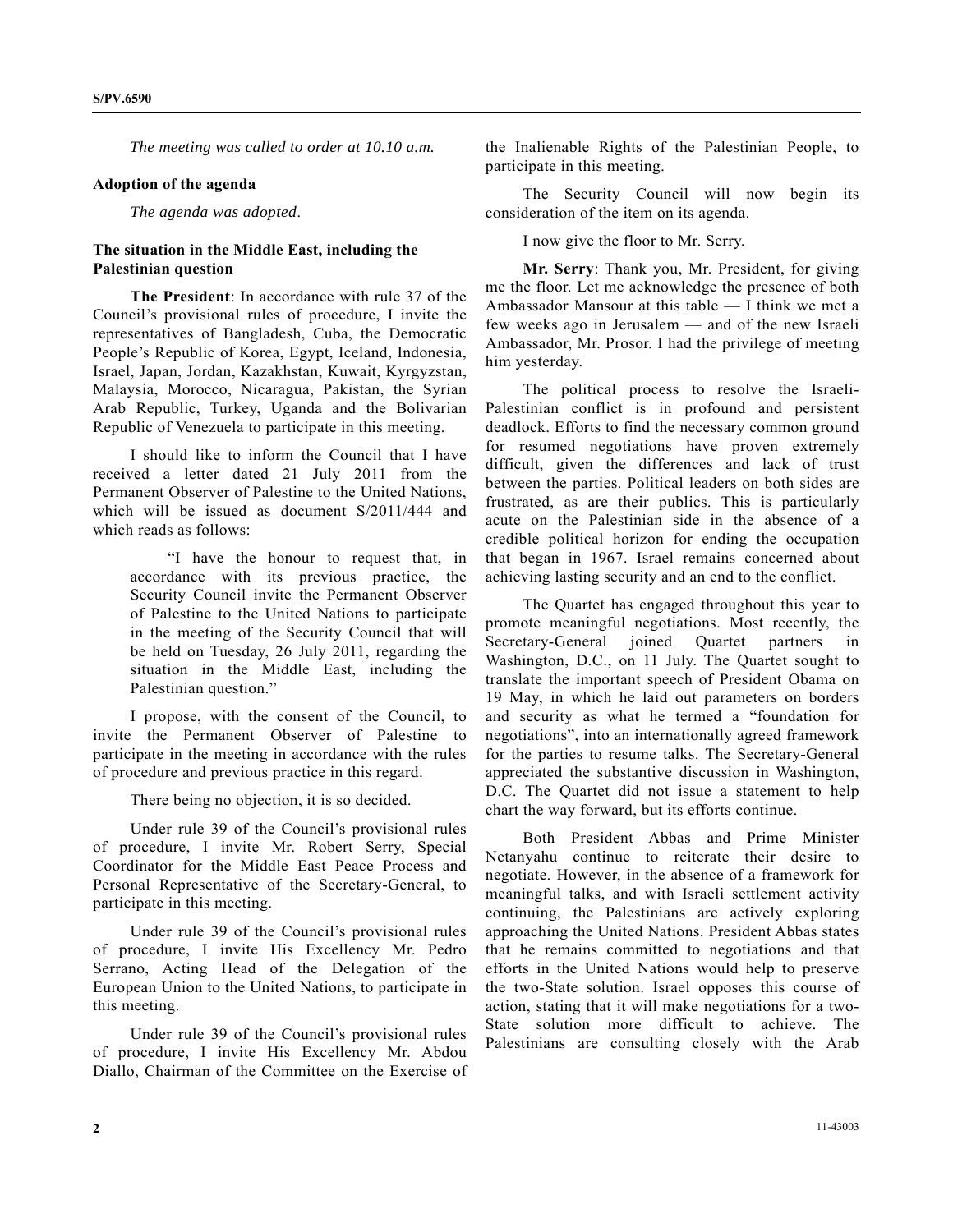League on this issue, and both parties are intensively engaging members of the international community.

 We hope that the international community can be united in forums of collective decision-making — now, in September, and after September too — and shape a legitimate and balanced way forward that will help the parties to overcome their differences and ultimately return to negotiations. We will continue to work with Quartet partners to seek urgent action in this regard. We also note the prerogatives and responsibilities of the Security Council and the General Assembly.

 We must not lose sight of what is at stake. The World Bank, the International Monetary Fund and my own Office, the Office of the United Nations Special Coordinator in the Occupied Territories (UNSCO), have all acknowledged the unprecedented achievements of the Palestinian Authority in the West Bank. The Palestinian Authority has, in key areas, reached a level of institutional performance sufficient for a functioning State. The Palestinian Authority is ready to assume the responsibilities of statehood at any point in the near future.

 Real security and economic gains have been made, benefiting both peoples. Better governance, increased investment, improvements in movement and access, and donor engagement have strengthened the West Bank economy in a difficult global environment over the past two years. The training and deployment of thousands of Palestinian security officers and intensified security coordination have seen terrorist cells dismantled and extremist incitement combated. Palestinians have seen law and order return to the main cities, and Israelis have faced comparatively few acts of violence from the West Bank.

 However, as we have often warned, this agenda will soon reach the limits of achievement without more political and physical space. This requires Israeli steps to roll back measures of occupation and continuous donor support. For example, we have repeatedly called on Israel to allow the expansion of Palestinian urban centres to accommodate population growth and industrial activity, which would necessitate including some parts of Area C. While steps of enablement were made in the past, bold measures have been lacking in recent times, and the implementation of those measures that have been announced, including the February 2011 package agreed with Quartet Representative Blair, has been slow. Indeed, we have seen many negative actions

in Area C. The demolition of Palestinian structures has surged. This year, 700 people have been displaced as approximately 370 structures have been demolished the highest number since 2006. Water and sanitation systems have been targeted in particular.

 Settlement activities continue in many of the most sensitive areas of East Jerusalem and Area C. In the past month, 40 units were approved in Karnei Shomron in the northern West Bank. I am particularly concerned that on 26 June 2011, for the first time in several years, Israel confiscated 19 hectares of private Palestinian land in the village of Karyut, also in the northern West Bank. An outpost, illegal even under Israeli law, has been placed on that land. This departs from Israeli public undertakings not to build new settlements or set aside land for new settlements, and sets a worrying precedent for the future legalization of outposts, which, under the Road Map, should be removed. Settlements are illegal under international law and prejudge final status discussions, and settlement activity must cease.

 Issues on which we report regularly to the Council, including settler violence, incursions citing security concerns, movement and access limitations, and the route of the barrier, continue to be sources of friction between the parties. I note that on 23 June the Israeli authorities, as ordered by the Israeli Supreme Court, began re-routing a section of the barrier near Bil′in, a village where there are weekly protests, thus giving residents access to an additional 1,020 dunums of agricultural land, although they are still deprived of another 1,280 dunums.

 There are now growing calls from civil society groups and political figures for intensified peaceful protests against the status quo and calls for action to realize the Palestinian right of self-determination. Meanwhile, precisely at the time when the Statebuilding plan was meant to reach fruition, the Palestinian Authority has faced setbacks owing to its fiscal position and shortages in donor funding, forcing it to cut back on security expenditures and only pay half-salaries in June.

 I urge donors, including members of the Arab League, who are meeting on this issue today in Cairo, to ensure that the Palestinian Authority can pay salaries and meet its other financial obligations. I urge Israel to do more to empower its moderate, committed and peaceful Palestinian partner.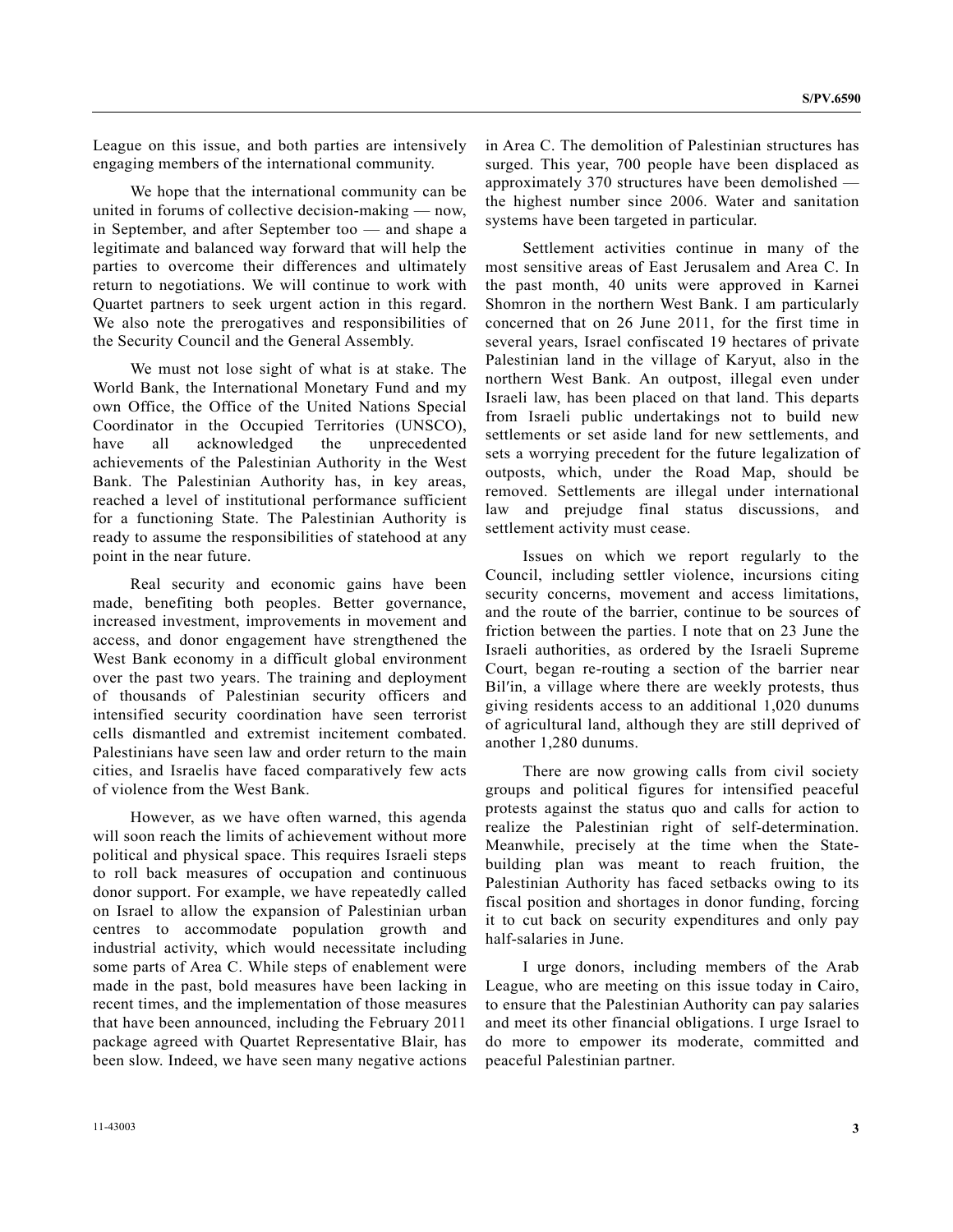Security Council resolutions 1850 (2008) and 1860 (2009) and the framework of international law continue to guide United Nations policy on Gaza. We are concerned that the calm between Israel and Gaza, which was restored in early April, has been challenged by the firing of some 18 rockets into Israel since 23 June. During the same period, Israel conducted three incursions and 16 air strikes, killing two and injuring eight Palestinian militants, but also killing one Palestinian civilian and injuring 14 others. One Israeli soldier was injured during an incursion, and an Israeli civilian contractor was lightly injured by gunfire from Gaza. Militants' firing of indiscriminate rockets towards civilian areas is unacceptable and must cease. Israel must also show restraint. Tensions have subsided in recent days. My office remains active in promoting a full restoration of calm, which remains a cornerstone for any broader achievements in Gaza.

 A nascent recovery is under way in Gaza, with real GDP growth of 15.1 per cent in 2010 and 17.9 per cent in the first quarter of 2011. However, this rebound starts from a very low base and is driven in part by public expenditures, donor aid, tunnel traffic, increased imports from Israel and limited exports. Imports are only about a third of the volume before the closure. Unemployment in Gaza is very high, at 31 per cent; 54 per cent of households remain food insecure; and 38 per cent live in poverty.

 Israel's June 2010 policy change from a list of permitted items to a list of prohibited ones has contributed to an increase in consumer good imports. A limited range and volume of agricultural products has also been exported since Israel's December 2010 decision to allow them.

 The level of United Nations projects approved for Gaza to date, pursuant to Israel's policy, totals  $$265$  million — a significant start towards addressing Gaza's vast basic needs including in education, housing and sanitation.

 The Rafah crossing for people now operates six days a week between Gaza and Egypt.

 Together with our Quartet partners, we urge Israel to allow aggregate, iron bar and cement for use by Gaza's private sector. The ongoing illicit tunnel trade in these essential building materials empowers those who control smuggling at the expense of the legitimate commercial sector. Exports to foreign countries and the West Bank should also be further enabled. The much freer movement of people to and from the Strip is vital if Gazans are to enjoy basic rights, normal interaction with the outside world, and human dignity. We continue to seek the full reopening of all legitimate crossings. We urge continued vigilance to combat smuggling of weapons into the Strip.

 Most of the vessels involved in a recent flotilla did not receive authorizations from maritime authorities from countries in the region to sail towards Gaza. On 19 July, Israeli naval forces intercepted a small boat carrying approximately 10 activists who intended to sail to Gaza, and directed it to the Israeli port of Ashdod. Unnecessary confrontations at sea were avoided, as urged by the Quartet.

 In Gaza, the Hamas interior ministry closed the local Sharek Youth Forum on unspecified accusations of immoral behaviour. The authorities are also seeking to audit international non-governmental organizations (NGOs) with on-site inspections. We urge full respect for the free and independent exercise of the functions of those organizations. We also urge full respect for the work of United Nations agencies, some of whose activities in support of Palestinian beneficiaries have been misrepresented recently.

 We are also very concerned that a bomb was detonated near the UNSCO compound in Gaza on 25 June causing material damage to the perimeter wall, which underlines the continued challenging security environment facing the United Nations in the Strip.

 I also draw your attention to the fact that the United Nations Relief and Works Agency for Palestine Refugees in the Near East (UNRWA) faces an unprecedented funding shortfall of \$61.4 million for its core programmes and operations, as well as for its emergency food and employment operations. I urge donors to provide decisive and speedy support to UNRWA, without which support to Gazans could be significantly curtailed come October.

 The Secretary-General joined the Director-General of the International Red Cross in expressing his grave concern at the continuing captivity of Israeli Staff Sergeant Gilad Shalit on the fifth anniversary of his detention, and called on Hamas to protect his life, treat him humanely and present a proof of life. We also continue to call for his release and for the conclusion of prisoner exchange negotiations, which would also enable the release of a significant number of Palestinian prisoners. We note with concern reports of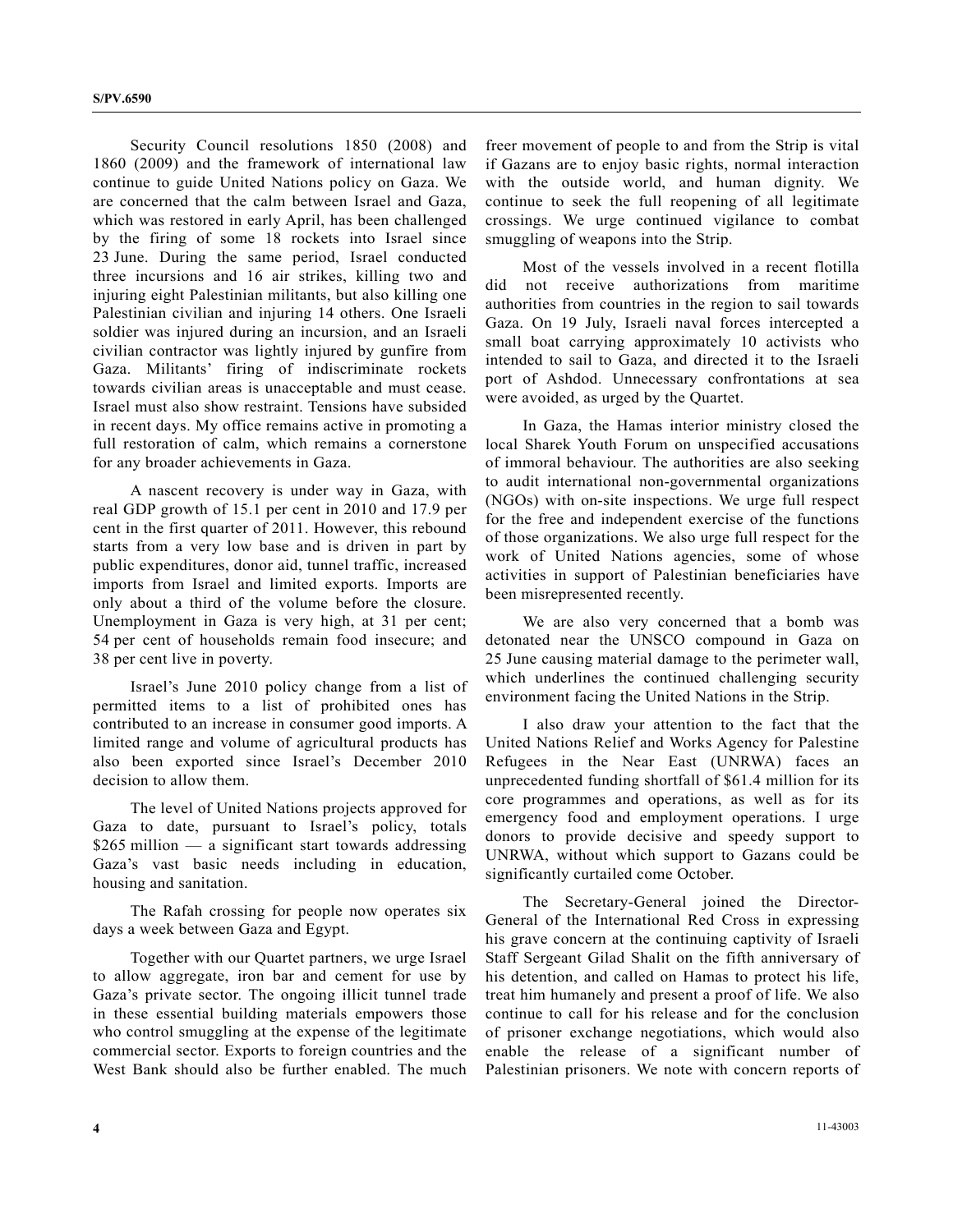steps taken to harden the conditions of detention of some of these prisoners during the reporting period.

 Implementation of the May reconciliation accord is stalled amid disputes over the composition and programme of a new Government. The longer reconciliation is delayed, the more that developments on the ground will push the West Bank and Gaza further apart, with grave consequences for prospects for a viable Palestinian State. The United Nations continues to promote reconciliation within the framework of the commitments of the Palestine Liberation Organization, the positions of the Quartet and the Arab Peace Initiative.

 There has been no movement on the regional tracks of the peace process. Popular protests and political change have become part of the regional dynamic and affect the way the parties perceive their security and political strength. Uncertainty in the region should be cause for the parties to redouble efforts to address stability. Progress towards peace is more urgent than ever.

 I will not brief on Lebanon given that the Special Coordinator for Lebanon briefed you last week.

 In conclusion, after nearly 20 years of inconclusive peace negotiations since the Madrid Conference, yet again we are reaching a point where the parties fail to meet an agreed timeline for a permanent status agreement. I can only describe the current situation, whereby the process of Palestinian State-building in the West Bank has matured but the political track has failed to converge, as dramatic.

 We continue to urge the parties to find a way forward at this sensitive and important time. We hope that the international community can help by shaping a legitimate and balanced framework. Without a credible political path forward, accompanied by more farreaching steps on the ground, the viability of the Palestinian Authority and its State-building agenda and, I fear, of the two-State solution itself — cannot be taken for granted.

 This agenda should be advanced within the framework of Security Council resolutions and international law, the agreements and obligations of the parties and the Arab Peace Initiative.

**The President**: I thank Mr. Serry for his briefing, and I now give the floor to the Permanent Observer of Palestine.

**Mr. Mansour** (Palestine): At the outset, I wish to convey Palestine's congratulations to Germany on its presidency and skilled stewardship of the Security Council this month. I am personally delighted to see you, Mr. Minister of State, presiding over the Security Council as an indication of the importance that Germany places on this debate.

 We laud your efforts in leading the Council, particularly in the proceedings on the application for full United Nations membership by our brotherly country of South Sudan. Palestine reiterates its warmest congratulations and full solidarity and support to South Sudan in this new chapter of independence for the people of South Sudan, wishing them all success and prosperity.

 We express appreciation as well to the Gabonese Republic for its wise guidance of the Council in June. I also express appreciation to the Special Coordinator, Mr. Robert Serry, for his briefing today and for all of his serious efforts on the ground on behalf of the Secretary-General. I must add that I was extremely delighted to meet with him a few weeks ago in his office in Jerusalem, an office that is so beautiful and evokes many optimistic hopes for us, the Palestinians, that we might have it as the office of our presidents when we have our own independent State.

 The Security Council convenes this open debate at a moment requiring serious reflection and candid deliberation about the Israeli-Palestinian conflict and the international efforts to resolve it and the Arab-Israeli conflict as a whole.

 We are all aware that the answers to the problem lie in the legal principles and just positions at the core of the relevant Security Council and General Assembly resolutions. The missing factor is the political will to uphold international law and implement those resolutions. While numerous good-faith regional and international efforts have been exerted, they continue to fail owing to Israel's relentless violations of the law and the general failure to hold Israel accountable for its illegal actions. Israel needs to change course in a way that would make the realization of the two-State solution possible. This is a fact, and it is the major reason why the Israeli military occupation continues and why the Palestinian people continue to be denied justice and their right to self-determination and freedom.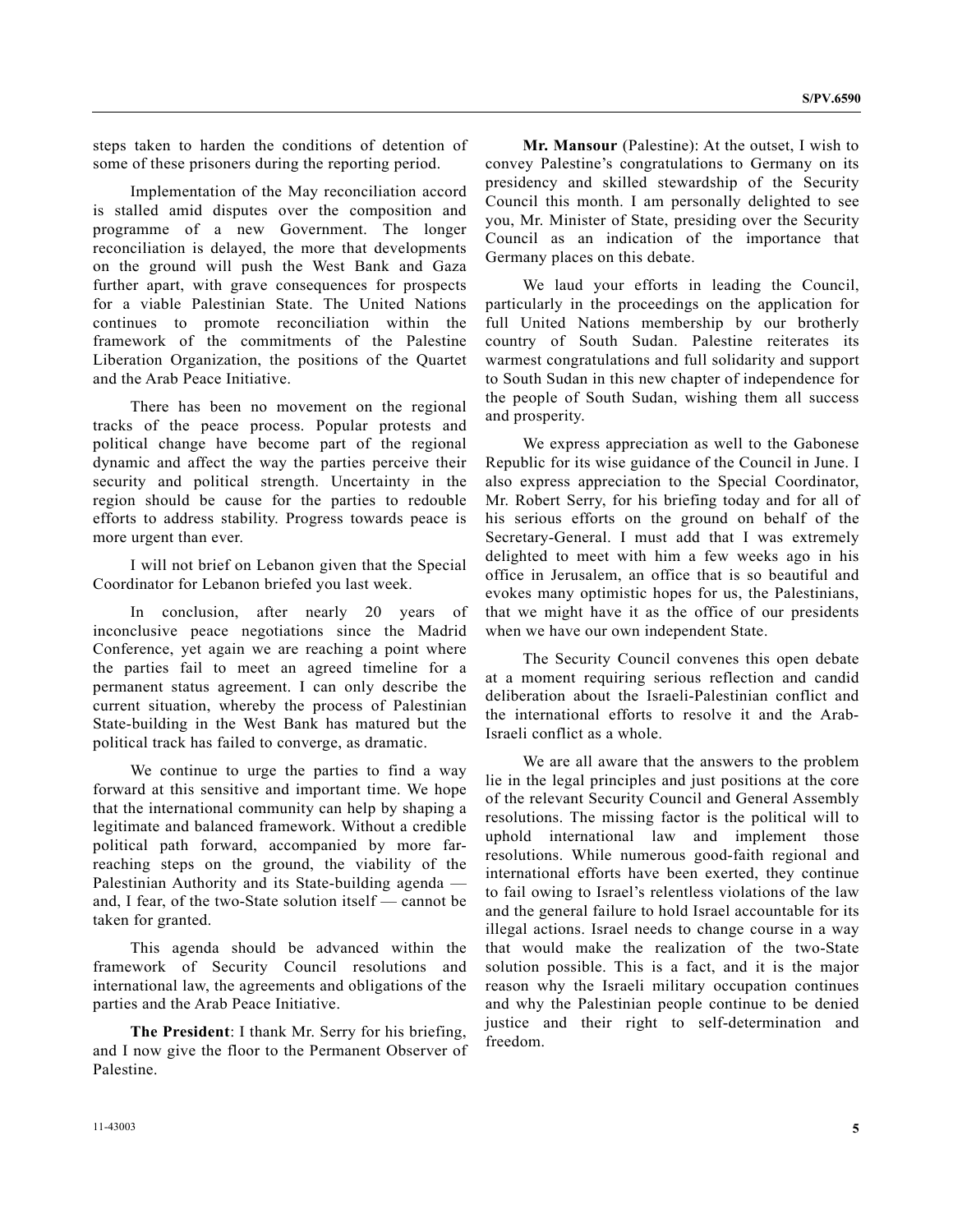In our letters sent in the recent period, we have fully informed the Council of the deplorable situation in the occupied Palestinian territory, including East Jerusalem, as a result of the Israelis' illegal policies, which are destroying the contiguity of the territory and inflicting more suffering on our people. Such illegal practices have not ceased for a single moment, and they include the following.

 The illegal settlement campaign continues, especially in and around occupied East Jerusalem, in breach of Israel's obligations under international law, United Nations resolutions and the Quartet Road Map's demand for a freeze of all settlement activities. Construction of settlements and the wall and the demolition of homes continue unabated, as do attempts to seize and de facto annex land.

 Terror attacks continue against Palestinian civilians by Israeli settlers, clearly emboldened by the extremist tendencies of the Government, which continues to protect them and promote their agenda, with more than 139 attacks documented in the past month.

 Collective punishment of the population in the Gaza Strip through the illegal blockade and obstruction of international reconstruction efforts and any semblance of normal life continue.

 Military air strikes continue against neighbourhoods in Gaza, as do attacks on Palestinian fishing boats, causing injury to dozens of civilians and destruction to property.

 Military raids and arrests of Palestinian civilians, including children, and the deterioration of already harsh conditions imposed on Palestinian prisoners, particularly following the Israeli Prime Minister's declaration to "toughen conditions" on them, continue. The plight of all prisoners, including those suffering from acute health conditions and those on hunger strike in protest of Israel's cruel treatment, remains of utmost concern.

 The use of excessive force against Palestinians and others, including Israelis, peacefully demonstrating against the Wall and the settlements continues.

#### (*spoke in Arabic*)

 I would like, in this forum, to salute the people of Bil′in and their friends for their peaceful struggle. They have succeeded in defeating Israel one kilometre from

the Green Line. I had the honour to visit Bil′in last week, and I visited the old track and the new construction of the wall. In this forum, I would like to salute Bil′in for this great achievement.

## (*spoke in English*)

 In addition, hostile acts and threats continue against peace activists, especially those protesting the blockade, human rights organizations and civil society activists. Israeli aggression against non-violent protest has also taken a new form in the punitive, undemocratic boycott law that was recently adopted.

 All of these illegal actions and provocations are indicative of the Israeli Government's extremely rightwing and anti-peace agenda. Israel, the occupying Power, is obstructing peace in both word and deed, sabotaging the small opportunity remaining to achieve the two-State solution on the basis of the pre-1967 borders for the realization of peace and coexistence between our peoples.

 These facts must be faced head on, and all empty excuses and illogical pretexts for such illegal actions must be rejected. The fragility of the situation and rapid rise in tensions require immediate redress by this Council, in line with its Charter obligations. Continued appeasement of Israel's expansionist agenda runs the risk of and bears the responsibility for further harming the prospects for peace and security, with serious short and long-term consequences.

 In this regard, we are heartened by the fact that neither the Palestinian people nor their Arab brethren, nor even the international community, have given up on the pursuit of a just peace. All remain resilient in their calls for an end to the Israeli occupation, the independence of the State of Palestine, with East Jerusalem as its capital, living side by side with Israel in peace and security on the basis of the pre-1967 borders, and a just solution for the Palestine refugees based on General Assembly resolution 194 (III) of 1948. Current opportunities to advance these noble objectives must be seized, specifically in light of the critical situation on the ground and in the context of the ongoing and very relevant Arab spring.

 To continue to deny the appeals of the Palestinian people for independence in their State of Palestine in exercise of their inalienable right to self-determination is unjustifiable. The Palestinian people must live as an independent, free and dignified people in peace and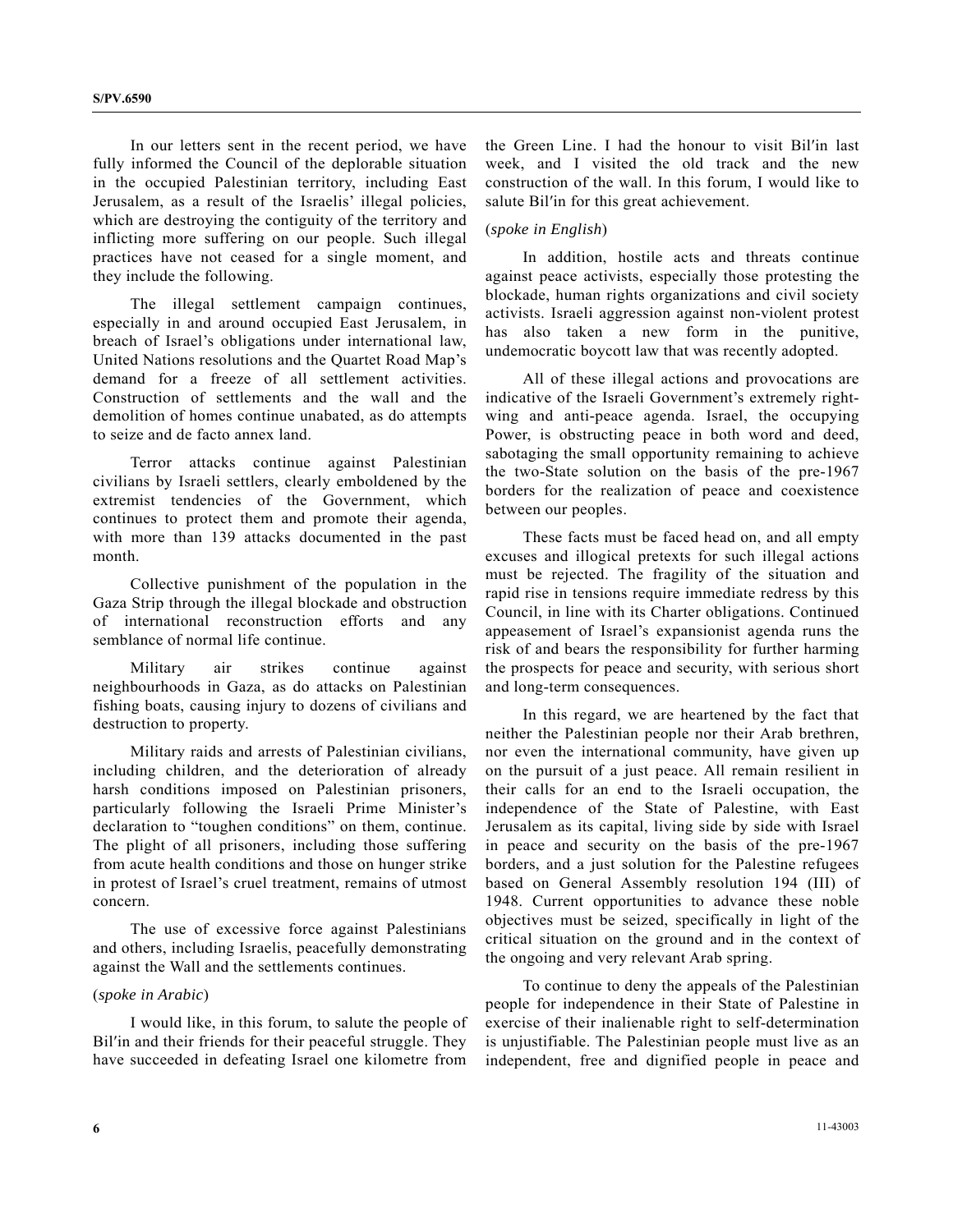security, and Palestine must be allowed to prosper and contribute as a full member of the community of nations. This is the goal to which the Palestinian leadership is fully committed and which we seek to achieve with the invaluable support of all concerned States and peoples from around the globe.

 We are determined to overcome the obstacles in the way of peace. However, that will require both an honest assessment of the situation and the determination of an appropriate course of collective action to deal with those obstacles and to truly advance just and lasting peace, security and coexistence.

 In that regard, the failure of the Quartet to adopt clear and fair parameters for the solution to allow for the resumption of credible negotiations between the two sides was a serious missed opportunity. It was a setback for the Quartet's efforts to shepherd the peace process towards its objective of ending the Israeli occupation that began in 1967 and the conclusion of a peace treaty that would end the Israeli-Palestinian conflict in all its aspects, including the just resolution of all final status issues: Jerusalem, Palestinian refugees, settlements, borders, security and water.

 That failure of the Quartet was caused by Israel, which refused to accept the legitimate and internationally supported basis for negotiations, including the elements contained in the bold speech made by United States President Barack Obama on 19 May and the positions taken by the European Union and the Quartet as a whole. Held hostage to such intransigence, the Quartet was regrettably unable to endorse the parameters and to call upon the parties to return to the negotiating table on that basis.

 Here, it must be clarified that the Palestinian side abides by its commitments and is ready to resume serious negotiations, within a limited time frame, based on clear parameters, including the understanding that the pre-June 1967 borders must be the foundation on which any negotiations proceed. President Abbas has been clear in that regard. Israel, however, continues to arrogantly and dangerously reject that basis, making the revival of peace negotiations impossible at the present time.

 The aim is not to place blame, but it is necessary to confront the truth in order to act collectively to overcome the impediments to achieving a peaceful solution. If the international community continues to absolve Israel of its unilateral and illegal behaviour,

there will be no incentive to change that behaviour. Permitting the occupying Power to continue to breach the law without consequence will completely destroy the two-State solution as a viable option, ushering in yet another period of turmoil, insecurity and suffering, and a search for alternative solutions. If we are serious about opening the doors to the two-State solution, Israel must be held fully responsible for its actions.

 The decisions that must be made at this moment are critical to reviving the failing peace process and to changing the destructive course on which the occupying Power has put us all. However, the decisions to be made are not difficult, for they are logical, justified and rooted in international law, United Nations resolutions and the international consensus solution to the conflict, namely, the two-State solution based on the pre-1967 borders, which is a historic compromise agreed to long ago by the Palestinian leadership.

 The Palestinian leadership remains committed to the terms of reference of the peace process: the relevant United Nations resolutions, the Madrid principles, including land for peace, the Arab Peace Initiative and the Road Map. We are determined to remain proactive and to make a positive contribution towards ending the conflict and achieving the national aspirations and rights of our people. Any steps taken by the Palestinian leadership will be fully transparent and consistent with the goal of the peace process. Through legitimate political, diplomatic and legal means, and with the support of the international community, we believe that it will be possible to achieve peace.

 The coming months will be critical. September 2011, the date set by the Quartet and endorsed by the international community for concluding a peace agreement, remains a target date for effecting a change that can create the positive dynamics and momentum necessary to achieving a breakthrough.

 Next month, the Palestinian National Authority will complete its implementation of the two-year plan, launched by Prime Minister Fayyad, to build the institutions of the Palestinian State, end the occupation and achieve independence. With international political and financial support, that  $plan - a$  complementary track to the peaceful platform on which President Abbas was elected — has reached its objectives, as acknowledged by the international community. We have fulfilled our responsibilities and are ready to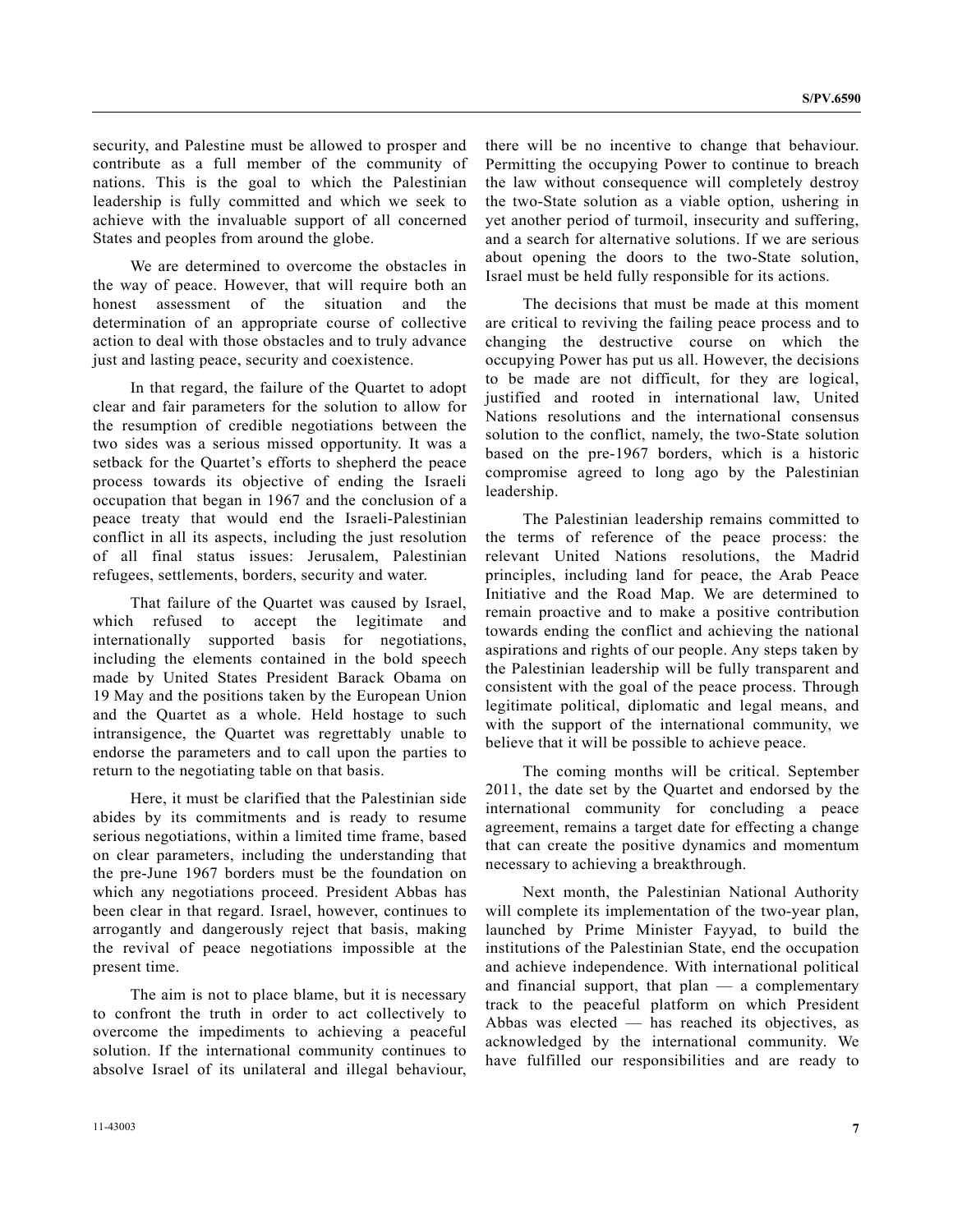govern ourselves. The only remaining obstacle is Israel's 44-year military occupation.

 Our people have legitimate rights, needs and demands, and it is our duty to listen and to act responsibly to advance their just cause. We cannot keep waiting for Israel to negotiate in good faith — an almost impossible matter as long as the occupier continues to be absolved of its obligations under international law and might is permitted to trump right. A new process — awakened by the failings of a 20-year process since Madrid and an 18-year process since the signing of the Oslo Accords due to Israel's refusal to end its occupation, its illegal settlement activities and its human rights violations and to commit to peace — has been set in motion. The time for change is now. There is no justification for the denial of the rights and the freedom of the Palestinian people.

 We thus continue to appeal for the recognition of the State of Palestine based on the pre-1967 borders. We are convinced that the more than 120 bilateral recognitions of Palestine to date are each a reaffirmation of our inalienable right to selfdetermination and our natural and legal right to statehood and to be a part of the international community. We recognize the important respective roles played by Governments, parliaments, civil society and all the world's citizens in that regard. We renew our gratitude for their vital support and solidarity.

 Further, we believe that actions undertaken at the United Nations — the centre of multilateral activity whether in the Security Council or the General Assembly, can contribute towards achieving the peace that we all seek, and that they will not obstruct the realization of that objective. That is not a unilateral action. On the contrary, it is multilateral. The consecration of the two-State solution in bold resolutions, including recognition of the State of Palestine, with East Jerusalem as its capital, on the basis of the pre-1967 borders, and its admission as a full Member of the Organization, will help to make the two-State solution more inevitable.

 That decisive measure could finally convince Israel, the occupying Power, that its occupation and oppression of the Palestinian people are completely rejected by the world and that it must abandon its destructive course, including its greatest unilateral illegal action — the settlement campaign, which has been rejected by the entire international community, including all members of the Council. We believe that that is what will ultimately lead to a change in the status quo and to peace.

 We are thus hopeful that the international community, including the Council, will uphold the legal, political and moral responsibilities towards the question of Palestine that have remained unfulfilled since the General Assembly's adoption of resolution 181 (II), which partitioned Mandate Palestine, and for which there is now an historic opportunity to finally fulfil towards ensuring justice and freedom for the Palestinian people.

 Why should the Palestinian people be forced to languish yet another year — or even one more day under foreign occupation? They should not and they must not. This is the time to end the Israeli occupation. This is the time for Palestine's independence. This is the time for Palestine and Israel to live side by side in peace and security, and this is the time for a new Middle East. We believe that the international community is ready for that, and we trust that the appropriate actions will be undertaken soon to make this a reality.

**The President**: I now give the floor to the representative of Israel.

**Mr. Prosor** (Israel): Let me thank you, Sir, for your able stewardship of the Security Council this month. It is an honour and a privilege to have you presiding over this important debate of the Security Council.

 I would like to begin by offering my Government's condolences to the people and Government of Norway following last week's appalling attacks in Oslo and Utøya. The victims of this tragedy remain in our thoughts and prayers.

 I speak before the Council today as a proud representative of the Jewish State and the Jewish people — a people whose bond to the land of Israel and our eternal capital, Jerusalem, extends back more than 3,000 years. It is where we began and where we have been reborn, realizing the dreams of our forefathers to be a free people in our own land. Our nation seeks a lasting peace in which the Palestinians will have their own State alongside — but not instead of — the Jewish State of Israel. This morning, I would like to share several observations about the Middle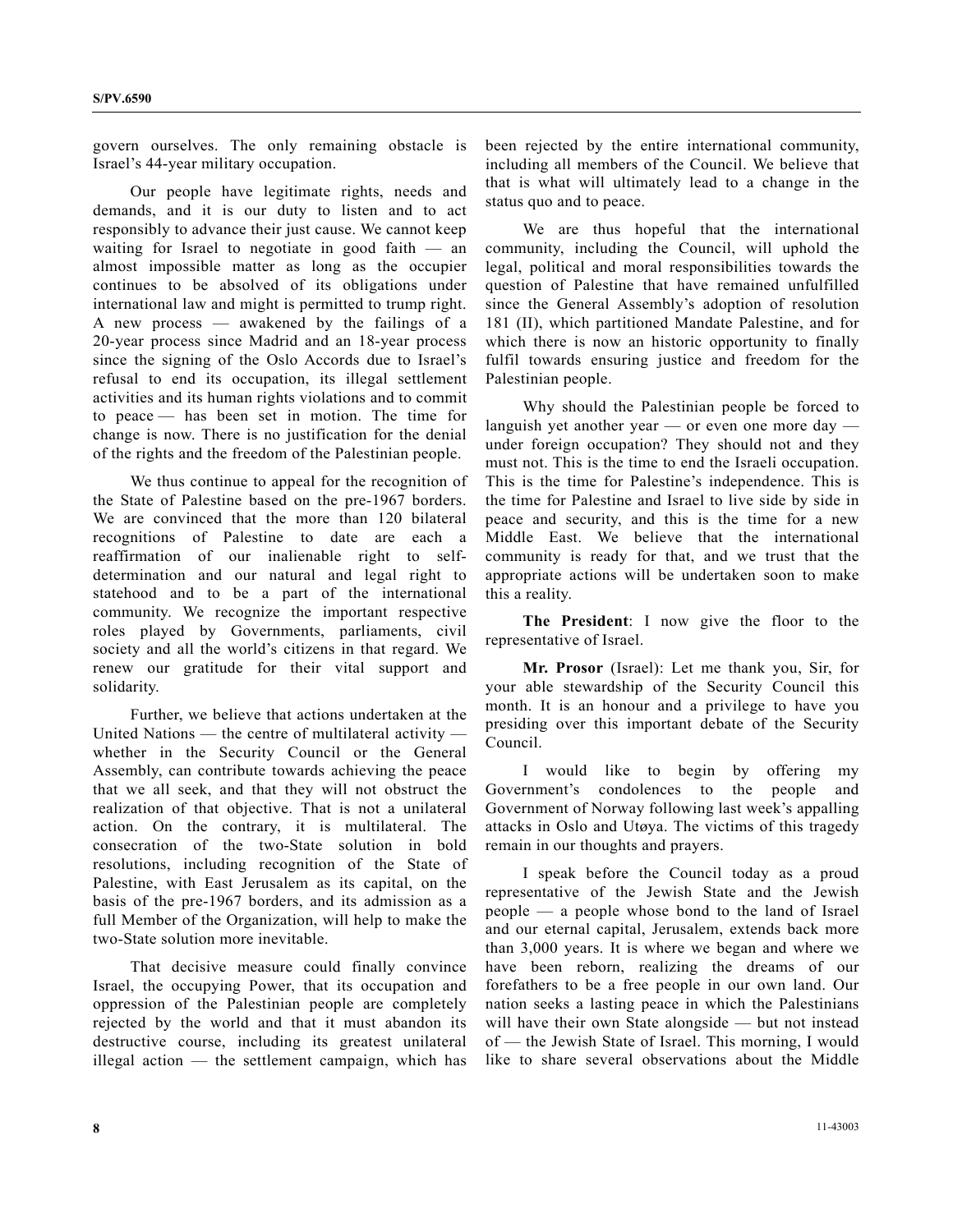East peace process, which stands yet again at a critical juncture.

 First, let me state clearly that unilateral actions will not bring peace to our region. Like a false idol, the Palestinian initiatives at the United Nations may be superficially attractive to some, yet they distract from the true path to peace. Winston Churchill said that all the secrets of statecraft lie in history. On this question, history's lessons are unmistakable. Peace can be achieved only through bilateral negotiations that address the concerns of both sides. This was the way of President Sadat and Prime Minister Begin; the way of Prime Minister Rabin and King Hussein. It has been the framework for negotiations between Israel and the Palestinians for the past two decades.

 Only this month, we were again reminded that negotiations are the route to statehood when South Sudan proclaimed its independence and was accepted as the 193rd State Member of the United Nations. It marked a new chapter in a long and difficult journey. Both South Sudan and the Sudan harboured serious frustrations. Major problems arose. Yet, the parties did not seek quick fixes or instant solutions. Although it was hard, they sat together and negotiated, reaching a mutual agreement. This is why South Sudan was accepted by such a broad consensus of the international community.

 It is no coincidence that we do not hear the same resounding enthusiasm for the Palestinian's march towards unilateralism at the United Nations. On the contrary, many in the international community are looking for ways to avoid this action. Many have recognized that Palestinian attempts to create a State by bypassing negotiations are akin to picking out a chimney-pot for one's house before laying its foundation. They see the potential consequences of mistrust and unmet expectations that could lead to violence.

 It is evident that some Palestinian leaders understand this as well. Prime Minister Fayyad has spoken out against such a declaration. Just last week, Nabil Amr, a member of the Palestinian Liberation Organization Central Council and a former minister of the Palestinian Authority (PA), called on the PA to delay its statehood bid. Palestinians like Mr. Fayyad and Mr. Amr see the practical reality before us. Like many others, they recognize that after September will come October, and November, and December. They

know that this declaration will be in violation of the bilateral agreements that are the basis for Israeli-Palestinian cooperation, and will create expectations that cannot be met.

 Now is the time for the international community to tell the Palestinian leadership what it refuses to tell its own people. There are no shortcuts to statehood. They cannot bypass the only path to peace. The Palestinians will have to make compromises and make hard choices. They will have to get off the bandwagon of unilateralism and back to the hard work of direct peacemaking.

 There have been attempts to find a framework for relaunching the peace process between Israel and the Palestinians. These efforts must be consistent, taking into consideration the vital interests of both sides. Some of those who speak most loudly and clearly about the interests of Palestinians suddenly seem to lose their voice, hesitate and sometimes even mumble when it comes to discussing Israel's vital interests: its recognition as a Jewish state and its right to live within safe and secure borders. Both of these issues security and recognition of Israel as a Jewish State are absolutely essential to ensuring the future of the State of Israel.

 With regards to our security challenges, let me remind the Council that Hamas and Hizbullah have fired 12,000 rockets into Israel since we withdrew from Gaza and southern Lebanon. You do not have to be a rocket scientist to realize that if rockets fall on your cities, schools and citizens, your Government has a right to defend itself. Our civilians face this reality every single day. No target is free from attack. Just this year, rockets have been launched at homes, synagogues, kindergartens and even a bright yellow school bus, killing a 16-year old boy.

 Without clear security arrangements, there is no guarantee that terrorists, arms and munitions will not flow into the West Bank in a future Palestinian State, just as they are being smuggled into Gaza today as we speak. One does not have to look too far to recognize Israel's existential security challenges. Let me point out that Israel's only international airport — named after David Ben-Gurion, one of our founding fathers lies within a few miles of the West Bank. That is shorter than the distance from where we are sitting right now to JFK or Newark Airports. It could be a target of constant rocket fire. One can only imagine the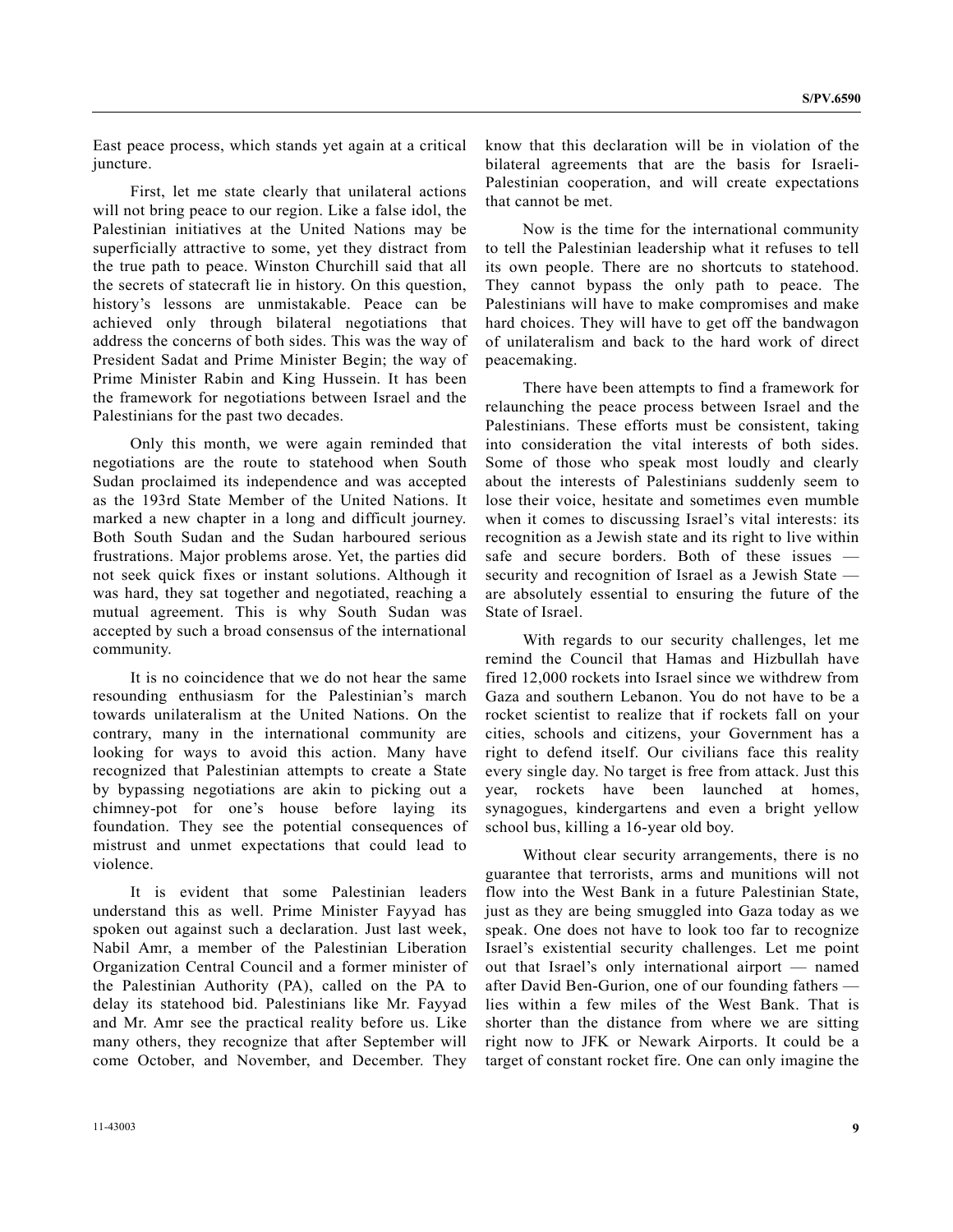reaction if other airports were under a similar threat. Lasting peace must be based on a demilitarized Palestinian State and an emphasis on education that promotes peace instead of hatred, tolerance instead of violence, and mutual understanding instead of martyrdom.

 On the issue of the Jewish State, we must have clarity as well. If lasting peace is to take hold, Israel's recognition of a future Palestinian State must be met with an equal acknowledgement that Israel is the Jewish State. Israeli Prime Minister Netanyahu has stated openly and repeatedly that we will accept a Palestinian State alongside a Jewish State. Yet the Palestinian leadership has not done the same. It will not tell its own people that it accepts a Jewish State. Without such an acknowledgement, it will remain unclear whether the Palestinians' quest for statehood is part of an effort to end the conflict with Israel or a pretext to continue it.

 Palestinian leaders claim that they will be prepared for statehood by September, parading this as a magic date before the international community. We recognize the progress that the Palestinian Authority has made over the past two years with the assistance and cooperation of Israel and the international community. The West Bank economy is a bright spot in the midst of a global recession, growing by 10 per cent in 2010.

 Yet, it is clear that much still needs to be done to create a functioning State that lives in peace with its neighbours. Even the most basic condition for statehood does not exist. The Palestinian Authority does not maintain effective control over all of its territory nor does it hold a monopoly on the use of force. The Hamas terrorist organization still maintains de facto control in Gaza.

 Let me turn at this point to my Palestinian colleague, Permanent Observer Mansour, and ask a simple question. On behalf of whom will he present a resolution in September — Mr. Abbas or Hamas? Will it be on behalf of both the Palestinian Authority and the Hamas terrorist organization, which promotes a charter calling for the destruction of Israel and the murder of Jews? Will it be on behalf of Akram Haniyeh, the Palestinian Authority's chief spokesman? — Or Ismail Haniyeh, the Hamas Prime Minister in Gaza, who in a speech there last December said:

 "When I say 'the land of Palestine', I am not referring [only] to the West Bank, the Gaza Strip, and Jerusalem. ... I refer to Palestine from the [Mediterranean] Sea to the [Jordan] River, and from Rosh Hanikra to Rafah."

 On these issues Israel and the international community must have clarity. Whether the Palestinians bring forward a draft resolution in the General Assembly or invoke the "Uniting for Peace" resolution (General Assembly resolution 377 (V)), it is clear that the Palestinians are not united, and are far from united for peace.

 There is much uncertainty about the future Palestinian Government: its acceptance of the Quartet conditions, the peace process, the control of its security forces and many other questions that each and every representative here knows very well. It will take at least until after the Palestinian elections next year before it is clear what Palestinian unity really means. For Israel, this so-called unity has only brought continued impunity for the terrorists who fire rockets into our cities.

 Today's debate is titled "The situation in the Middle East". The turmoil that is sweeping our region — from the Persian Gulf to the Mediterranean Sea — has shown that there are many challenges facing the Middle East — most of which do not revolve only around the Israeli-Palestinian conflict. In particular, the international community cannot allow the issue of Iran to fall under the radar. Iran remains the centre of terrorism in our region, transferring arms to Hamas, Hizbollah and other terrorist groups, in serial violation of numerous Security Council resolutions.

 Iran continues to advance instability in the Middle East — from Syria to Bahrain to Morocco. Last month's report by the Panel of Experts established pursuant to resolution 1929 (2010) made clear that Iran continues to pursue nuclear weapons capabilities, in complete disregard of the will of the international community. New information shows Iran's intention to install uranium centrifuges at its facility in Qom — a facility that was concealed for many years from the International Atomic Energy Agency. Such behaviour does not just endanger the Middle East only, or a specific group of countries. It endangers us all. We cannot underestimate the danger of long-range missiles and short-range minds. The international community cannot stand by as the Ayatollah regime seeks to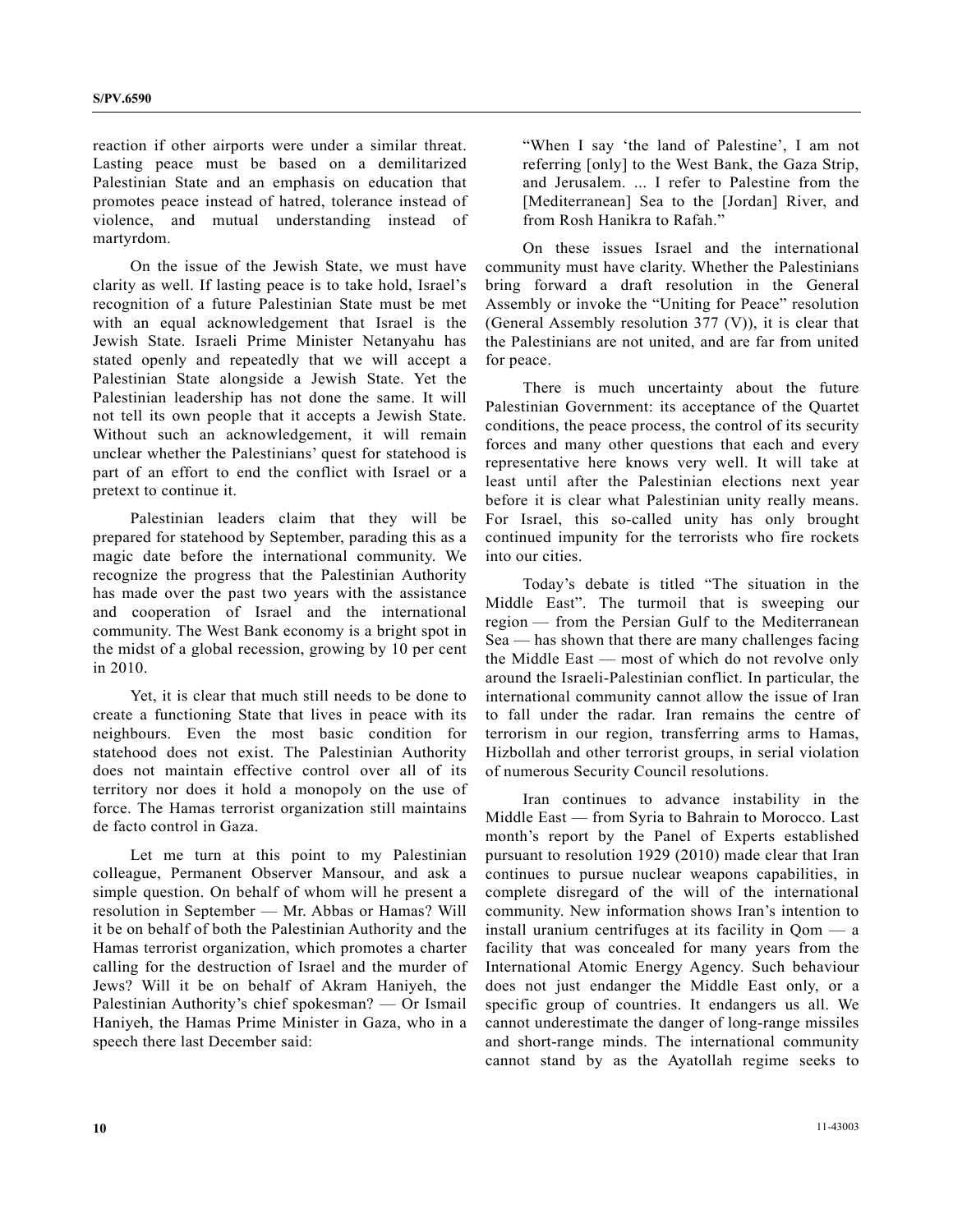assemble a dangerous mix of extremist ideology, missile technology and nuclear radiology.

 Let me remind the Council that Gilad Shalit, Israel's kidnapped soldier, has been held in captivity for more than five years, with not a single visit from the Red Cross. We expect the international community to do all in its power — and more than it has done so far — to bring about his immediate release, which we await, and every family in Israel awaits.

 Israel is happy to have many friends around the world. As we are often reminded, true friends never shy away from letting you know what they think. Today I issue a call to the true friends of the Palestinians — to those who want to see them fulfil their national aspirations. As they march down the path of unilateralism, the Palestinian's true friends should tell them the simple truths. Direct negotiations cannot be bypassed. Peace cannot be imposed from the outside.

 To the Palestinians I also issue a call. Take Israel's outstretched hand. Seize the opportunities before us to advance down the real road towards peace — a road of solutions not resolutions, dialogue not monologue and direct negotiations not unilateral declarations.

**The President**: I wish to remind all speakers to limit their statements to no more than four minutes in order to enable the Council to carry out its work expeditiously. Delegations with lengthy statements are kindly requested to circulate the texts in writing and to deliver a condensed version when speaking in the Chamber.

 I now give the floor to members of the Security Council.

**Mrs. DiCarlo** (United States of America): It is an honour to have you, Minister Hoyer, preside over the Council, and I thank Special Coordinator Serry for his briefing here today.

 The United States is committed to a just and fair resolution to the Israeli-Palestinian conflict. Last May, President Obama outlined a comprehensive vision for peace between Israelis and Palestinians. He noted that, at a time when the people of the Middle East and North Africa are casting off the burdens of the past, the drive for a lasting peace that ends the conflict and resolves all claims is more urgent than ever. The President's remarks laid out a firm foundation for future

negotiations, and those remarks have been strongly supported by the international community. My Government has been clear all along. The only place where permanent status issues can be resolved, including borders and territory, is in negotiations between the parties — not in international forums such as the United Nations.

 We must all ensure that our actions help move peace efforts forward. Our focus has been on encouraging direct engagement by the parties on the basis of President Obama's remarks. We are also continuing our support for the Palestinian Authority's important efforts to strengthen the Palestinian economy, enhance the capability and professionalism of its security forces and build up the necessary institutions of statehood. However, as President Obama has made clear, Palestinian leaders will not achieve peace or prosperity for their people if Hamas insists on a path of terror and rejection. Palestinian leaders must also take further steps to combat incitement to violence, and Hamas must immediately and unconditionally release Gilad Shalit, who has now suffered in captivity for more than five years.

 Today is our last open debate on the Middle East before the opening of the next General Assembly. Let there be no doubt: Symbolic actions to isolate Israel at the United Nations in September will not create an independent Palestinian State. The United States will not support unilateral campaigns at the United Nations in September or at any other time. A viable and sustainable peace agreement can only be achieved by mutual agreement of the parties themselves. Only through serious and responsible negotiations can the parties achieve the shared goal of two States for two peoples, with a secure Jewish State of Israel living side by side in peace and security with an independent, contiguous and viable State of Palestine.

 This is the goal; this is the vision. But there are no shortcuts. We call again on all Member States to encourage the parties to take constructive actions to promote peace and to avoid actions that could undermine trust, prejudge negotiations or place the temptations of symbolism over the hard work of reaching agreement.

 Let me also reiterate that, like every United States administration for decades, we do not accept the legitimacy of continued Israeli settlement activity. The fate of existing settlements must be dealt with by the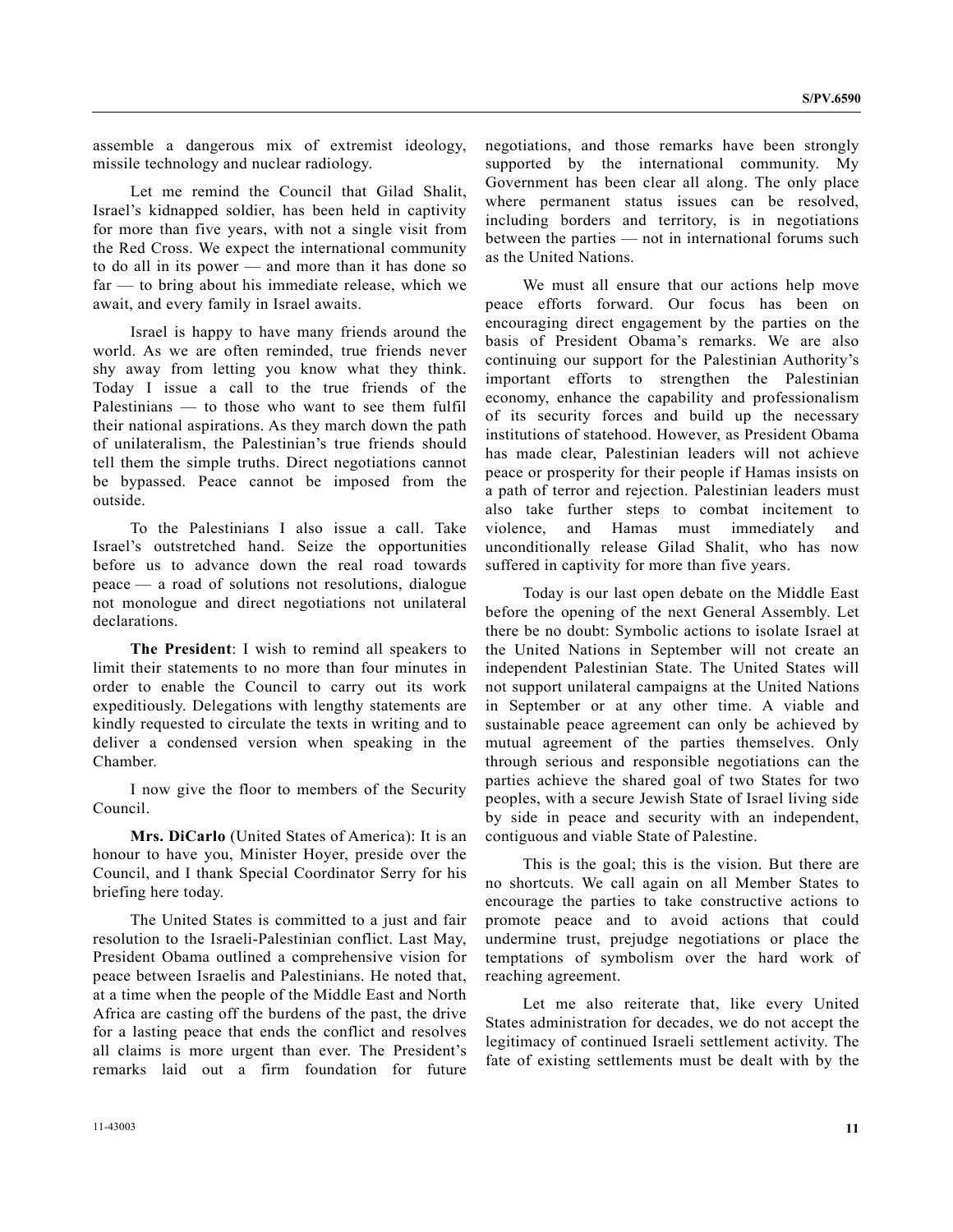parties along with other permanent statues issues, and Israel should continue its efforts to deter and prosecute anti-Palestinian violence perpetrated by extremists.

 Let me turn briefly to the situation in Gaza. The recent seizures of advanced weaponry bound for Gaza as well as the recent and alarming rocket and mortar attacks on Israel from Gaza should remind us all that Israel continues to have clear and legitimate security interests regarding cargo bound for Gaza.

 While Israel has eased restrictions on the movement of goods and people in and out of Gaza, more needs to be done. Ordinary Gazans still have very real humanitarian needs. So we are working closely with Israel, the international donor community and the Palestinian Authority to deliver critical assistance to the people of Gaza. We continue to urge those who wish to deliver assistance to use established channels to ensure that Israel's legitimate security needs are addressed, while the Palestinians' humanitarian needs are met.

 Let me say a few words about the ongoing crisis in Syria. The world has been inspired by the courage of the peaceful protesters who have taken to the streets across the country to demand their universal rights. The regime has responded with violence, brutality and mass arrests. But Syria is currently headed towards a new political order, shaped by the Syrian people, in which the Government will derive its legitimacy from the consent of the governed. A transition to democracy is already under way. President Al-Assad may try to delay that transition, but he cannot stop it, and Syria can never return to the way it was before.

 The United States fully supports the Syrian people's demands for a unified Syria, with a democratic, representative and inclusive Government that respects basic liberties and provides equal protection under the law for all citizens, regardless of sect, ethnicity or gender. We call on the Syrian Government to stop the violence and arrests immediately, and to allow peaceful protests and freedom of speech. Human rights abuses must end now, and human rights monitors must immediately be granted access to all of Syria. We again call on the Syrian Government to permit access for the factfinding mission called for by the Human Rights Council in April. The Security Council has a responsibility to address the situation in Syria and the Government's ongoing repression, which could further

destabilize the country and undermine peace and security in the region.

 Finally, let me say a word about Lebanon. We hope that Lebanon's new Government will live up to all of its international obligations, including the full implementation of resolutions 1559 (2004), 1680 (2006) and 1701 (2006), and uphold the country's commitment to the Special Tribunal for Lebanon. In particular, we call on the Government of Lebanon to continue to meet its obligations under international law to support the Tribunal. Lebanon's independent judicial proceedings offer the nation a chance to move beyond its long history of political violence and achieve the peace and stability that the Lebanese people deserve. Those who oppose the Special Tribunal seek to create a false choice between justice and stability. Lebanon, like every other country, deserves both.

**Mr. Amieyeofori** (Nigeria): On behalf of the Nigerian delegation, I warmly welcome you to the Security Council, Mr. President. Let me also thank the Special Coordinator, Mr. Serry, for his comprehensive briefing.

 The Middle East peace process remains deadlocked, in spite of concerted efforts on the part of the international community to return the parties to direct negotiations. Mistrust and a lack of confidencebuilding measures have combined to complicate the outlook. Amid the deadlock, both sides seem to be contemplating a series of mutually harmful unilateral actions. While one side is now threatening to annex settlement blocs and even cancel the Oslo Agreements, the other is seeking to achieve membership in a broad range of international organizations. Deeply frustrating as the continuing deadlock is, the parties must recognize that the parameters of the two-State solution and an end to the conflict must be negotiated.

 With the Middle East Quartet unable to present a common platform for the renewal of negotiations at its last meeting, the only way to avoid the impending political confrontation is for the parties to immediately re-enter into direct negotiations on all permanent status issues, including borders, Jerusalem, refugees and security. Bringing both sides to constructive dialogue will be easier to achieve if there is a common platform or agenda around which all interlocutors, including the Quartet, can converge. Israel's implementation of its Road Map obligation to freeze all settlement activities, and Palestine's commitment to the security of the State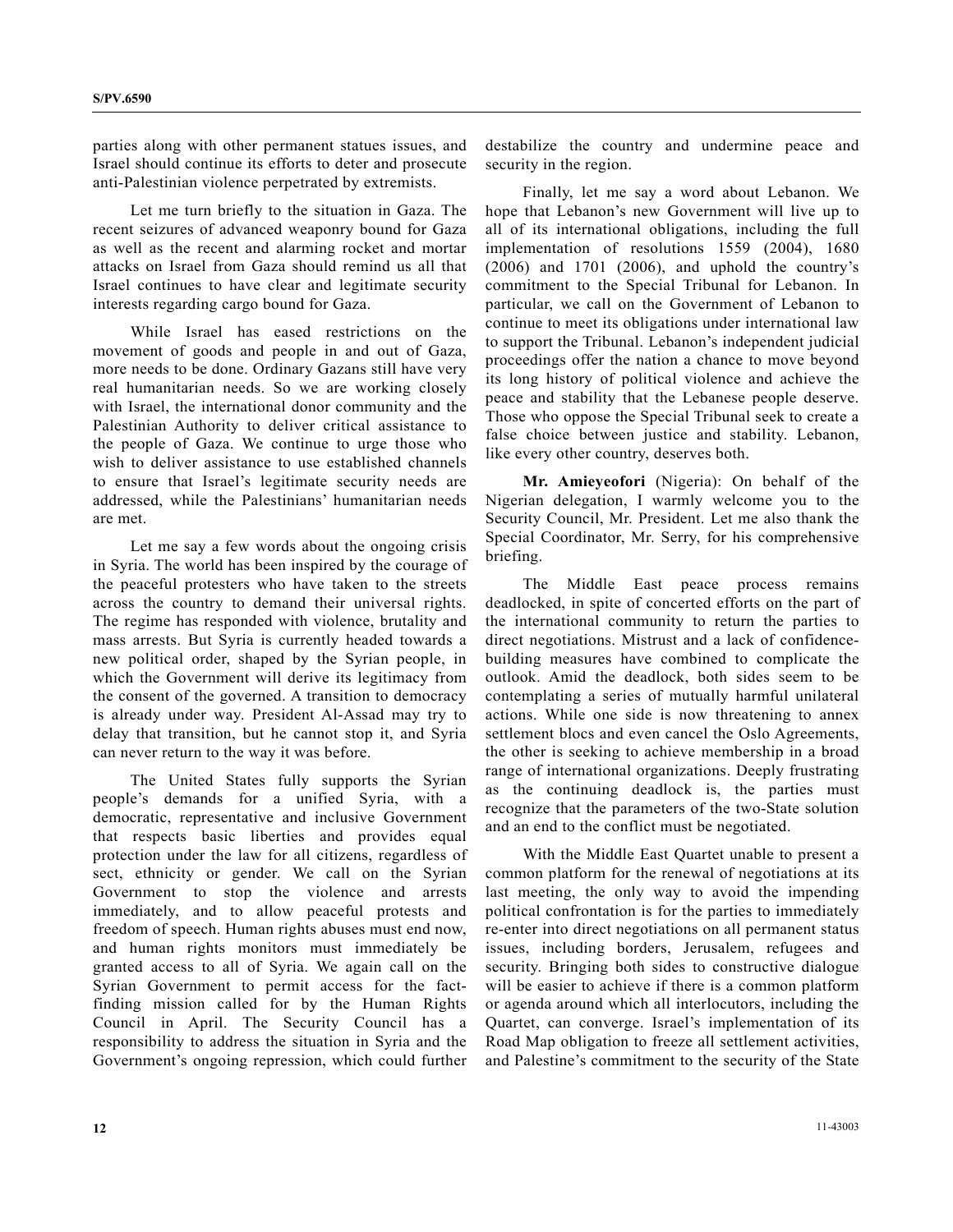of Israel will undoubtedly facilitate the process. The international community, particularly the Security Council, must be fully involved in charting the way forward.

 Inter-Palestinian reconciliation is indispensable to achieving the peace required to drive the process of establishing an independent State and peace in the Middle East as a whole. It is important that the April reconciliation agreement be sustained and fully implemented. The formation of a consensus Government will go a long way towards helping to forge lasting peace and stability, as well as to supporting accelerated economic development.

 We welcome the improved and steady movement of goods and services through the crossings into Gaza. The delivery of humanitarian assistance to the people of Gaza through the channels established by the Greek authorities, in consultation with the United Nations, is highly commendable. We urge all flotilla initiatives to take similar steps to avoid the escalation of tensions in the region. The approval by Israel authorities of United Nations road and school projects is encouraging, and we hope it will help to improve the welfare of the Palestinian people. We continue to commend the role of the United Nations Relief and Works Agency for Palestine Refugees in the Near East (UNRWA) in providing much-needed relief and assistance to Gazans, and we urge greater international financial and logistical support for UNRWA.

 On Lebanon, we reaffirm our commitment to that country's sovereignty and territorial integrity. We congratulate Prime Minister Mikati on the formation of a new Government, which should stay committed to the country's international obligations, including resolution 1701 (2006), and to supporting and preserving the work of the Special Tribunal. We urge Israel to implement its proposal to formally withdraw its forces from the northern part of Al-Ghajar.

 The security and humanitarian situation in Syria remains a source of concern, with refugee movements creating serious consequences for neighbouring countries. We urge the parties in Syria to exercise maximum restraint and engage in meaningful dialogue towards a peaceful settlement of the crisis. The Government's endorsement yesterday of a law that would allow the formation of political parties alongside the ruling party is a welcome development. It is incumbent on the Government to continue to

implement the promised reforms and to grant access to aid agencies and the United Nations in order to provide much-needed assistance to those who require it.

 Nigeria remains hopeful that, in spite of the current stalemate in the peace process, a just, comprehensive and lasting settlement of the Middle East question is possible. The parties must continue on the path of dialogue; they must also make the painful compromises necessary for achieving enduring peace in the region.

**Mr. Salam** (Lebanon): Pending the long-awaited Quartet parameters for peace negotiations in the Middle East, Arab leaders, including the Palestinians, have welcomed as constructive elements the lines drawn by President Obama last May. While they continue to support holding an international conference on the Middle East in Moscow, they also welcome the recent French initiative to host another international conference in Paris. But this Arab attitude has once more met with Mr. Netanyahu's reiteration of his resounding four "no's": no freeze on settlements; no return to the 1967 borders; no negotiations over the future status of Jerusalem; and no right of return for Palestinian refugees.

 The Palestinians have been accused of seeking recognition of statehood and membership of the United Nations as an alternative to negotiations. But the reality is that those negotiations have been non-existent since September 2010, when the Israeli Government failed to renew the settlement freeze, partial though it was.

 Moreover, in view of Mr. Netanyahu's four "no's" obstinately undermining any possible significant outcome, at best such negotiations could lead only to yet another round of frustrating negotiations.

 However, hoping against hope, President Mahmoud Abbas is indeed worthy of praise for having steadfastly reiterated, just three days ago, that the Palestinians would continue to opt for negotiations over any other path, including at the United Nations. President Abbas is right, as there can be no comprehensive solution without genuine negotiations on final status issues, including border-related issues, security arrangements, the future of settlements, the status of Jerusalem, the return of refugees and watersharing. However, it should be noted that statehood was never among those issues, and the reason for that is very simple. Statehood is but an expression of the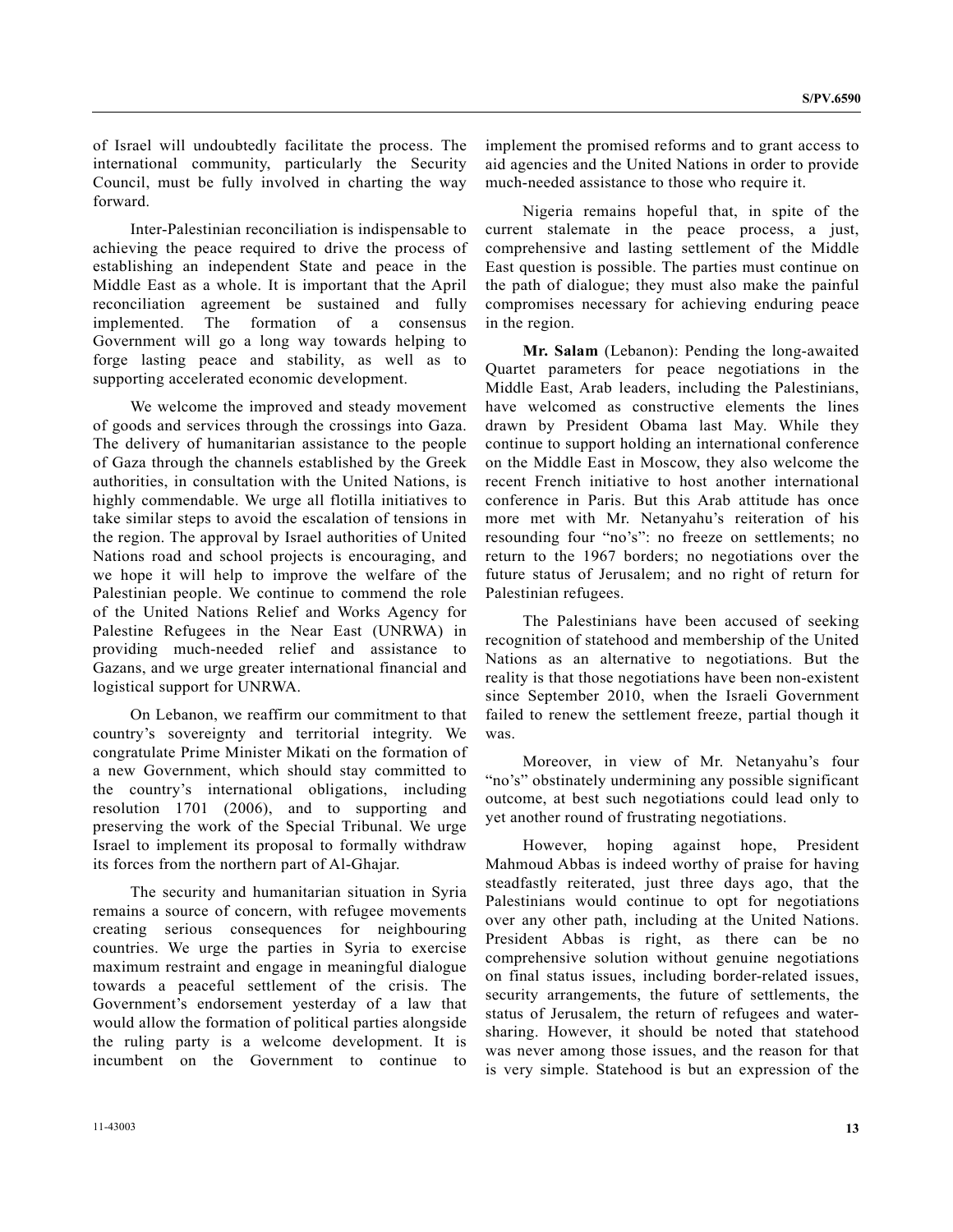right of self-determination, and self-determination is part of the inalienable rights of people. An inalienable right is by definition a right that can be neither surrendered nor negotiated. In the United Nations system, the Palestinians' inalienable right to selfdetermination was first recognized by the General Assembly in its resolution 3236 (XXIX), of 1974, and, since then, has been reaffirmed every year by an overwhelming majority of the members of the Assembly.

 The question has sometimes been asked as to whether Palestine fulfils the requirements of statehood. Under international law, the test of whether an entity claiming to be a State is, in fact, a State remains whether such an entity meets the requirements of statehood as defined in the 1933 Montevideo Convention on the Rights and Duties of States.

 The first criterion is that of a permanent population. It is our guess that no one here still questions the existence of a Palestinian people. Both its existence and its inalienable rights as a people have long been recognized by our Organization.

 The second criterion is that of a defined territory. For the Palestinian leadership, the territory of the State of Palestine comprises the well-known Gaza Strip and West Bank, which was occupied by Israel in 1967, and whose final borders could be subject to mutually agreed-upon adjustments by both the Palestinians and the Israelis. The fact that the territory's final borders are not confirmed is no impediment to statehood, as many States' borders have undergone changes or have been challenged without their statehood being affected, as noted by the International Court of Justice in other cases.

 The third criterion is that of government. The position of the international community is that the condition of proper institutions for self-governance has now been fulfilled. On this condition of statehood, the United Nations Special Coordinator for the Middle East Peace Process, Mr. Serry, who is here with us today, concluded in his report to the Ad Hoc Liaison Committee for the Coordination of International Assistance to Palestinians meeting in Brussels on 13 April that Palestinian "governmental functions are now sufficient for a functioning government of a State"; we heard him repeat this earlier today in this Chamber. That conclusion was underscored by

concurring World Bank and International Monetary Fund (IMF) reports.

 The fourth and final criterion is the capacity to enter into relations with other States. Such a capacity is, obviously, evidenced by the fact that Palestinian embassies and missions operate in more than 100 countries.

 Palestine therefore meets all four criteria of statehood. However, it is an occupied State, and it is our duty to help it put an end to occupation and achieve independence.

 It has also been asked whether the Palestinian quest for recognition of statehood and United Nations membership violates previous Palestinian-Israeli agreements. First, the basis of Palestinian statehood precedes any Palestinian-Israeli agreement and cannot therefore be logically or practically in violation of them. As a matter of fact, Palestinian statehood is rooted in General Assembly resolution 181 (II), of 1947, which divided Palestine into two States and has often been labelled "the birth certificate of Israel". Based on that resolution, the Palestinian leadership proclaimed, during an extraordinary meeting of the Palestinian National Council held in Algiers, the birth of the State of Palestine in 1988, that is, five years prior to the Oslo accords, the first Palestinian-Israeli agreement.

 Secondly, rather than considering the fulfilment of Palestinian statehood as contradictory to or incompatible with the peace process that started with the Oslo accords, the international community endorsed the two-State solution in the road map and in Security Council resolution 1850 (2008) and continued to encourage the Palestinians to consolidate and strengthen their Government and national institutions.

 Seeking recognition of statehood has sometimes been referred to as a unilateral move. Could seeking such recognition and applying for membership in the United Nations, as announced by the Palestinian leadership and supported by the Group of Arab States, qualify as a unilateral move?

 Obviously, giving full legal effect in the United Nations system to the recognition by the majority of its Members of the State of Palestine can by no means qualify as a unilateral act. That would simply reflect the expression of the collective will of the vast majority of the Members of the United Nations, which,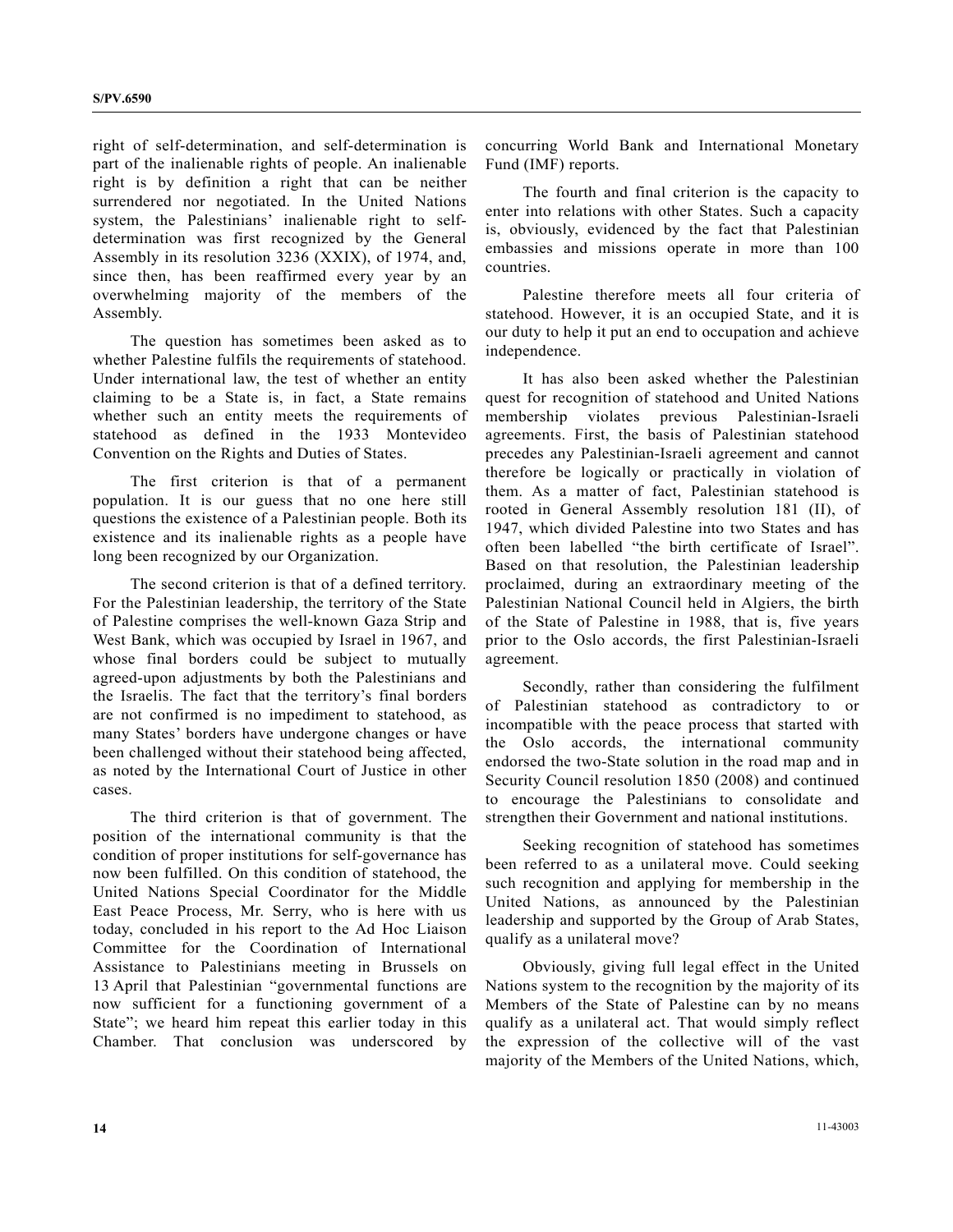in turn, is the most multilateral of forums in the international system.

 Unilateral actions continue, however, to be taken on the ground and to jeopardize not only the resumption of the much-hoped-for negotiations but also the viability of the two-State solution. The continuous building of settlements in the occupied Palestinian territories, the demolition of Palestinian houses, the eviction of Palestinians from their ancestral homes and the confiscation of their lands, as well as the building of the infamous Wall by the Israeli occupying forces are not, to the best of our knowledge, carried out with the consent of their victims, but are, par excellence, unilateral acts. These are the unilateral and illegitimate acts that must be stopped.

 Seeking recognition for the State of Palestine and granting it full membership in the United Nations is not about delegitimizing Israel. It is about upholding a legitimate right of the Palestinians and, yes, delegitimizing Israel's decades-long occupation.

 To those who are still reluctant to join us in such an endeavour, allow me to say: do not blame the victims, but support their quest for dignity. To reap peace, invest in justice. Recognize the State of Palestine. Help it achieve independence.

**Mr. Wang Min** (China) (*spoke in Chinese*): I welcome Mr. Hoyer, Minister of State of Germany, who is presiding over today's meeting, and I thank Mr. Serry for his briefing. I also listened carefully to the statements made by the representatives of Palestine and of Israel.

 The protracted and unresolved Middle East issue is the main obstacle blocking progress on peace and development in the Middle East, which thus affects global peace and stability. The Israeli-Palestinian peace talks have again reached a stalemate with a lack of substantial progress over the past few months. The Middle East is now at a crucial crossroads. China is deeply concerned by the current status of peace talks between Israel and Palestine.

 China supports a solution to the Israel-Palestine dispute through political and diplomatic channels based on relevant United Nations resolutions, the principle of land for peace, the Arab Peace Initiative and the Road Map for peace in the Middle East, with the aim of establishing a fully independent, sovereign

State of Palestine with the two countries, Palestine and Israel, living peacefully side by side.

 Israeli settlement activities have directly caused the stalemate in the Israeli-Palestinian peace talks and also constitute the major obstacle to the resumption of those talks. China is against Israel's construction of settlements in the occupied Palestinian territory and appeals to Israel to immediately cease its settlement activities and to promote conditions conducive to mutual trust between the two parties in order to break the stalemate in the peace talks.

 China welcomes the internal reconciliation agreement among the Palestinian parties and hopes that they will use it to strengthen internal unity and cooperation and play an active role in moving the Middle East peace process forward.

 The solution to the Middle East issue is inseparable from vigorous support and assistance on the part of the international community. China attaches great importance to the important role of the Quartet and hopes that it will soon propose specific programmes conducive to the resumption of peace talks between the two parties. China hopes that the international community will display the necessary political wisdom and courage and strengthen its efforts to promote peace negotiations and that it will continue its tireless efforts to facilitate the resumption of the peace talks. China has noted the recent proposals and initiatives put forward by the relevant parties and is open to any diplomatic efforts and initiatives conducive to breaking the current stalemate.

 The Middle East question has long been on the Council's agenda. China favours the Council's more active and practical involvement in this issue, as well as a greater role for the Council in revitalizing the Middle East peace process.

 In order to achieve a comprehensive, lasting and just peace in the Middle East, the peace talks between Lebanon and Israel and between Syria and Israel, as part of the Middle East process, should be conducted in parallel. All relevant parties should create conditions conducive to dialogue and negotiation in order to put an end to the prolonged confrontation and resulting tensions in the Middle East.

 China has resolutely supported the just cause of the Palestinian people to restore their legitimate sovereign rights and supports the establishment of a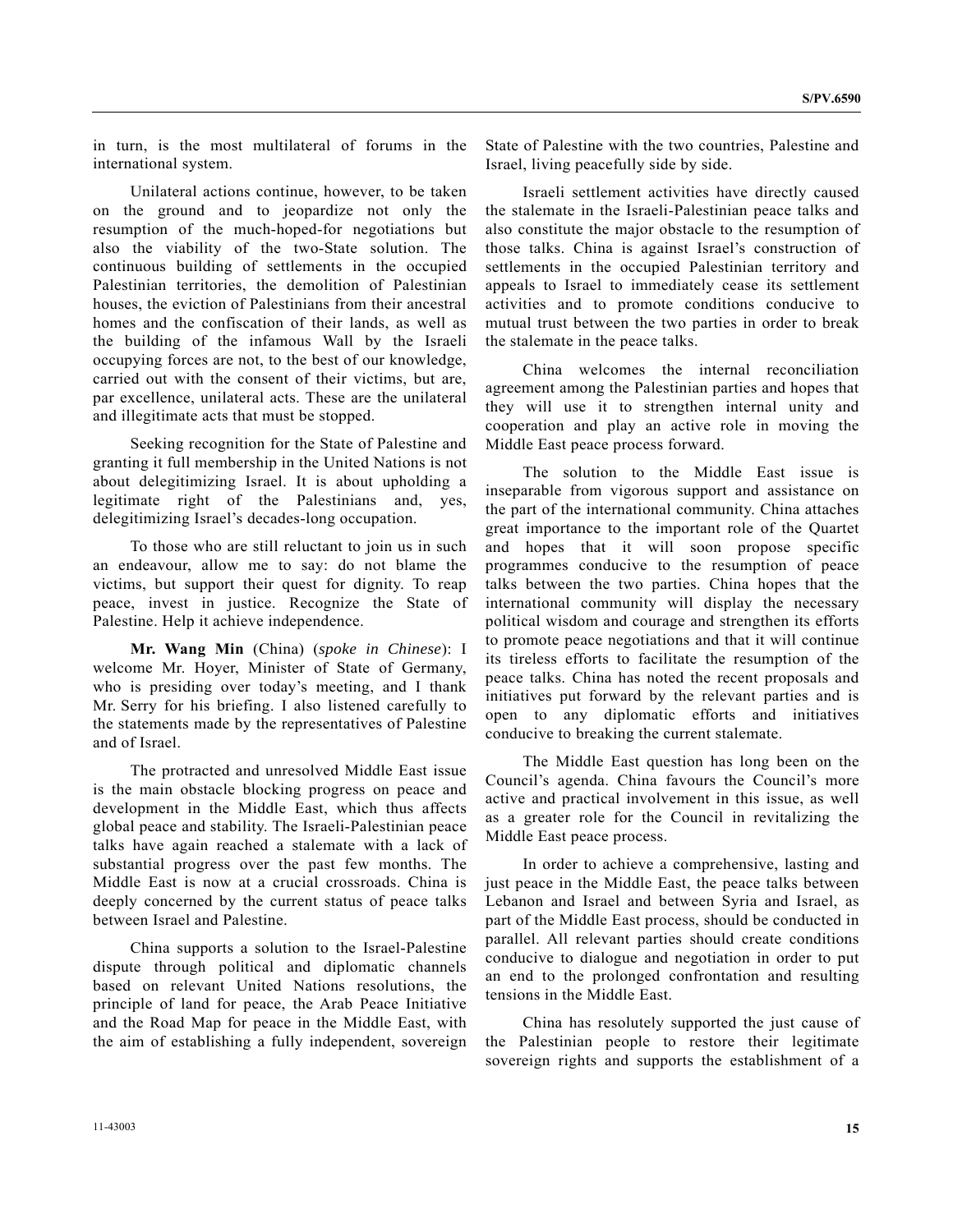fully sovereign and independent State of Palestine. China congratulates Palestine for subscribing to the choice of peace, and China will continue to support the just cause of the Palestinian people. We sincerely hope that the goal of establishing an independent state of Palestine will be achieved at an early date.

**Mr. Sangqu** (South Africa): We welcome you, Mr. President, to the Council and it is a pleasure to see you presiding over this important meeting. My delegation expresses its appreciation to Special Coordinator Mr. Robert Serry for his briefing to the Council. South Africa associates itself with the statement to be delivered later on by the representative of Egypt on behalf of the Non-Aligned Movement. We also thank the Ambassadors of Palestine and Israel for their statements.

 Following President Obama's statement during the general debate this past year, we had hoped that the Palestinians' final status would be resolved by this September and that during this year we would welcome yet another new Member State to the United Nations, in addition to South Sudan. President Obama's statement created a strong expectation within the international community that an enabling environment would be cultivated, within which final status negotiations between Palestine and Israel would take place, culminating in the resolution of that decadeslong conflict. Sadly, however, owing to intransigence and lack of political will, peace and a sustainable resolution to the conflict seems more elusive than ever.

 It was disappointing that the recent meeting of the Quartet in Washington, D.C., failed to provide a clear road map showing the way forward. It is imperative for the Quartet to work urgently with the parties within parameters that essentially include a decision on the borders of the two States based on the 4 June 1967 lines, with mutually agreed swaps; security arrangements; a just, fair and agreed solution to the refugee question; and fulfilment of the aspirations of both parties with regard to Jerusalem. South Africa stands ready to work with its partners to support the Quartet in this process.

 Furthermore, if the parties wish to reach an amicable and mutually beneficial agreement on the final status issues, there is certainly no gain in suspending negotiations. A return to negotiations by both parties, without preconditions and without altering final status issues is therefore more than ever critical. This will require the parties to indicate, through both words and actions, that they are committed to a negotiated process and to reaching a mutually acceptable outcome. Israel's continued disregard for international law and the decisions of this Council, the General Assembly and the International Court of Justice, by continuing to build illegal settlements in the occupied Palestinian territory, including East Jerusalem, remains a serious obstacle to peace. These actions are aimed at changing the facts on the ground and will make agreement on the final status issues much more difficult to achieve, mainly because they make the realization of a contiguous Palestinian State nearly impossible.

 Violence by any side, including rocket attacks against Israel and its disproportionate response, is no way to advance the aspirations of either side.

 Over 60 years have passed since the 1947 adoption of resolution 181 (II) in the General Assembly on the United Nations partition plan for Palestine, and over 40 years have passed since the adoption of Security Council resolution 242 (1967). As we are all aware, resolution 181 (II) recommended the partition of Palestine into two independent States, and resolution 242 (1967) laid the basis for the border between the two States — yet we continue debating matters already decided and agreed upon by those bodies.

 It is South Africa's view that we need to focus on the implementation of those decisions. The State of Israel has recently celebrated its sixty-third anniversary, yet the State of Palestine, recognized by many of us, remains outside the membership of this Organization. We welcome the Palestinian efforts to seek United Nations recognition for their State. We can fully appreciate the frustration expressed by the Palestinian people in their quest for statehood.

 South Africa fully supports the recent decision of the African Union taken in Malabo, Equatorial Guinea, which called upon its:

 "... Members States, especially those Members of the United Nations Security Council, to support the Palestinian efforts during the next session of the United Nations General Assembly to obtain full membership to the United Nations for the State of Palestine based on the 1967 lines with East Jerusalem as its capital, and URGES all Member States which have not yet done so to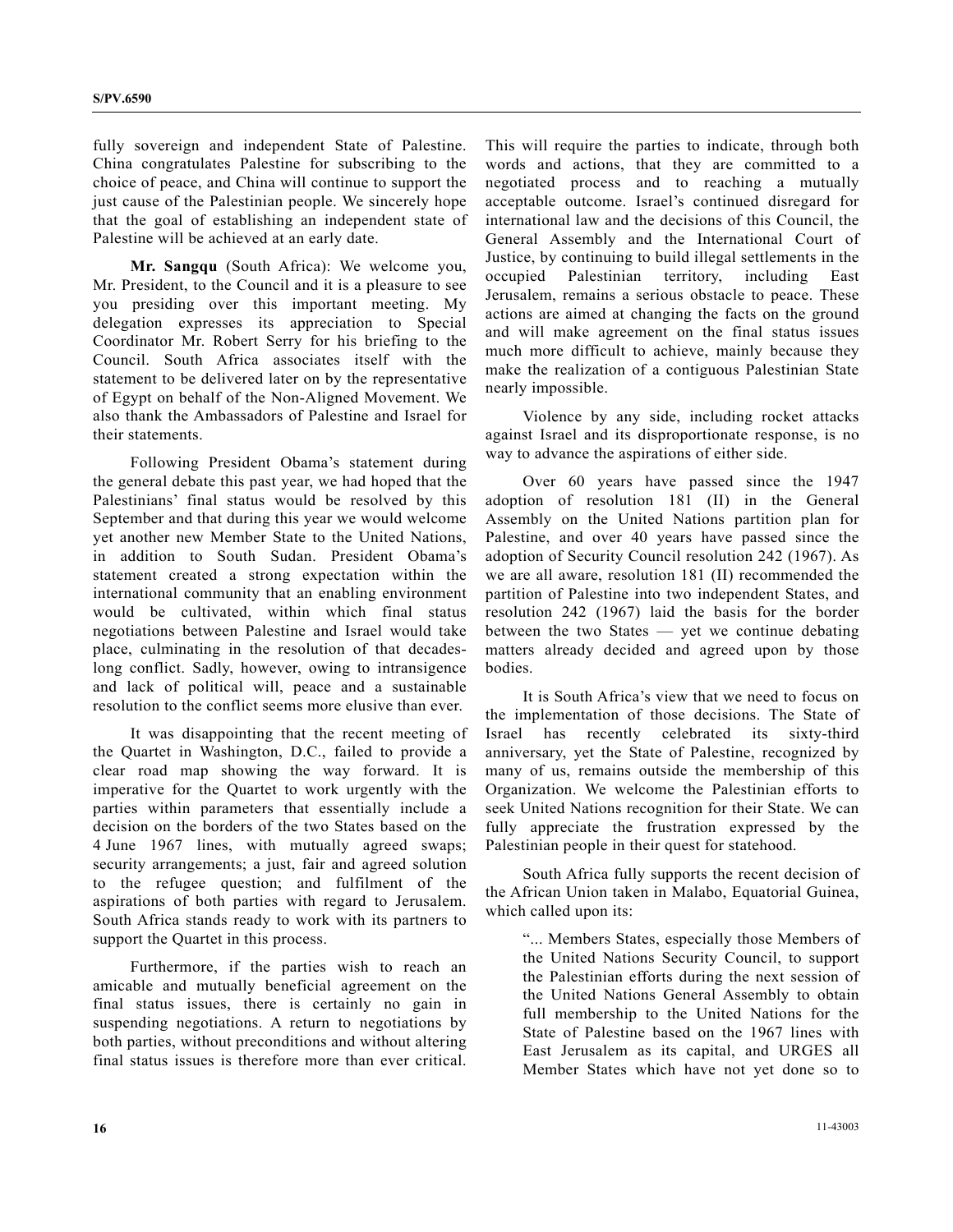recognize the State of Palestine to do so as soon as possible".

 It is our view that instead of using our efforts to deter Palestinians from exercising their Charter-given right to self-determination, we should exert efforts towards finding a resolution on final status matters, so that the two independent States, Israel and Palestine can exist side by side in peace.

 We support Palestine's continued efforts at Statebuilding, and in this regard we welcome the signing of the reconciliation agreement between Fatah and Hamas. We urge Israel and the international community to respect this internal sovereign decision of the Palestinians and focus on the peace process. We encourage the Palestinian parties to work together on implementing the reconciliation agreement. We further call on the international community to extend unbiased support to the Palestinian Authority in its effort to build institutions in an unfettered manner.

 South Africa remains deeply concerned about Israel's continued blockade of the Gaza Strip, and joins the international community's demand that Israel end the illegal blockade that continues to exacerbate the suffering of ordinary civilians. The blockade and imposed restrictions violate international humanitarian law, including article 23 of the Fourth Geneva Convention and contradict the will of the international community, as expressed in various Security Council resolutions.

 In conclusion, we reiterate that, in our search for a solution to the Palestinian question, it is now, more than ever, clear that we must not lose sight of the broader regional questions to which Palestine is inextricably linked. We therefore call on the international community to accelerate efforts towards the holistic resolution of the Middle East crisis, including the Lebanese and Syrian tracks.

**Mr. Araud** (France) (*spoke in French*): Let me thank Mr. Serry for his briefing and the Permanent Representative of Israel and the Permanent Observer for Palestine for their statements.

 France associates itself with the statement to be delivered by the Head of the Delegation of the European Union.

 Since the beginning of this year the Arab world has found itself at the heart of historic turmoil from which the region will emerge transformed. These

developments are the sign of the Arab societies' aspirations to freedom. France has commended the movement and reaffirms again its support for all efforts for democratic transition that are peaceful and negotiated.

 We believe this regional momentum provides a unique opportunity to resolve the Israeli-Palestinian conflict. To do that, the position of France is based on certain straightforward convictions.

 First, the status quo is untenable. Secondly, only dialogue will make it possible to achieve the sole legitimate solution, which is two States for two peoples. Further, the resumption of the peace process must be based on balanced parameters agreed between the two sides. We stated those parameters here on 18 February (6484th meeting). Let me recall them.

 There must be an agreement on the borders of the two States, based the lines of 4 June 1967, with equivalent exchanges of territory on which the sides will have agreed. Security arrangements are needed that for the Palestinians respect the sovereignty of the State of Palestine and show that the occupation is over, and for the Israelis protect their security, prevent the resurgence terrorist acts and take into account new and emerging threats. Thirdly, there must be a just, equitable, realistic and agreed solution to the issue of refugees. Lastly, the aspirations of both sides with respect to Jerusalem must be fulfilled. A way must be found through negotiations to resolve the status of Jerusalem as the future capital of two States.

 It is in that spirit that France has proposed an initiative aimed at resuming negotiations on the basis of these clear, balanced parameters, which reflect a broad international consensus and are in keeping with the primary expectations of both sides. We regret that the Middle East Quartet, at its meeting of 11 July, did not endorse these parameters and did not issue an appeal for a resumption of the peace process. Despite that setback, we call on the parties to refrain from any action that could prejudice the resumption of bilateral talks and to not resign themselves to the dangerous stalemate in which we currently find ourselves.

 We commend the progress achieved by the Palestinian Authority in building institutions for the future Palestinian State. We call on all donors to continue their efforts in terms of budgetary assistance.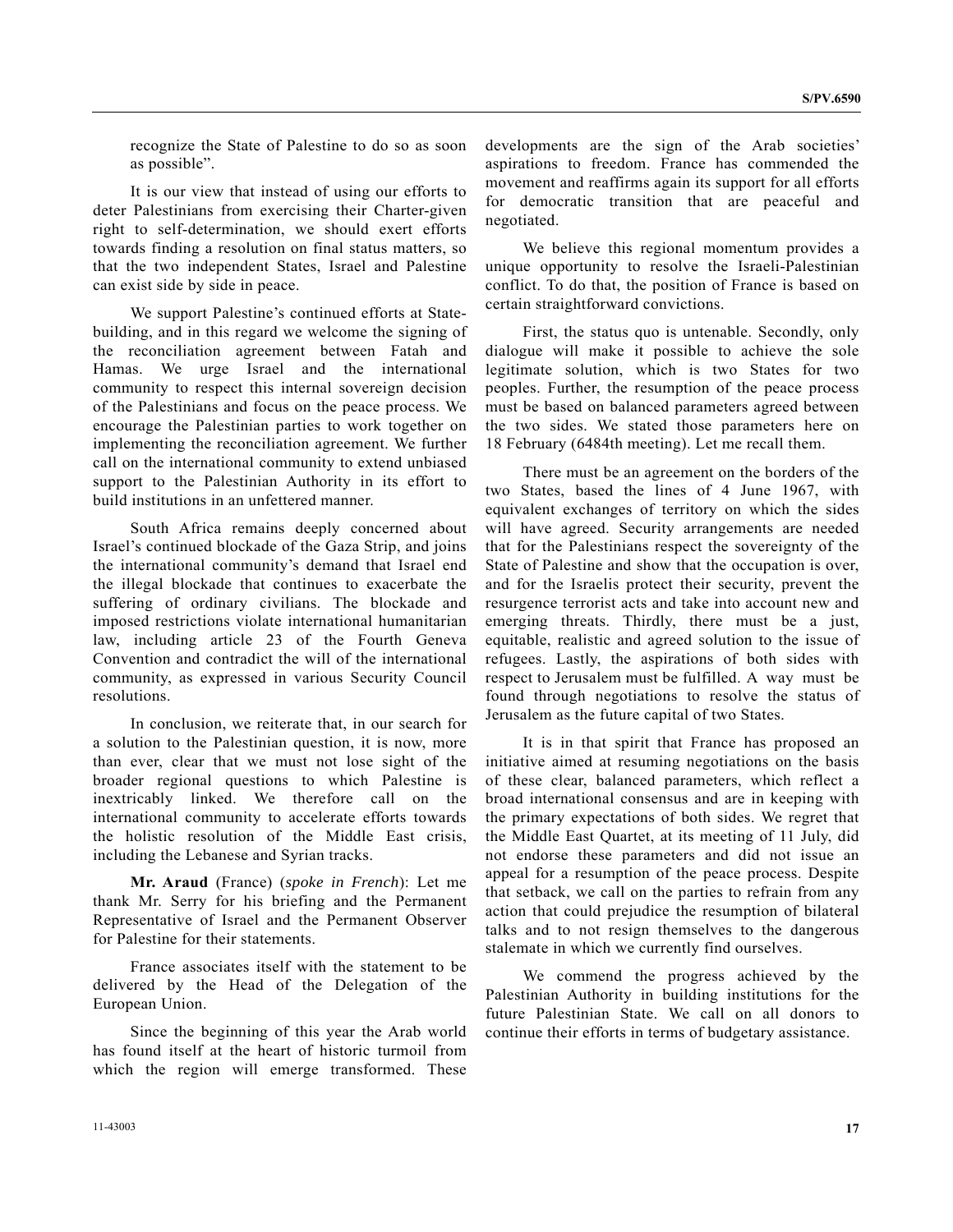The humanitarian situation in the Gaza Strip continues to be of concern. We call again on the Israeli authorities to change their policies with regard to Gaza, without compromising their legitimate security concerns.

 Our position on settlements continues unchanged. They are illegal from the standpoint of international law and are an obstacle to peace. They are based on despoiling the Palestinian people, and they undermine the confidence between the sides. They pose a threat to the possibility of achieving the two-State solution. We condemn ongoing settlement activities on the West Bank and in East Jerusalem and call on Israel to abandon its building projects.

 Lastly, we cannot ignore the regional context of the peace process. In Lebanon there are developments along the border that have sparked concern in the international community. We condemn the attack on the United Nations Interim Force in Lebanon on 27 May and, just a few hours ago, once again, against the French contingent. In that context, France calls on all parties to meet their obligations set out in Security Council resolution 1701 (2006).

 The formation of the Lebanese Government by the Prime Minister of Lebanon, Mr. Mikati, is an important step for Lebanon and the Lebanese. The Government must continue to implement Lebanon's obligations and international undertakings, particularly with respect to the Special Tribunal for Lebanon and its funding, in accordance with resolution 1757 (2007) and the commitments undertaken by the Lebanese Prime Minister.

 We are further concerned by the deadly events that took place on 15 May and 5 June on the Golan Heights, along the Syrian-Lebanese border. France again underscores the absolute need for the Syrian authorities to ensure compliance with the separation zone between Israel and Syria, in accordance with Security Council resolution 350 (1974).

 For more that four months now, the Syrian regime has been involved in systematically repressing peaceful demonstrations, ignoring the appeals of the international community. The Syrian organizations for the defence of human rights are today listing nearly 1,500 killed and 12,000 political arrests. Each week we see civilian victims. The Special Adviser to the Secretary-General on the Prevention of Genocide and the Special Adviser on the Responsibility to Protect

said on 21 July that crimes against humanity may have been committed and continue to be committed in Syria.

 On 11 July the embassies of France, the United States and Qatar in Damascus were attacked without Syrian security forces attempting to defend them. France condemns such schemes, which run counter to Syria's obligations under international law. Such illegal initiatives, such crude manoeuvres will not enable the authorities in Damascus to divert attention from the substance of the problem: ending the repression of the Syrian population and implementing a democratic transition. We hope the Security Council will finally be able to take up its responsibilities to condemn the violent repressions to which the Syrian people are subjected.

 The events today in the Arab world, including the Palestinian territory, demonstrate to us the urgency and the strength of the aspirations of Arab societies for liberty and democracy. In a few weeks we will see the deadline set in the Fayyad plan. The expectations of the Palestinian civil society have never been so high. We should not ignore that signal and risk falling back into an impasse with the always-present threat of further escalation of violence. We need to find an opportunity to resume dialogue under the auspices of the international community. It is from the standpoint of the proposals of the parties, from the standpoint of their initiatives to resume the peace process that France will shoulder its responsibilities in steadfastly working to advance peace.

**Mr. Messone** (Gabon) (*spoke in French*): We welcome you in the chair, Mr. President, for this important debate on the situation in the Middle East. We in our turn would like to thank the Special Coordinator for the Middle East Peace Process, Mr. Robert Serry, for his briefing. He brought us up to date on the Israeli-Palestinian peace process and on other situations in the Middle East.

 Gabon would like to recall its support for the legal framework founded on the relevant resolutions of the Security Council and of the General Assembly. We also recall our position here in favour of a two-State solution: a Palestinian State and an Israeli State living side by side in peace.

 The present context in the Middle East calls for new efforts to resume negotiations and to arrive at a dynamic compromise, one that must be based on parameters that are broadly accepted by the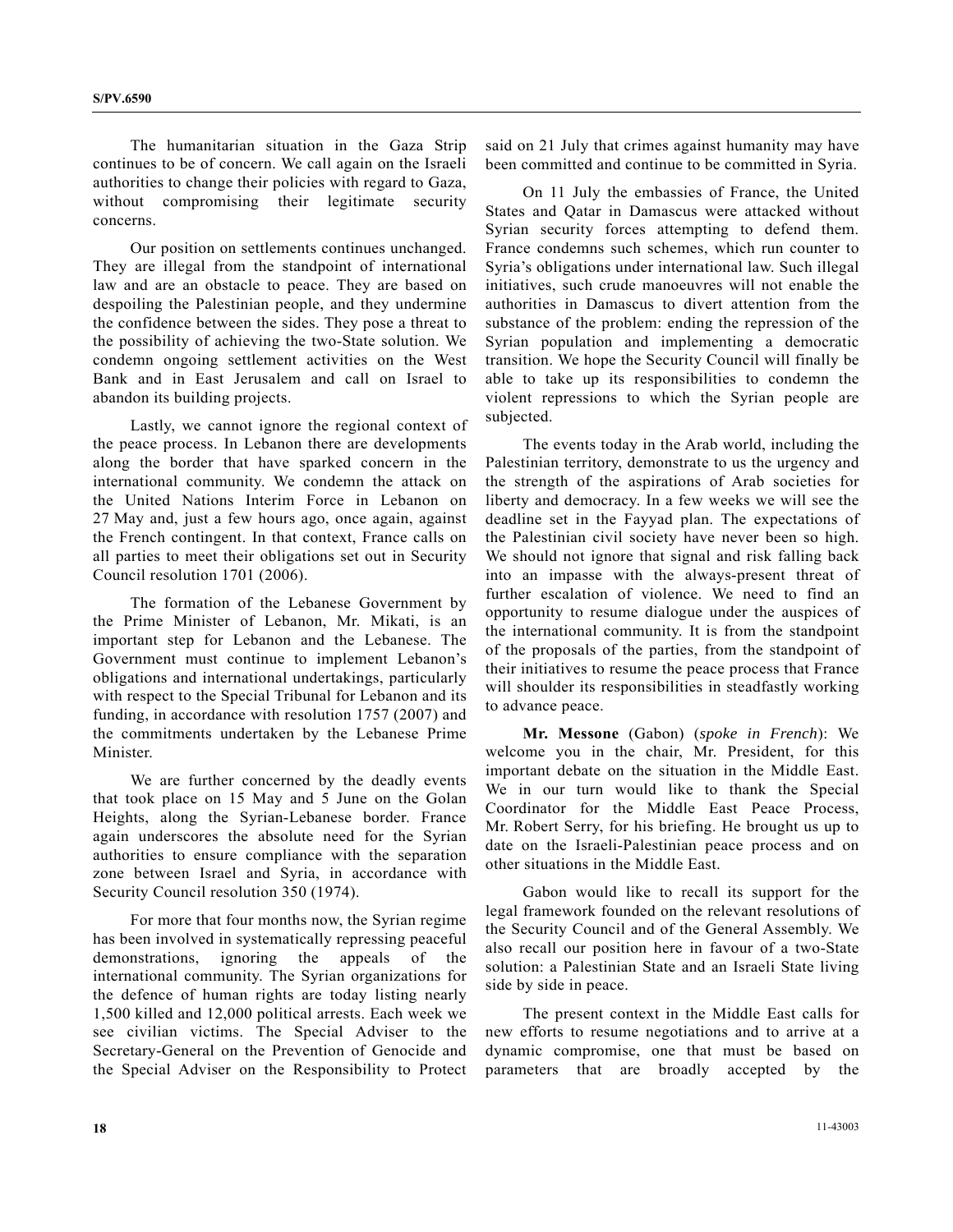international community, which were recalled in President Obama's statement.

 My delegation remains concerned at the longstanding stalemate in the Israeli-Palestinian peace talks, despite the commendable efforts of the international community to restart direct negotiations between the two parties, in particular the Quartet meeting held on 11 July at the imitative of the United States Government. It is regrettable that this meeting, while it inspired some hope, did not lead to the resumption of negotiations. The stalemate is unacceptable and, if it continues, risks creating a rift in the international community on the prospects of the peace process.

 It is well known that a great number of countries support the decision of Palestine to declare its independence. If this situation is not met with a resumption of negotiations, it could create an even more difficult situation in the Middle East. The current situation in the region thus calls for renewed efforts. We remain concerned by the cycle of attacks and reprisals that is hampering the consolidation of the progress made on the ground by the Palestinian Authority, whose efforts we call on the international community to continue to support.

 With regard to the impasse and obstacles, it is ever more urgent to restart the peace process on the basis of principles that are clear and accepted by all parties, which must include, of course, the establishment of a climate of trust between the parties, a commitment to pursuing peace negotiations in good faith, the security of Israel, and the creation of a Palestinian State. The stability of the entire region also depends on this commitment.

 Turning to Lebanon, my delegation welcomes the formation of the new Government under the leadership of Prime Minister Najib Mikati. We hope that this Government will work to resolve security concerns, particularly those raised by non-State armed groups, and to return to dialogue and national reconciliation.

 With regard to the situation in Syria, while it remains concerned, my delegation notes the recent adoption by the Parliament of a draft law authorizing political pluralism. We urge the Government to continue on this track in order to win back the trust of the population and the international community.

 We condemn the continued colonization of Palestinian land. We also condemn the indiscriminate attacks against Israel. We wish to see the two parties return to the negotiating table in order to break the current deadlock.

**Mr. Moraes Cabral** (Portugal): At the outset, allow me to recognize your presence here today with us, State Minister Hoyer. I thank Special Coordinator Robert Serry for his very useful briefing, and the Permanent Representative of Israel and the Permanent Observer of Palestine for their contributions to today's debate.

 Portugal's position and concerns are well known. We have been repeating them here month after month as the overall situation has unfortunately not changed, as Mr. Serry underlined. I can therefore be brief. We remain gravely concerned at the prolonged, frustrating and dangerous stalemate in the Palestinian-Israeli peace process and the lack of any credible negotiating process. As a member of the European Union, we naturally share the views that will be expressed by the Acting Head of its delegation later in today's debate.

 We regret that a way has not yet been found to bring the parties back to direct talks, which have been on hold since September 2010. We are still convinced that negotiations remain the only way to achieve a final settlement based on the two-State solution, with the emergence of an independent, democratic and viable Palestinian State, living peacefully with Israel and its other neighbours.

 To succeed, negotiations must be based on clear parameters that reflect widely held principles. They must also address all final status issues and ensure tangible achievements within a set time frame. They will demand the clear political will of both sides and have to be conducted in good faith.

 As developments in the occupied Palestinian territories and the wider region continue to underscore, time is of the essence. The developments on the ground that Mr. Serry has outlined continue to be extremely worrying. They constitute serious obstacles to peace and undermine trust and the feasibility of a two-State solution. This is particularly the case of the accelerated settlement activities in the West Bank, including East Jerusalem; renewed land confiscation in the occupied territories; and the unabated demolition of Palestinian homes and the eviction of their inhabitants.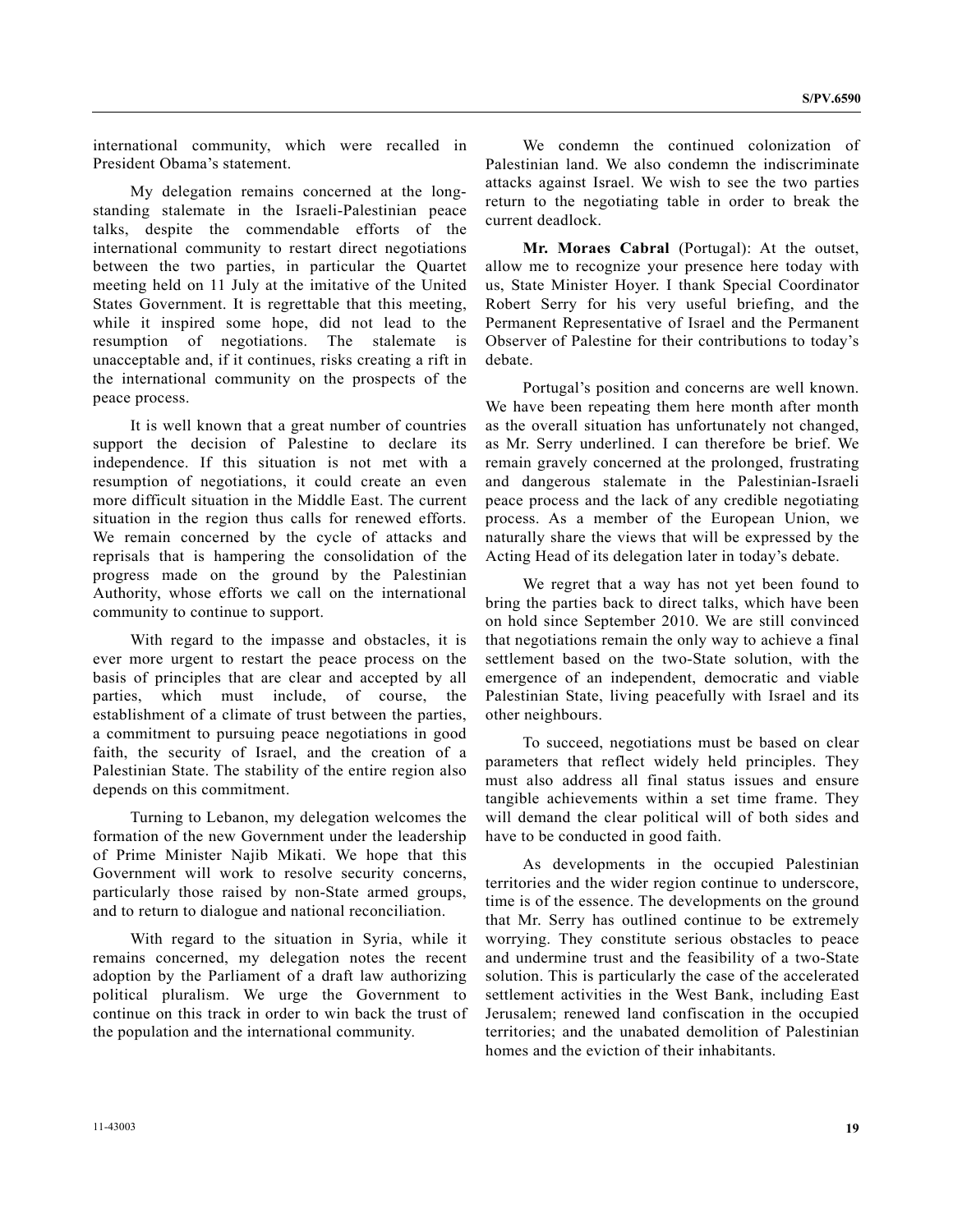Once again, we strongly deplore that Staff Sergeant Gilad Shalit remains in captivity and continues to be denied any humanitarian access. This is totally unacceptable, and we urge his immediate release. Portugal is equally troubled by the marked increase in security-related incidents in and around Gaza after a period of calm. We vehemently condemn the launching of rockets from Gaza into Israel and call on all sides to refrain from provocative actions and to exert maximum restraint. On the other hand, Portugal urges the Government of Israel to end the closure of Gaza and fully comply with resolution 1860 (2009). We reiterate that all assistance and legitimate goods destined for Gaza should be delivered, channelled through official crossings and established mechanisms.

 Palestinians have worked diligently in preparing for their statehood and, as Mr. Serry reiterated, are ready for it. Let me recall President Obama's words of 19 May:

 "The Palestinian people must have the right to govern themselves and reach their full potential in a sovereign and contiguous State."

We therefore commend and strongly encourage the ongoing efforts of the Quartet in pursuit of an urgent resumption of meaningful direct negotiations that will result in the establishment of a Palestinian State on the basis of the 4 June 1967 lines, with equivalent land swaps as may be agreed by the parties. As I said, time is of the essence. The status quo is not only unsustainable but also very dangerous.

 We had very useful consultations on Lebanon last week, during which I stated our position fully. Here, I wish to reiterate our condemnation of the terrorist attack against a United Nations Interim Force in Lebanon (UNIFIL) convoy on 27 May. We also regret the loss of life on 15 May during the Nakba demonstrations in the south of Lebanon, and commend the efforts of UNIFIL and the Lebanese Armed Forces to prevent the recurrence of a similar tragic outcome on 5 June.

 Portugal welcomes the formation of the new Lebanese Government. Lebanon now has the opportunity to address many challenges and fulfil its international obligations, including those pertaining to resolutions 1701 (2006) and 1559 (2004) and the Special Tribunal. We also urge Israel to honour its own commitments under resolution 1701 (2006) and to swiftly complete its withdrawal from the northern part

of Al-Ghajar and to fully respect both the sovereignty and the territorial integrity of Lebanon by air, land and sea.

 The situation in Syria remains of the utmost concern. We are deeply troubled by the ongoing repression of peaceful protestors across the country and the dramatic death toll it has entailed. We regret that the Syrian authorities have note yet responded to the calls to immediately stop the violence. It is also regrettable that Damascus has not yet allowed the undertaking of a fact-finding mission, which is expected to report back to the Human Rights Council. We commend the neighbouring countries that are providing assistance to fleeing populations.

 The solution to the crisis lies in an immediate end to the violence, a credible, genuine and inclusive national dialogue, and meaningful political reforms without delay. The only way to provide stability for Syria in the long term is through a peaceful transition to democracy based on national unity, territorial integrity and respect for the rights of all its citizens. We call, then, on the Syrian authorities once again to cease the violence it has imposed on its citizens, and we urge it to exert the utmost restraint and to allow for humanitarian access.

**Mrs. Viotti** (Brazil): It is a pleasure to welcome you, Mr. President, and to see you presiding over today's meeting. I thank Special Coordinator Robert Serry for his briefing, and the Permanent Representative of Israel and the Permanent Observer of Palestine for their statements.

 We meet again to discuss the situation in the Middle East in the midst of unprecedented transformations in the region. Unfortunately, those transformations have so far failed to bring change to the Israeli-Palestinian situation.

 The Palestinian aspiration to statehood is not an abstraction. It is the cornerstone of democracy, dignity, freedom and human rights for the Palestinian people. We regret that, apart from the disagreements between the two sides, the main partners in the peace process remain unable to help the parties overcome the current impasse.

 In this context, it is not surprising that the Palestinian leadership has announced its intention to request the United Nations to recognize the Palestinian State, based on the pre-June 1967 lines and with East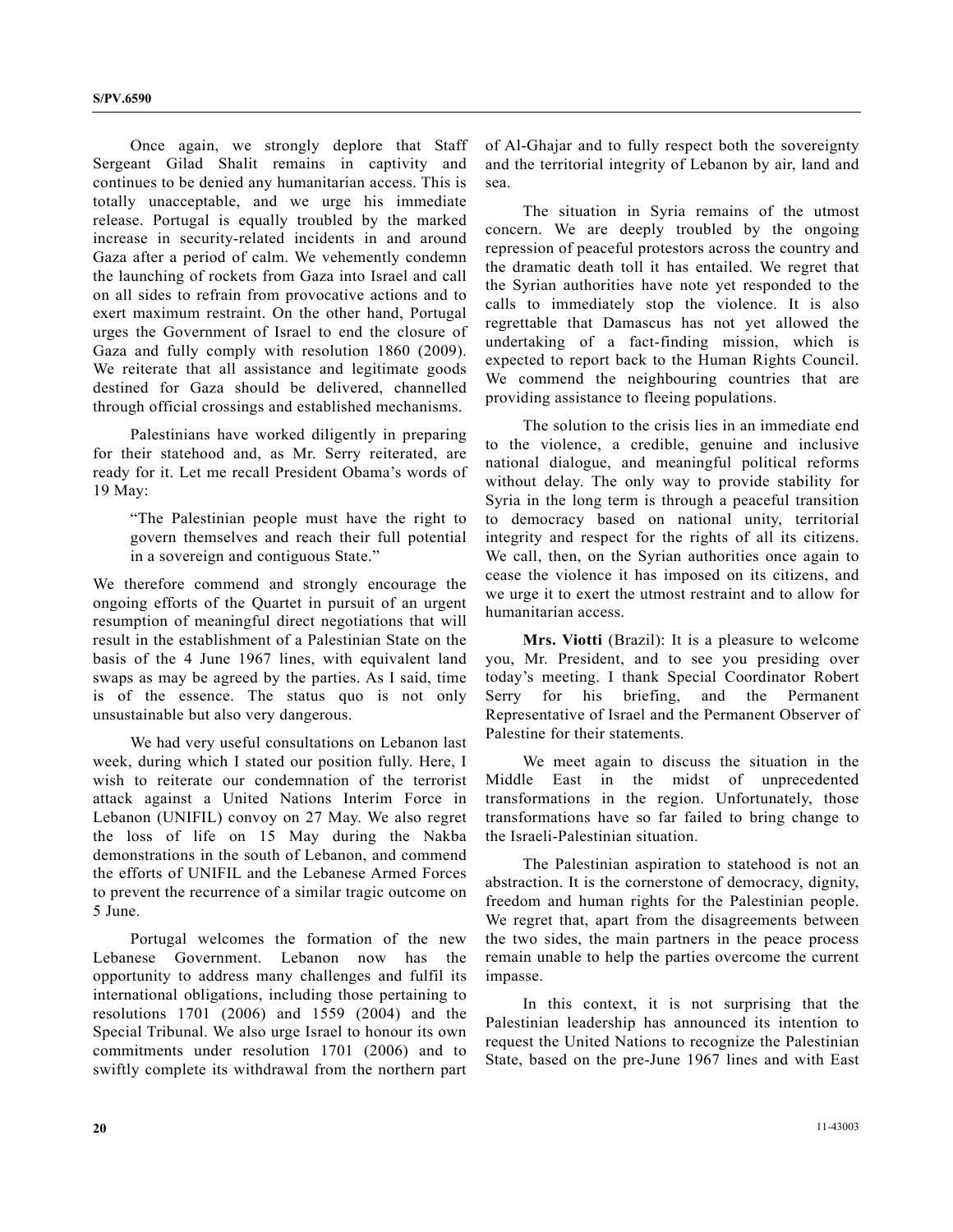Jerusalem as its capital, and to apply for full membership of the Organization. The absence of a peace process adds to the legitimacy of the Palestinian request.

 Resorting to the United Nations cannot be seen as a unilateral move. It is the exact opposite. The very concept of a two-State solution arises ultimately from the multilateral system, as the Permanent Representative of Lebanon has just reminded us. General Assembly resolution 181 (II) of 1947 endorsed the plan of partition. The recognition of a Palestinian State is the completion of this 64-year-old promise.

 Having had an important role in the General Assembly session that legitimized the State of Israel, Brazil feels it is time for the United Nations to grant the same vote of confidence to the Palestinian people's capacity to build a peaceful, democratic and prosperous State of its own. The Palestinian State, although under foreign occupation, is already a reality on the ground, as we have heard from the Special Coordinator for the Middle East Peace Process.

 Palestinian institutions are now sufficient for a functioning State. International recognition can help reduce the asymmetry that characterizes relations between the parties. It can help realign the debate on the application of international law in the occupied Palestinian territories. It can also help to advance negotiations on core issues in a more fair and just manner. In the letter in which Brazil recognized the State of Palestine, we reiterated our understanding that only dialogue and peaceful coexistence with its neighbours can truly advance the Palestinian cause.

 Resolutions 1850 (2008) and 1860 (2009) encourage intra-Palestinian reconciliation and the formation of a Palestinian Government committed to the Quartet principles and the Arab Peace Initiative, and that respects the commitments of the Palestine Liberation Organization. The Palestinian reconciliation agreement signed in Cairo in May is a first step towards this important goal, which will provide the Palestinian people with a united and coherent representation.

 We urge the Palestinian leaders to fully embrace non-violence, human rights and democracy as core principles of their struggle to end occupation. We expect them to fully commit to the security of the State of Israel and to the right of Israel to exist in peace and harmony with its neighbours.

 A new Middle East is in the making before our eyes. The legitimacy of the movements that seek transformation lies in the democratic character of their demands and in the peaceful nature of their actions. In each national context, these forces will find their particular political expression in the face of different strategic, security, social, ethnic and economic conditions. Challenges will be manifold. Genuine change, in line with the aspirations of the people, can only come from within.

 We condemn once more, in the strongest possible terms, the use of lethal force against unarmed demonstrators. Repression is likely only to strengthen the will of those struggling to exercise basic, universal rights. As we stand in solidarity with those peacefully demonstrating for democracy and social justice, we must pursue avenues to peaceful political solutions leading to meaningful reforms. Sustained international engagement will be needed, in order to ensure that those transformations are followed by a more equitable development and a better life for all citizens in the region.

**Mr. Barbalić** (Bosnia and Herzegovina): Allow me to thank Mr. Robert Serry, Special Coordinator for the Middle East Peace Process, for his briefing today. We also thank the Permanent Representative of Israel and the Permanent Observer of Palestine for their presence and contributions to our debate.

 Bosnia and Herzegovina remains deeply concerned about the absence of any progress in the Middle East peace process. The current impasse is not in the interests of either the Israeli or the Palestinian people. The scheduled time frame for the conclusion of peace negotiations is approaching rapidly. Hence, we cannot afford further delays before the beginning of serious and responsible negotiations between the Israelis and Palestinians. At this critical moment, it is also of vital importance that the Security Council, the Quartet, the Arab League and other international and regional actors continue their efforts aimed at bringing the parties to direct substantive talks.

 In that light, we understand President Obama's statement of 19 May and his appeal for decisive action that should lead to a lasting peace that includes two States for two peoples. For our part, we reaffirm our commitment to the two-State solution, with the State of Israel and an independent, democratic, contiguous and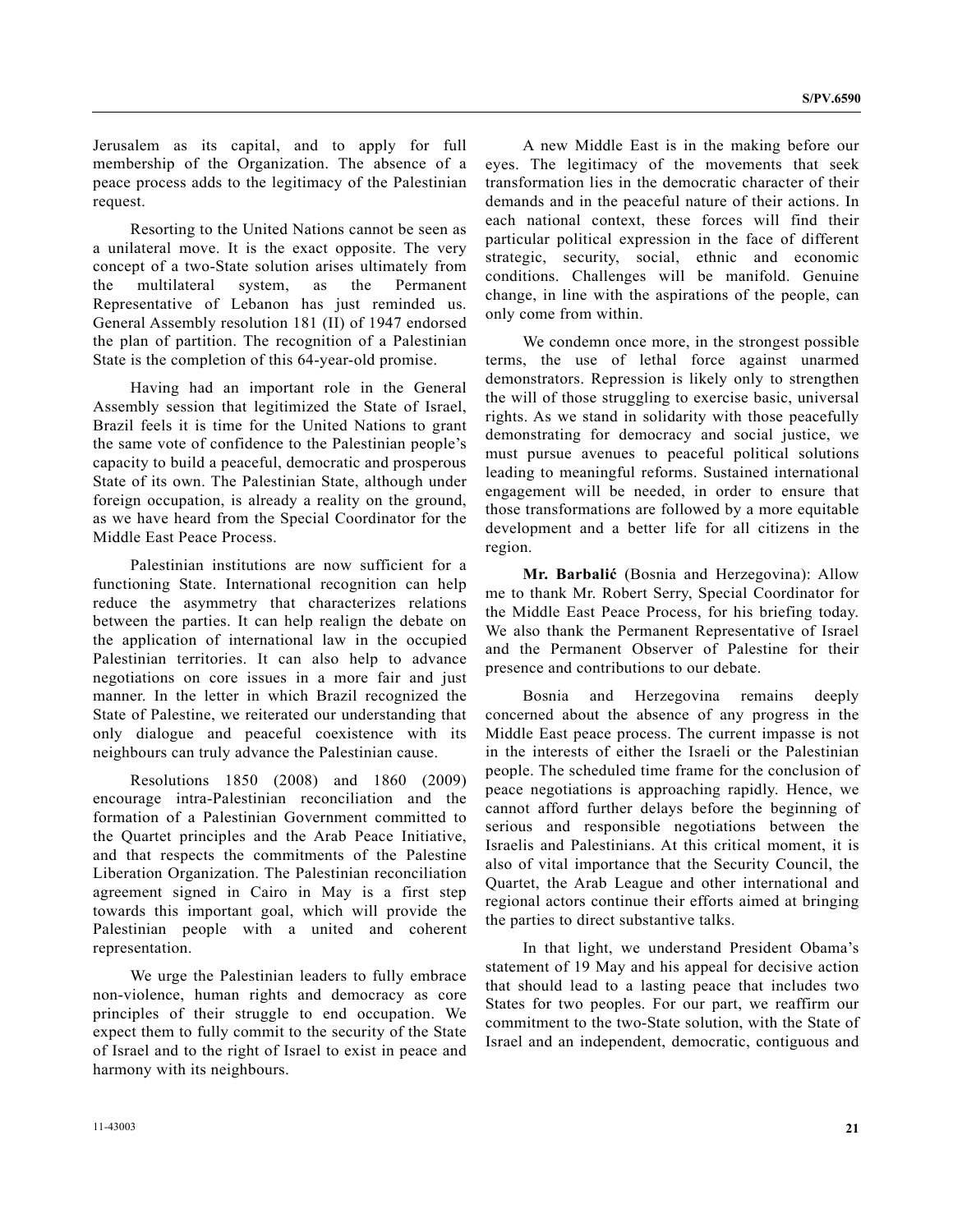viable State of Palestine, living side by side in peace and security.

 The current upheavals in the wider region clearly reflect the democratic aspirations of the peoples in the Middle East. This new environment creates an opportunity to speed up the negotiation process. We hope that the interested parties will recognize this newfound momentum and, by taking up the chance for substantial negotiations, will join the stream of positive changes in the Middle East.

 Continued settlement activities on occupied land are illegal under international law and contrary to Israel's obligations under the Road Map. These activities represent an obstacle on the road to comprehensive peace. We therefore call upon Israel to respond positively to appeals by the international community by ending all settlement activities in occupied Palestinian territories, including East Jerusalem.

 Bosnia and Herzegovina is firm in its position that civilian populations must be protected. It is for this reason that we urge the parties to observe restraint and make every effort to avoid violence and further loss of innocent lives.

 The continuation of the unsustainable and unproductive situation in Gaza is also of concern. In this regard, we welcome the Israeli Government's recent approvals of materials for new homes and schools to be constructed by the United Nations Relief and Works Agency for Palestine Refugees in the Near East. However, we strongly believe that this is not enough and that more needs to be done. Only the full implementation of resolution 1860 (2009) can meet the basic needs of the 1.5 million Palestinian residents of the Gaza Strip. Hence, we reiterate our call for a full implementation of resolution 1860 (2009) and for the immediate, sustained and unconditional opening of crossings for the flow of humanitarian aid, commercial goods and persons to and from Gaza, including goods from the West Bank. Israel's security concerns, including a complete stop to violence and arms smuggling into Gaza, must also be addressed.

 In conclusion, Bosnia and Herzegovina believes that lasting peace and stability in the region of the Middle East are possible through diplomatic efforts and full commitment to the peace process. To that aim, we expect the parties to take difficult decisions and return to direct talks without delay.

**Mr. Pankin** (Russian Federation) (*spoke in Russian*): We are pleased to welcome you, Mr. Minister, as Chair of the Security Council meeting. We thank Mr. Robert Serry, Special Coordinator for the Middle East Peace Process, for his substantive briefing on developments in the regional situation. We regret to note the intransigence in the Middle East settlement process. There remain considerable differences in the approaches of the parties. An atmosphere of mutual mistrust prevails.

 As a result, there is an impasse. For almost a year, the negotiation process has been stalled. That is a very bad and dangerous trend, given the extensive transformations and changes in the Middle East and North Africa. That should not distract us from our common task, which is to promote a Middle East settlement. In order to restore trust, above all the parties need to avoid steps that prejudice the outcome of a final settlement. They need to refrain from any manifestations of violence, in particular against civilians, and to demonstrate in practice their willingness to compromise. In that regard, it is crucial that settlement activities, above all in East Jerusalem, be ended.

 We believe it important to underscore that negotiations should be resumed on the well-known international legal basis, including Security Council resolutions, the Madrid principles and the Road Map. Any attempts to undermine that basis will not bring the sides closer to starting constructive dialogue.

 Apart from that, we would like to underscore the Arab Peace Initiative. Given the role played by the League of Arab States and its Committee in the Middle East peace process to promote that Initiative, we support close coordination between the Quartet and that regional organization. In fact, that is how we view a common and targeted international approach to resolving the key issue of the Middle East. We see the ultimate aim of the negotiating process as achieving the inalienable right of the Palestinian people to build their own viable and independent State, with its territorial integrity and East Jerusalem as its capital, living in peace and security with Israel, within internationally recognized borders based on the 1967 lines and potential agreed land swaps.

 The implementation of any future Palestinian-Israeli arrangements will be called into question unless there is a single partner on the Palestinian side. For that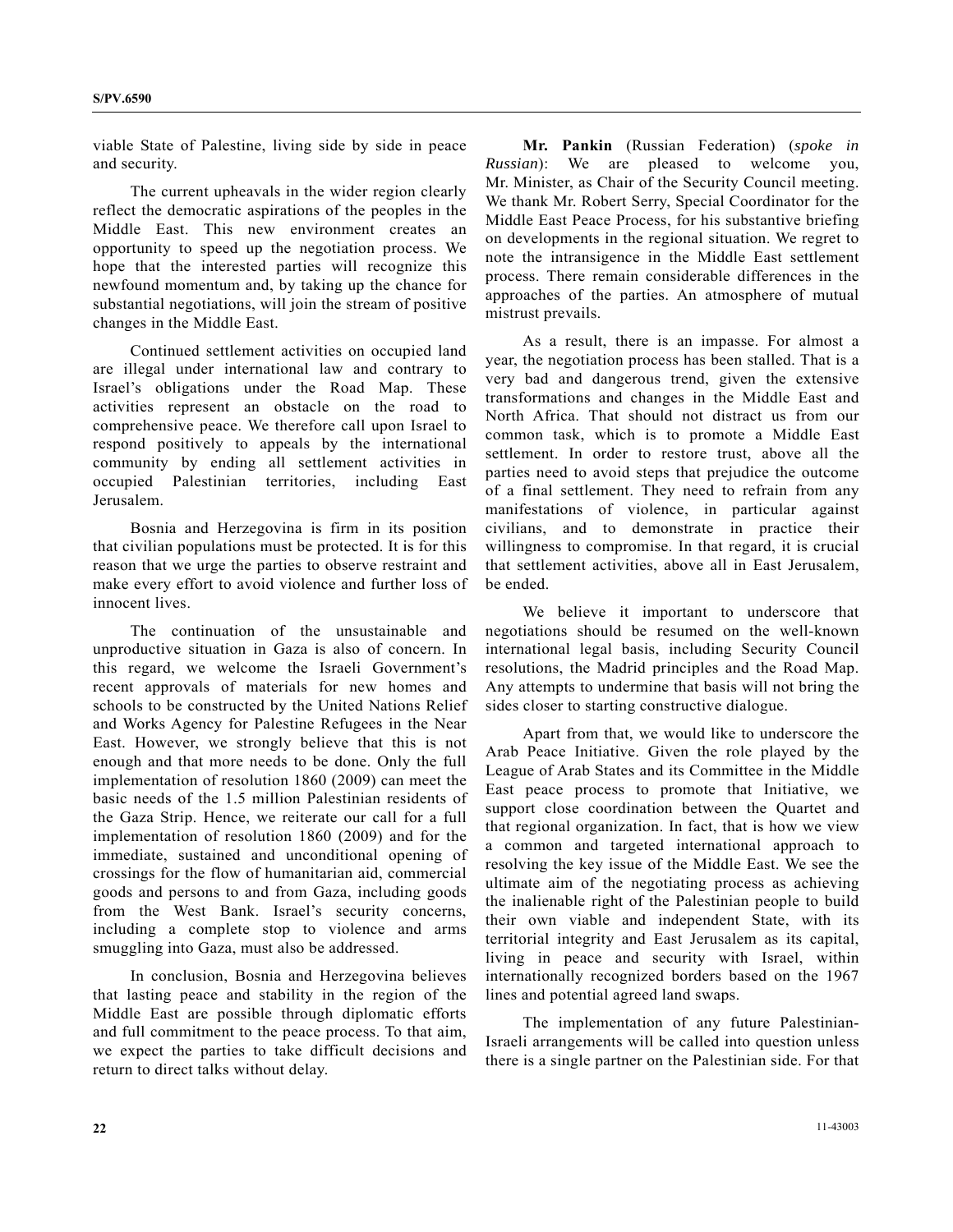very reason, Russia supports Palestinian steps to achieve national reconciliation. We are ready to contribute to the successful implementation of the plans for intra-Palestinian unification and to provide comprehensive assistance to a future Palestinian Government.

We are seriously alarmed by the ongoing tension in the Gaza Strip and the continued plight of the peaceful Palestinian people. We strongly advocate the complete lifting of the Israeli blockade of the Strip.

 A complete, comprehensive and just settlement in the Middle East is possible only by covering all tracks, including the Syrian and Lebanese tracks. We advocate unconditional and strict compliance with the relevant Security Council decisions to restore peace and security in the region and to normalize Israel's relations with its neighbours.

 In such conditions, we believe that the ongoing mediation role of the Middle East Quartet is needed more than ever in the interests of finding an acceptable formula for the resumption of the negotiation process and the definition of parameters for a settlement, which must be achieved through dialogue among the interested parties.

**Sir Mark Lyall Grant** (United Kingdom): I would like to thank Robert Serry for his briefing this morning and the Permanent Representatives of Palestine and Israel for their important contributions.

 As we speak, momentous events continue to unfold across the Middle East. The determined struggle of people in the region to secure their universal rights against, in some cases, brutal Government repression offers hope for the future. The only credible answer to legitimate popular demands is sustainable reform. Nowhere is the fight for basic rights and the brutality of an autocratic regime unwilling to give its people what they want and what they are entitled to more apparent than in Syria.

 We condemn the continuing heavy violence in Syria, the murder of peaceful protesters and the attacks on the United States and French embassies in Damascus. The Syrian regime has killed more then 1,500 civilians, and the death toll is rising on a daily basis. President Al-Assad claims that he is holding Syria's different factions together, but his regime's brutality risks inflaming sectarian tension. President Al-Assad must swiftly and meaningfully implement reforms that he himself has promised, ensuring that they mark the start of a sustainable transition to a new political system that meets the aspirations of the Syrian people.

 In our view, Security Council action demanding an end to the violence and calling for a peaceful Syrian-led political process is long overdue. We will continue to push for action, challenging those on the Council who stand in the way to meet their responsibilities.

 Events in the wider Middle East are inextricably linked to efforts to find a long-term solution to the Israeli-Palestinian conflict. At a time when populations in the region are striving for and realizing their rights, the Palestinians, too, must realize their goal of an independent and viable State of Palestine.

 As we have said before, it would be a great shame and a source of continued insecurity if the hopes of the Palestinian people were left unfulfilled, while the region is transformed around them. Therefore, it is critical that progress in the peace process be made. September — the time frame set out by President Obama and the Quartet to welcome Palestine as a full Member of the United Nations and the month that will mark the completion of the Palestinian Authority's State-building programme — is fast approaching.

 There is a danger that, in September, all stakeholders in the peace process give up hope and look simply to manage the situation, but, in our view, that would be premature. The parties should redouble their efforts to break the impasse and should resume direct negotiations on the basis of clearly articulated parameters — two States based on the 1967 borders, with mutually agreed land swaps; security arrangements that protect Palestinian sovereignty, while also providing sufficient reassurance to Israel; Jerusalem as the capital of both States; and a just solution for refugees. We encourage the Quartet to set out those simple parameters and to urge the parties back into talks.

 Neither Israel nor the Palestinians can afford to let the current stalemate become the long-term status quo. They must act now to keep alive the prospect and hope for a sustainable peace. I would highlight three areas where they must work harder to avoid further deterioration of trust.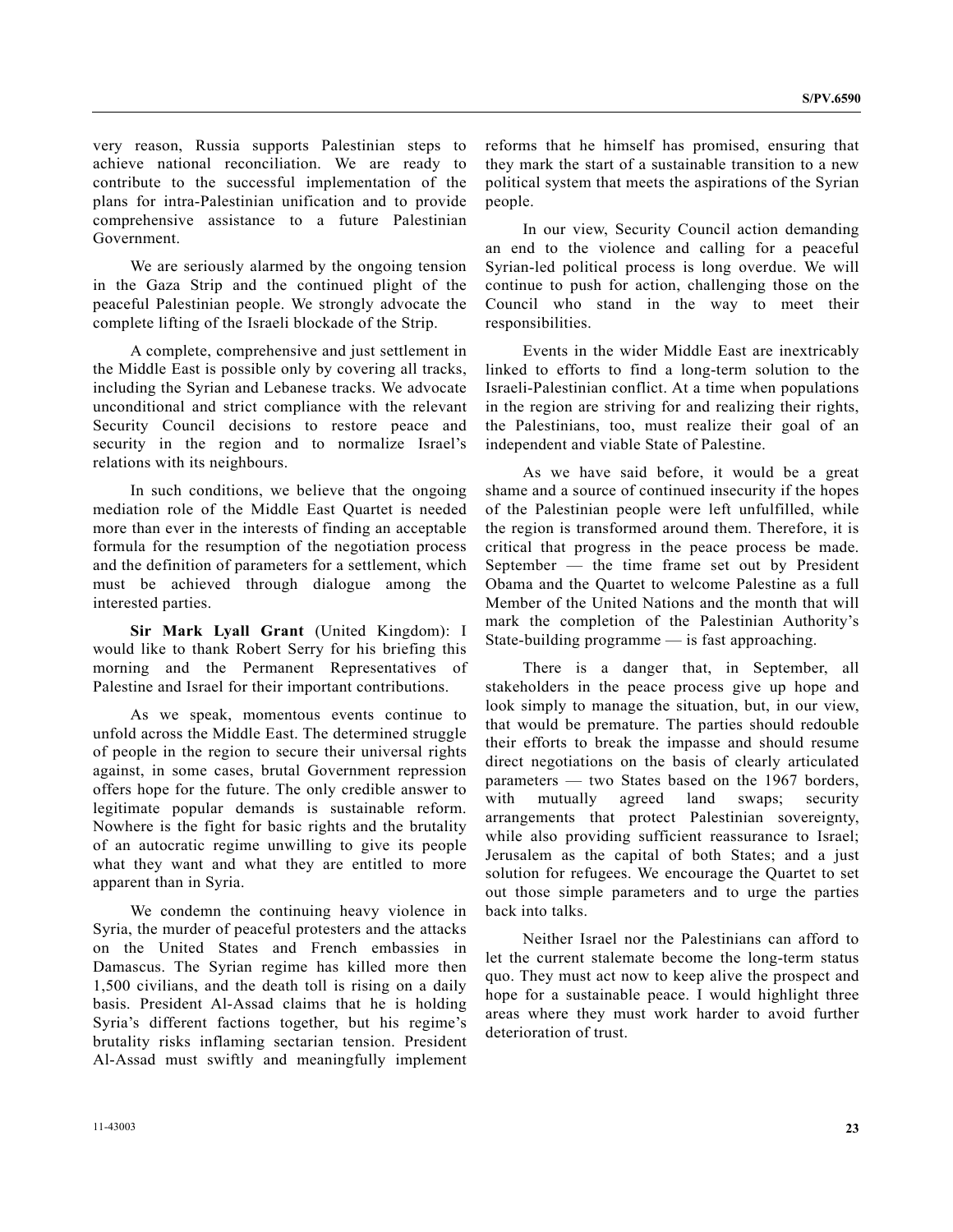First, settlement activity must stop. Continued settlement construction in the West Bank and East Jerusalem is not only illegal, but is increasingly destroying the viability of a contiguous Palestinian State, sharing Jerusalem as its capital with Israel. As well as construction, associated actions, such as the destruction of freshwater infrastructure by the Israeli authorities, undermine the very survival of entire Palestinian communities in the West Bank. Halting settlement activity and associated activities is not elective surgery. It is a life-saving operation.

 Secondly, Israel has legitimate security concerns that must continue to be safeguarded. Maintaining security cooperation and ensuring that there is a complete and sustained cessation of rocket attacks from Gaza are key to reassuring the Israeli Government and public that there exists a genuine partner for peace.

 Thirdly, more must be done to improve access to Gaza. Restrictions that stifle Gaza's economy breed hatred, radicalism and violence. An improved Gazan economy and the resurgence of Gaza's pragmatic business fraternity are not only essential to the people of Gaza, but also firmly in Israel's own security interests.

 There is no time to waste in making progress towards peace. We know from history that standing still is never an option in the Israeli-Palestinian conflict. There is either progress towards a negotiated agreement or backsliding into violence. It is up to the leaders on both sides to take the bold steps necessary to ensure the former and to avoid the latter.

**Mr. Hardeep Singh Puri** (India): At the outset, I would like to welcome you, Mr. President, to New York and thank you for chairing this open debate. I would also like to thank Special Coordinator Robert Serry for his comprehensive briefing and the Permanent Representative of Israel and the Permanent Observer of Palestine for their statements, which we have carefully noted.

 Since our last open debate on this item in this Council (see S/PV.6520), the Palestinian factions have signed an agreement. The main elements of the agreement include reform of the Palestine Liberation Organization, the holding of elections by May 2012, and the establishment of unified agencies, national reconciliation and a joint committee to implement the agreement. The unity between the Palestinian parties should not only end the division between the West

Bank and Gaza, but also create State institutions in Gaza. To this end, we hope that the Palestinian parties will succeed in the speedy implementation of the reconciliation agreement. We also hope that Hamas will not only accept the State of Israel as a reality, but also cooperate with the Palestinian Authority to deal with Israel's security concerns.

 Stalemate in the peace talks, however, appears to be giving rise to a sense of desperation in the Palestinian territories. For more than four months now, the monthly debates on the Palestinian issue in this Council have hinged on the hope that the Quartet would put forward a set of practical steps that could enable Palestinians and Israelis to resume talks. This hope was yet again belied when the Quartet meeting Washington, D.C., on 11 July ended without any statement.

 Over the past few years, the Palestinian authority has made significant progress in building State institutions, improving the economy of the West Bank and rapprochement with various factions, including Hamas. This progress has invited commendation from the international community at large. The Statebuilding efforts of the Palestinian Authority have, however, reached their geographical and institutional limits. Any further progress would require the resumption of talks on final status issues.

 The humanitarian situation in the Gaza Strip, meanwhile, remains a cause for serious concern. The blockade of Gaza is not only adversely affecting the population, but also driving militant elements to vent their frustration through violence, thereby further complicating the situation on the ground and increasing Israel's vulnerability and security concerns.

 The stalemate in peace talks and the grim humanitarian situation can further complicate an already fragile situation. We share the sense of the international community that the freezing of settlement activity in the Palestinian territories could enable the peace talks to resume. We therefore call upon Israel to implement Prime Minister Netanyahu's address to the Knesset in May this year, wherein he said that Israel could consider territorial compromise in return for security and recognition. Putting a stop to settlement activities should be the first step in this process. Unless this essential step is taken and peace talks resume, the growing desperation may lead the parties to actions that could spiral out of control. As the month of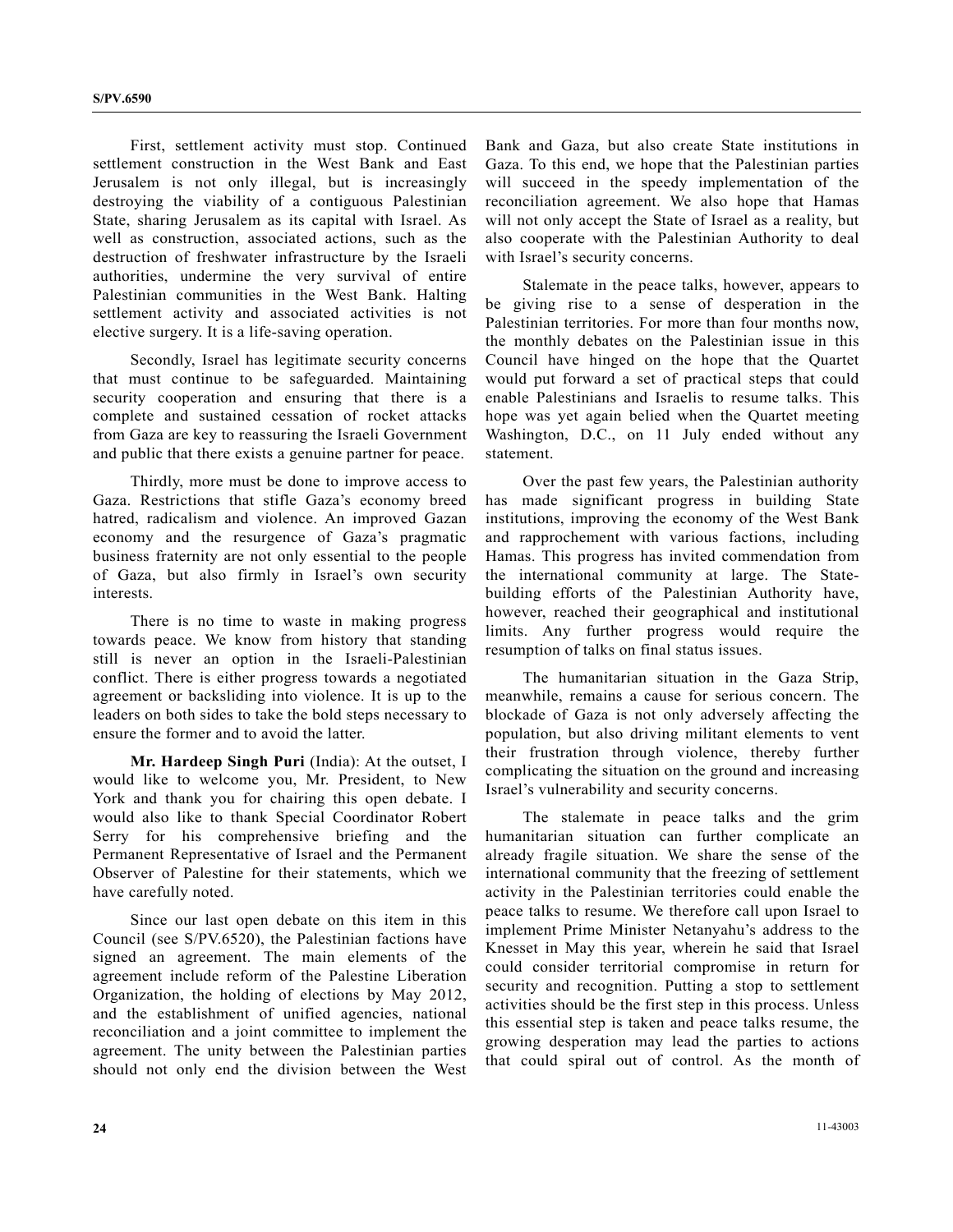September approaches, it is important to realize that there is limited time for Palestinians and Israeli to seize the opportunity.

 Other issues relating to Arab lands that remain under Israeli occupation are equally important. Progress on the Lebanese and Syrian tracks constitutes the essential core to achieving a comprehensive and durable peace in the region. In a region witnessing protests movements all around, the continuing impasse in peace talks could have destabilizing effect on a much larger area. In this context, the events of 15 May and 5 June show how fragile the situation is and how easily violence can be incited on a larger scale, destabilizing the whole region. We are therefore afraid that if the peace talks do not recommence quickly, unilateral steps by the parties will ensue, which would increase the distance between them and make it more difficult to find a comprehensive settlement. We therefore call on the members of the Quartet to intensify their collective and individual efforts to break the stalemate.

 India has a long-standing tradition of solidarity with the Palestinian people. India has supported the Palestinian people's struggle for a sovereign, independent, viable and united State of Palestine, with East Jerusalem as its capital and living within secure and recognized borders, side by side and at peace with Israel, as endorsed in the Arab Peace initiative, the Quartet Road Map and relevant Security Council resolutions.

 India has been assisting in the capacity- and institution-building of the Palestinian people with material and technical assistance programmes. Through the India, Brazil and South Africa forum, India has extended assistance. India is also contributing \$1 million to the United Nations Relief and Works Agency for Palestine Refugees in the Near East, continuing our solidarity with the Palestinian people in their pursuit of legitimate goals and quest for development based on dignity and self-reliance. In addition, we have provided untied budgetary support of \$10 million to the Palestinian Authority for each of the past two years.

 In conclusion, let me reiterate our expectation that the parties will restart talks without further delay. These talks should lead to a final and comprehensive resolution of the Middle East conflict. We owe it to ourselves and to future generations of Israelis and

**Mr. Alzate** (Colombia) (*spoke in Spanish*): I wish at the outset to warmly welcome you, Sir, and to take this opportunity to express the support of my delegation in your work as President of the Security Council at this debate. I wish to thank Mr. Robert H. Serry, Special Coordinator for the Middle East Peace Process, for his detailed briefing on recent developments in the Middle East, including the Palestinian question.

 Recent developments in the Middle East and North Africa have generated the ongoing interest of the international community. Colombia has not been aloof from this situation; it has repeatedly expressed its strong support for the legitimate aspirations of the peoples of the region, respect for their human rights and individual freedoms, and their right to a better and dignified life.

 We understand the situation in the Middle East as an integral issue. That is why we advocate a lasting and structured solution to the unstable situation in the region. We call for an end to the use of force or threat, and an end to terrorism. Our country is committed to addressing the issue with democratic principles and the ultimate goals of peace and security. We understand the aspiration of the Palestinian people to receive prompt recognition of the Palestinian State. We therefore continue to support the objective of creating a viable Palestinian State, living in peace alongside Israel and within defined, secure and internationally recognized borders based on the 1967 lines and changes mutually agreed by the parties.

 We express our concern over the suspension of peace talks and ask the parties to resume negotiations as soon as possible. We believe that negotiation is the way to achieve a lasting solution. We are convinced that without an agreement accepted by the parties, we would be repeating the mistake of 1947.

 We support the work of the Quartet and the implementation of the Road Map. Therefore, we share the views expressed by Quartet representatives on 11 July regarding the urgent need to call on parties to overcome current obstacles and find the way to resume direct negotiations, without delay or preconditions, starting a preparatory phase of negotiations to maximize the chances of success. We also support all efforts we are making through the United Nations.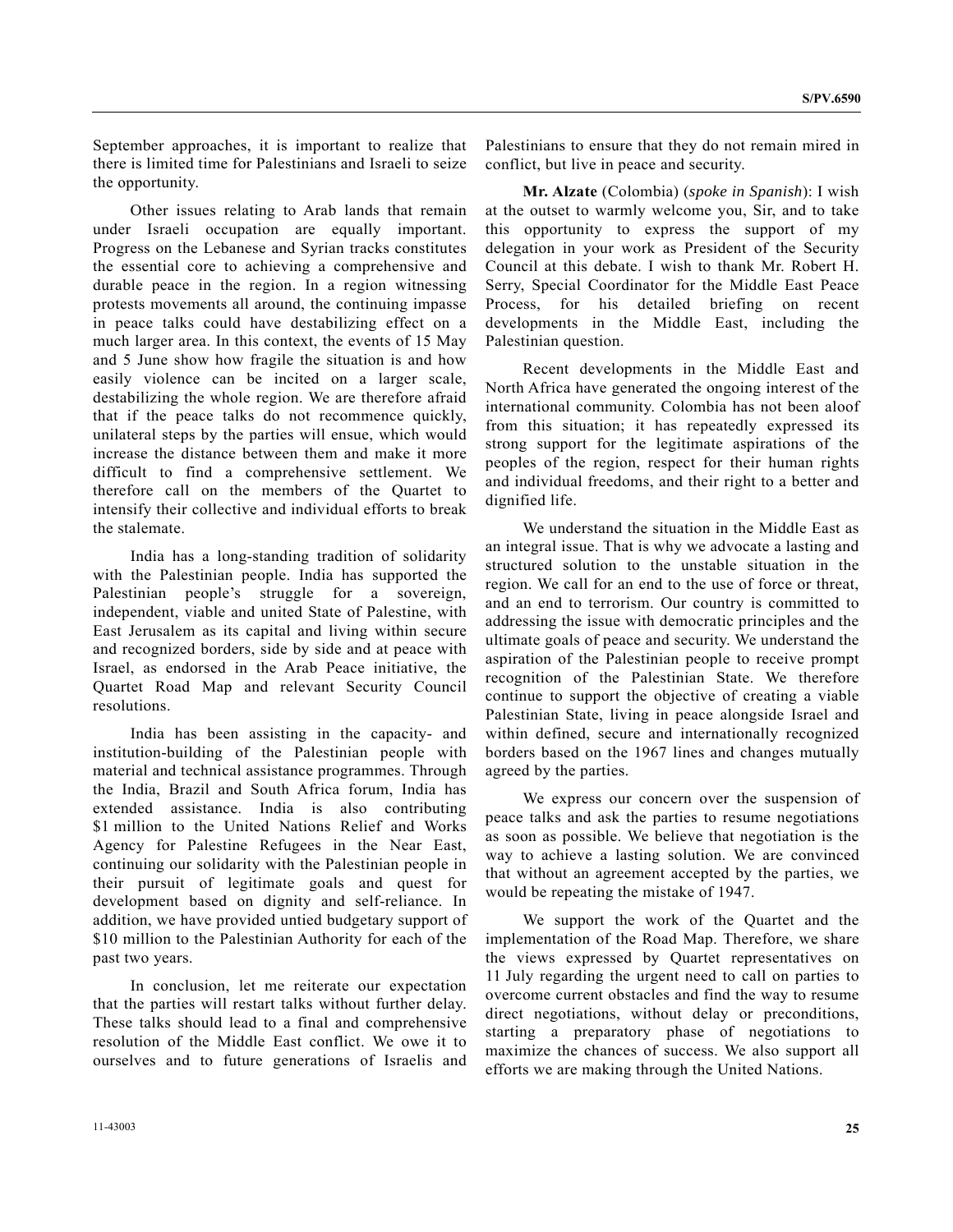We believe that settlements are an obstacle to the search for a lasting peace in the Middle East. They are not only illegal under international law but constitute a breach of the agreements established in the Road Map. We firmly believe in the need for both parties to act under international law in compliance with their commitments and obligations.

 In addition, the international community must continue to support the institutional strengthening of the Palestinian Authority in order to build a viable State. We share the consensus of the Quartet that Hamas must renounce to violence, recognize Israel and specifically reject the use of terrorism as a political tool.

 Israelis and Palestinians cannot continue to be immersed in confrontation and mistrust. We make an ardent call to restart talks between the parties on the basis of mutual respect and recognition of the identity and rights of each people. The Palestinians are entitled to their own State living in peace with Israel and moving toward common prosperity. Future generations of Palestinians must be able to grow up in hope, not despair. Similarly, current and future generations of Israelis must be able to live free from fear of attack and to enjoy peaceful relations with the neighbouring Arab countries.

**The President**: I shall now make a statement in my national capacity as Minister of State.

 I would like to thank Special Coordinator Robert Serry for his excellent briefing.

 Germany aligns itself with the statement to be delivered by the European Union.

 We are at a crucial moment in the Middle East process. People across the region are rising up for freedom, democracy and a better life. At the same time, we face a continuing stalemate in the Israeli-Palestinian peace process. Within the volatile regional context, it is more urgent than ever to reach lasting peace between Israelis and Palestinians. For the people in the region, progress in the peace process would send a strong signal of stability and would be testimony to the merits of politics and diplomacy.

 We all share the same vision. We want to see the State of Israel and a sovereign, independent, democratic, contiguous and viable State of Palestine living side by side in peace and security. It is time to make decisive progress. Prime Minister Netanyahu and

President Abbas must assume their responsibility and take bold steps towards the resumption of direct and substantive talks.

 We remain convinced that clear parameters are a prerequisite for successful negotiations. President Obama set out a balanced approach in his speech on 19 May. The European Union, for its part, has articulated what it considers to be the key parameters. Germany, France and the United Kingdom stated their view on this matter in a joint explanation of vote in this Council (see S/PV.6484). We continue to believe that an international endorsement of parameters is needed in order to create a basis for genuine negotiations.

 The Quartet continues to play a central role in this process and has been in permanent contact with the parties. Germany strongly supports the efforts by the European Union High Representative, Baroness Ashton, in the Quartet for a credible and balanced perspective to relaunch and facilitate the peace process. We call on the Quartet to continue and intensify its efforts to set out a fair and balanced framework for negotiations in order to trigger progress prior to the September deadline that it has itself endorsed.

 Palestinian leaders have announced that they may turn to the United Nations in their quest for statehood. At the same time, Palestinians have made it very clear that a resumption of negotiations is their preferred option. Palestinians expect from their leaders headway in establishing a Palestinian State. Germany acknowledges the remarkable progress by the Palestinian Authority in building the institutions of the future State of Palestine. In their reports, the World Bank, the International Monetary Fund and the United Nations have clearly stated that the Palestinian Authority has crossed the threshold towards a functioning State in key sectors. Now, the political process needs to catch up urgently with the substantial progress made on the ground. At the same time, we must do everything to preserve the achievements on the way to Palestinian statehood.

 Let me be very clear on this: Germany supports the establishment of a Palestinian State. As a matter of course, such a State will become a Member of the United Nations. Progress in this direction is a matter of urgency. Palestinians and Israelis have been waiting for too long to see the conflict end. But there is no viable or acceptable alternative to negotiations. Only negotiations will end the occupation, and only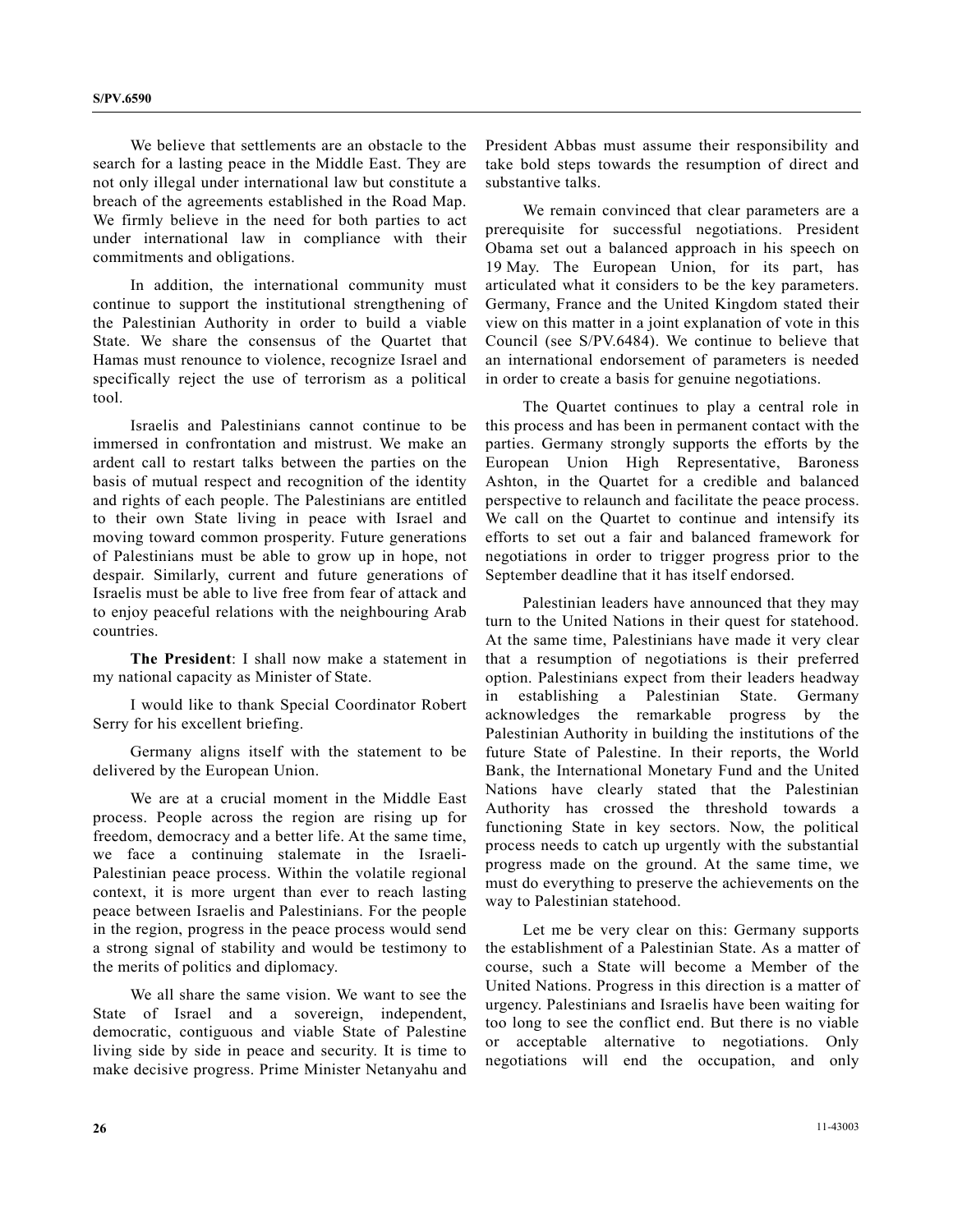negotiations can provide a possible solution to the core issues. Any action that is not conducive to a comprehensive solution and that could undermine trust between the parties should therefore be avoided.

 We are deeply concerned that failure to provide a credible political horizon for real progress towards a two-State solution could lead to serious consequences. Germany remains deeply concerned about continued settlement construction in the Palestinian territories and in East Jerusalem and about new construction plans and recent land confiscation in the West Bank, the first since 2008.

 In this Council, Germany, together with Britain and France, has made its position on settlements very clear: they are illegal under international law and are an obstacle to peace, and they constitute a threat to a two-State solution. All settlement activity, including in East Jerusalem, should therefore cease immediately. All members of the Council are in agreement that continued settlement activity constitutes a major obstacle to the achievement of a just, lasting and comprehensive peace. It is most unfortunate that settlement construction has continued despite so many appeals.

 Gaza remains a serious concern. We strongly condemn the recent resumption of rocket and mortar attacks on Israeli territory after the ceasefire following the Cairo Agreement. That type of action is utterly unacceptable. Germany recognizes Israel's right to protect its citizens against attacks. At the same time, we look to Israel to exercise this right judiciously, in order to forestall further escalation. We continue to call for the immediate and unconditional release of Staff Sergeant Gilad Shalit, who has been held hostage for more than five years now.

 Let me turn to one of the challenges that lie ahead. There is a need to sustain the positive developments initiated by the Palestinian Authority. The current financial situation is critical. It is not clear if salaries can be paid any longer. We call on all donors to honour their existing commitments. It may also become necessary to mobilize an additional international donor effort, and we would welcome any such initiative.

 We need to help create and maintain the conditions for self-sustained economic growth, including in Gaza. The appropriate way ahead is the full implementation of resolution 1860 (2009), calling

for the immediate, sustained and unconditional opening of crossings for goods and people to and from Gaza, and for the prevention of the illicit trafficking of arms and ammunition. At the same time, we expect any Palestinian Government to commit itself unequivocally to the principle of non-violence, to a two-State solution and to a negotiated peaceful settlement of the Israeli-Palestinian conflict, accepting the previous agreements and obligations, including Israel's legitimate right to exist. By the same token, we expect those bearing Government responsibility in Israel to unequivocally accept the two-State solution and to do their utmost to set the course for it.

 People in the Middle East have suffered too long from conflict and confrontation. Our shared goal is a just and lasting peace that ends the conflict and resolves all claims. In our time, many attempts to reach this goal have been frustrated. We understand the growing impatience, but we should be clear about what will bring us closer to peace, and what may result in further frustrations.

 I should just like to say a word on Syria. We are deeply shocked by the current events in that country. Despite promises of reforms and dialogue with the opposition, military actions, killings, arrests and repression continue. We are concerned about acts of violence between followers of different creeds. We urge the Syrian Government to stop playing the sectarian card. The Syrian regime must put a halt immediately to all violence against and repression of the Syrian people. Only if the violence stops is there a chance for initiating a sustainable political process. The transition towards a new Syria must be based on the full political participation of all its citizens and on commitment to the protection and promotion of human rights.

 It is not for outsiders to decide the future of Syria. This is an issue of the sovereignty of the people. The people of Syria are speaking loudly and clearly, just as the peoples of Egypt and Tunisia expressed their views. The legitimate demands of the Syrian people must be addressed. The Security Council cannot stand aside. It is our firm belief that a strong signal from the Council condemning the ongoing violence and repression of the Syrian people is of the utmost importance. The Security Council must assume its responsibility.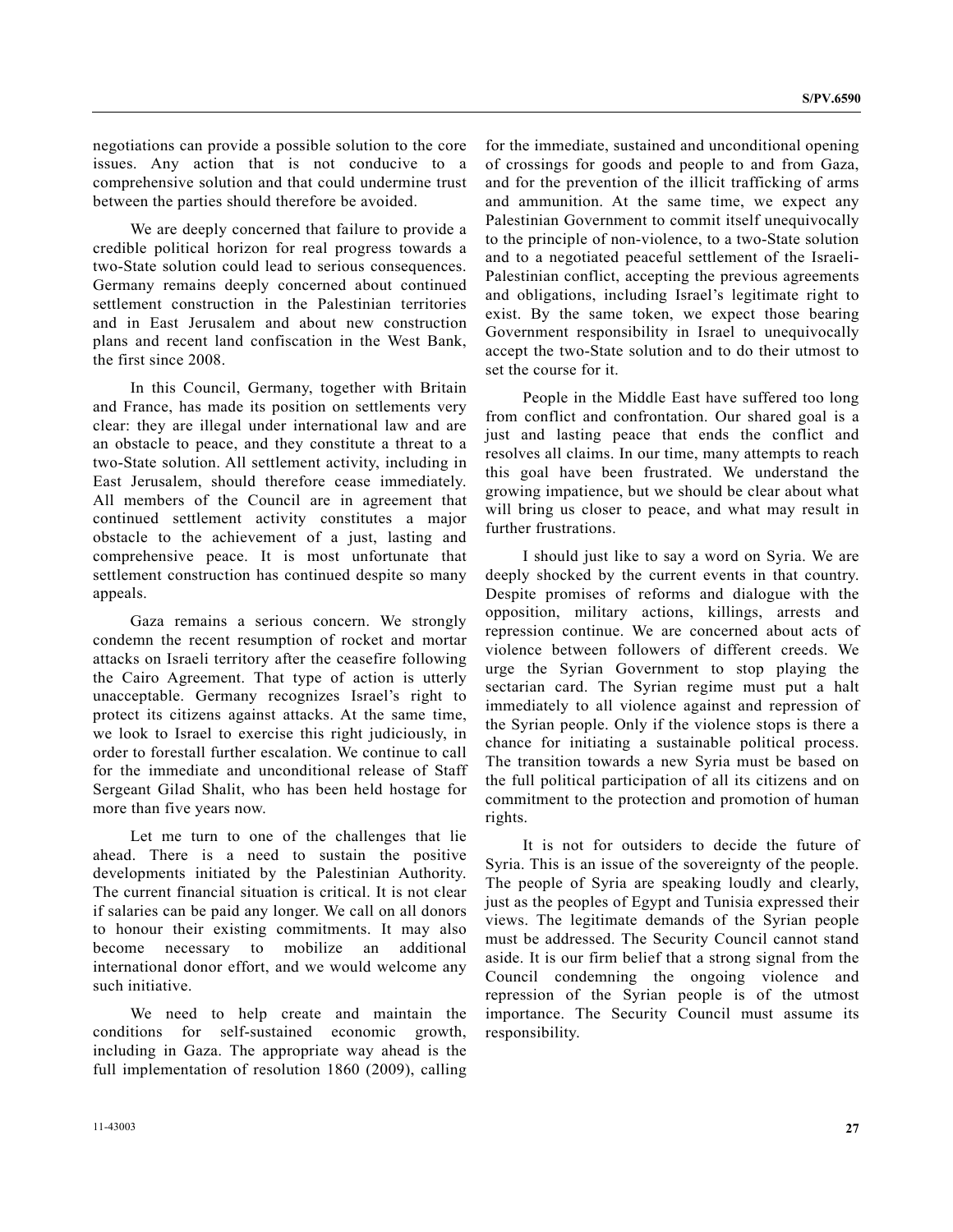I now resume my functions as President of the Council.

I give the floor to the representative of Egypt.

**Mr. Abdelaziz** (Egypt): I have the honour to address the Security Council today on behalf of the Non-Aligned Movement (NAM), and to begin by welcoming you, Mr. President, as you preside over the Council today, and by expressing the Movement's appreciation for today's briefing by Mr. Robert Serry, United Nations Special Coordinator and Special Representative of the Secretary-General.

 The Non-Aligned Movement believes that, at this critical juncture, the international community must renew its resolve to uphold its long-standing commitment to the realization of the two-State solution to the Israeli-Palestinian conflict, on the basis of international law and the well-known terms of reference of the 20-year peace process. There is an international understanding that we must reach the end of the Israeli occupation of the Palestinian and Arab lands occupied since 1967; the independence of the State of Palestine, with East Jerusalem as its capital, based on the borders of 4 June 1967; a just solution to the plight of the Palestine refugees, and thus the establishment of a just, lasting and comprehensive peace.

 It is therefore regrettable that all serious efforts made to date by the concerned international and regional parties, including by the Quartet in its last meeting on 11 July in Washington, D.C., have not yet led to the resumption and advancement of direct negotiations on the Palestinian-Israeli track. It is equally alarming to the Movement that the mere issuance of a Quartet statement has become an issue in itself, highlighting the serious need to improve the efficacy of that mechanism and to resolve the conflict, which remains a threat to international peace and security.

 It is also greatly to be regretted and condemned that Israel, the occupying Power, continues to pursue its illegal settlement activities in the occupied Palestinian territory, including East Jerusalem, along with many other unlawful policies and practices that continue to exacerbate the situation on the ground and to raise tensions. Such illegal practices also constitute the main obstacle to efforts to resume credible peace negotiations and are making it nearly impossible to realize the two-State solution on the basis of the

borders of 4 June 1967. In that regard, NAM strongly condemns the boycott law enacted by the Israeli Knesset earlier this month, which penalizes people or organizations who call for a boycott of the illegal Israeli settlements. It is a law that many in Israel itself find unconstitutional and anti-democratic.

 Recent declarations regarding the establishment of thousands more illegal settlement units, as well as the continuing and unprecedented pace of Israeli demolition of Palestinian homes and properties, especially in neighbourhoods of occupied East Jerusalem, in order to build new settlements in the heart of the City, all affirm Israel's hostile intentions and belie its Government's alleged commitment to the peace process and a two-State solution. All current indications, from provocative declarations to accelerated construction on the ground and continued revocation of Palestinian residency rights, are that Israel is clearly choosing settlements over peace. Indeed, to date, Israel has persisted in its unlawful attempts to alter the geographic and demographic composition of the Palestinian territory, particularly East Jerusalem, the annexation of which remains and will remain rejected and unrecognized by the international community.

 The sponsorship by the vast majority of the Non-Aligned Movement member States of the draft resolution (S/2011/24) presented earlier this year to the Council, calling for the immediate cessation of all settlement activities in the occupied Palestinian territory, including East Jerusalem, reflects the international position on this important issue. NAM regrets that the draft resolution was not adopted by the Council, as we had hoped for and expected in accordance with the Council's duty under the Charter to address Israel's deliberate destruction of the attainment of peace and security in the Middle East. The Non-Aligned Movement emphasizes its position, clearly stated at the NAM Ministerial Conference held in May in Bali, Indonesia, and reiterates its call for the Council to be resolute in demanding that Israel, the occupying Power, abide by its legal obligations.

 Moreover, we believe that calls for compliance must be backed by credible action. Israel must be called on to abide forthwith by all its obligations under the Fourth Geneva Convention, the relevant United Nations resolutions and the Road Map, without exception, and must be held accountable for their violation. That includes the obligation to immediately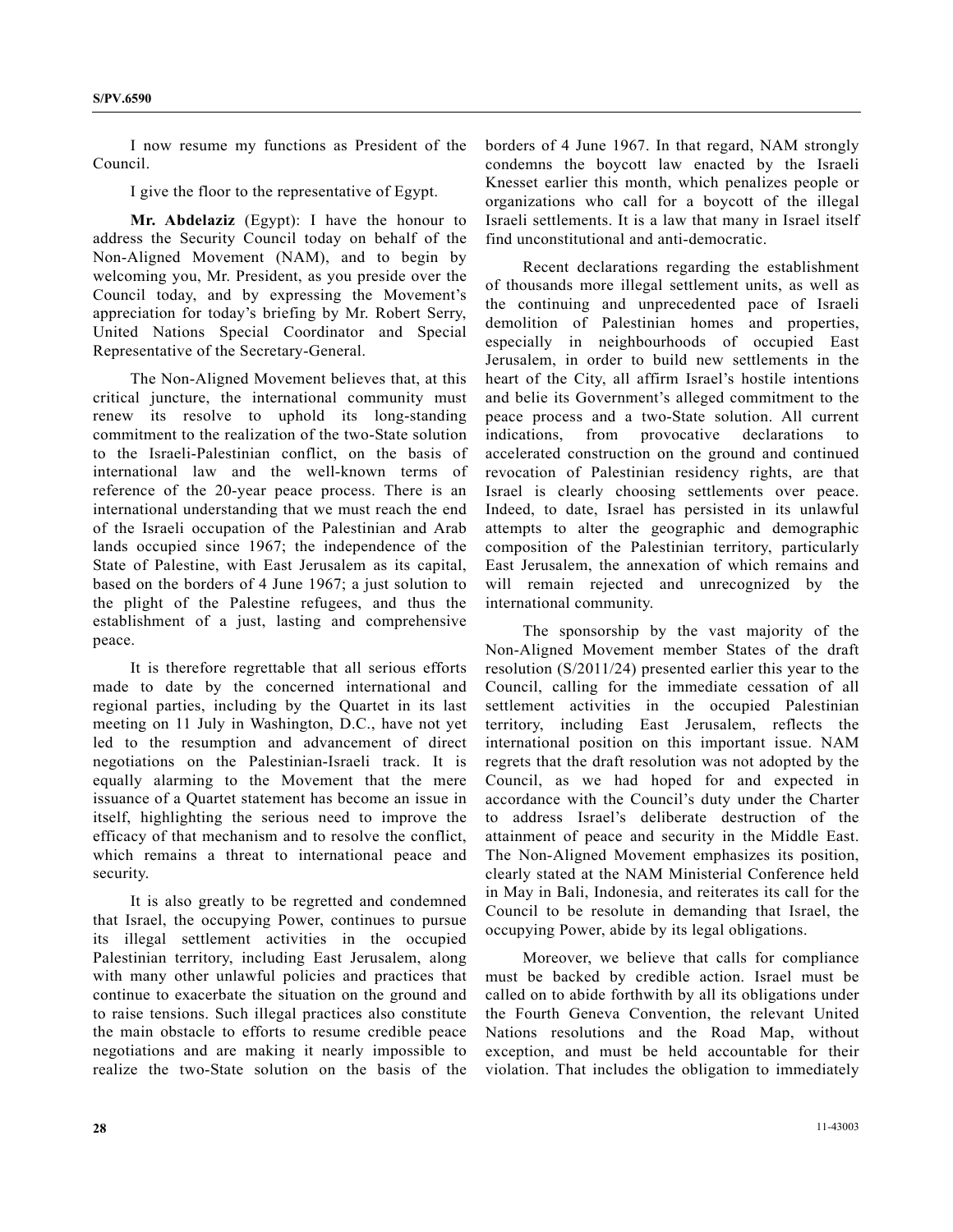and completely cease all settlement activities and to respect the international consensus on that issue, including the calls from the United Nations, NAM, the Organization of Islamic Cooperation, the European Union, the Quartet and all other concerned international and regional bodies and actors.

 NAM also emphasizes the need to compel Israel, the occupying Power, to fully lift its illegal blockade of the Gaza Strip, in line with its obligations under international law, resolution 1860 (2009) and all other relevant United Nations resolutions. This inhumane blockade continues to provoke the deep concern of people all over the region and the world, reflected, inter alia, in acts of solidarity such as the freedom flotilla. In this context, the Movement expresses its concern about and condemnation of the Israeli military's boarding and seizure on 19 July of the French civilian boat *Dignité-Al Karama*, which was sailing to Gaza to lend much-needed support to the people of Gaza, and calls for the blockade of Gaza to be lifted immediately.

 In this connection, the Movement re-emphasizes the need for the reconstruction of Gaza, and calls on Israel to open all its crossing points into Gaza and to allow for the sustained and regular movement of persons and goods, including essential construction materials and those necessary for reconstructing United Nations facilities and United Nations Relief and Works Agency for Palestine Refugees in the Near East (UNRWA) schools. Normal commercial flows must also be permitted, since they are imperative to the rehabilitation of livelihoods and economic recovery. NAM also reiterates the need to empower UNRWA with all the financial and human support necessary for it to carry out its mission effectively.

 NAM also expresses its deep concern about Israel's continuing arrest and imprisonment of Palestinian civilians in the occupied Palestinian territory, including East Jerusalem, in the recent period. NAM strongly condemns the continued detention and imprisonment of thousands of Palestinians in Israeli jails, where ill treatment and torture are common. The Movement welcomes all international efforts aimed at raising awareness of the plight of Palestinian political prisoners, including through the meetings held in Algeria in December 2010 and in Morocco in January 2011, as well as the convening of the United Nations international meeting on Palestinian political prisoners in Austria in March. NAM particularly stresses the

importance of the declaration on Palestinian political prisoners adopted in May at the NAM Ministerial Conference in Bali, Indonesia. It is the conviction of the Movement that those prisoners, who include children and women, should be immediately released, and that proper international inspection of their condition should be a priority for the international community, particularly the Security Council and the Human Rights Council.

 NAM stresses that serious, genuine and meaningful negotiations can be conducted only within well-defined parameters and a specified time frame. NAM highly appreciates the initiatives launched in the past few months to restart the negotiations on this basis. These include President Obama's speech on 19 May; the Russian initiative to dispatch a mission by the Security Council to the region and to convene an international conference to resume the negotiations; the parameters presented by the United Kingdom, France and Germany to be taken as a basis for the resumption of negotiations by the Quartet; and the French initiative to start negotiations for one year, ending with the convening of an international conference; as well as many other initiatives and efforts by the Non-Aligned Movement, including the NAM caucus in the Security Council. In the meantime, the NAM regrets the fact that consensus was not possible among the members of the Security Council on any of these initiatives. This casts a negative shadow on the ability of the Security Council to deal effectively with such a situation, which continues to endanger international peace and security.

 The Movement calls upon the Security Council and the Quartet to exert maximum efforts to set clear parameters and a time frame for the negotiations. At the same time, should those efforts fail to produce the required results, the international community, including the members of the Quartet, must do their utmost to facilitate and support constructive efforts to overcome the stagnation of the situation and contribute to peace. This should include actively working towards universal recognition of the State of Palestine on the basis of the 4 June 1967 borders, with East Jerusalem as its capital, and receiving the State of Palestine as a full Member of the United Nations, particularly since we heard today from Mr. Serry that Palestine was ready for statehood.

 Indeed, there is a unanimous conviction that respect by Israel of its obligations is imperative so as to enable the resumption of direct negotiations aimed at achieving a two-State solution on the basis of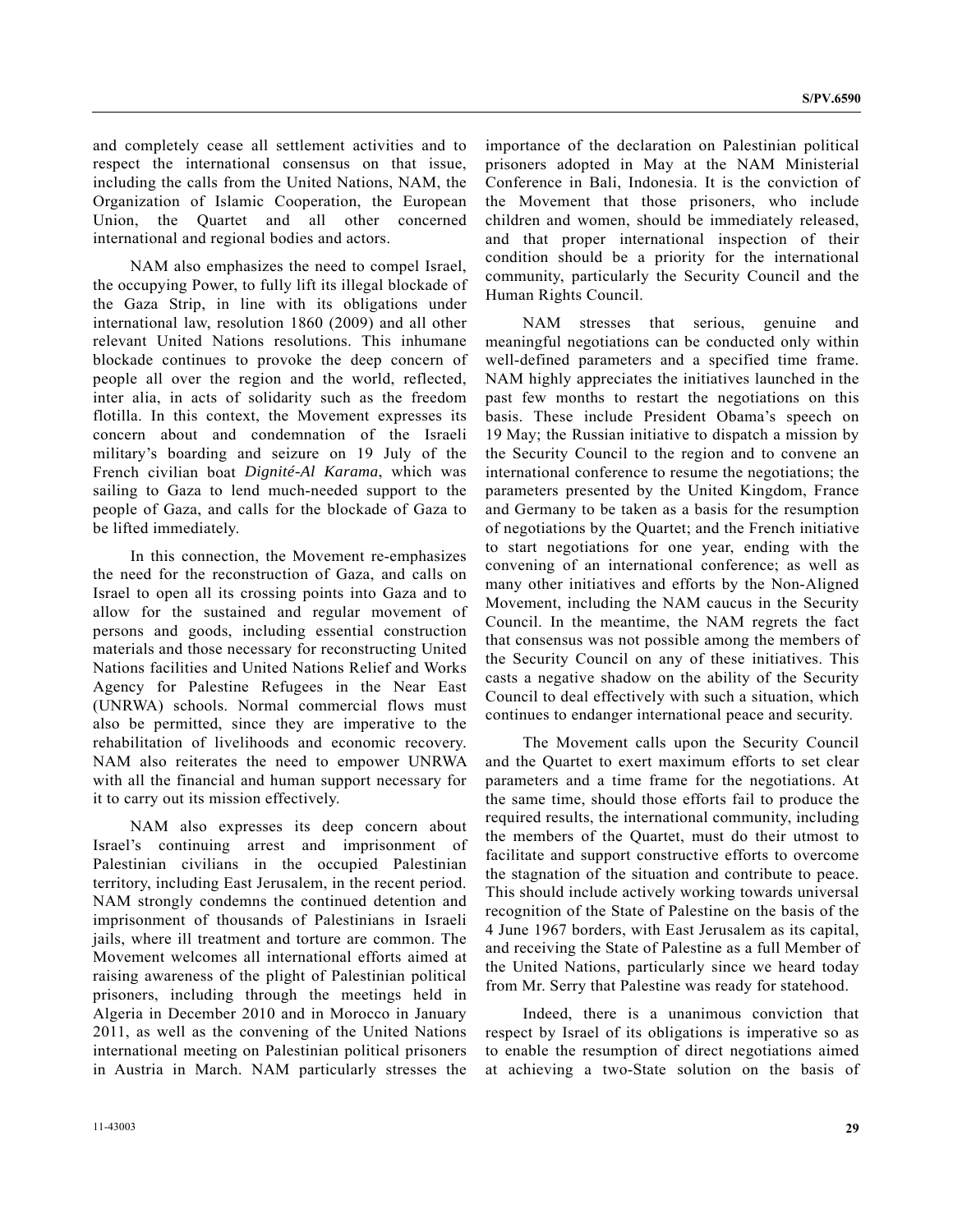Security Council resolutions 242 (1967), 338 (1973), 1397 (2002), 1515 (2003) and 1850 (2008), the Madrid terms of reference, including the principle of land for peace, the Arab Peace Initiative and the road map. At this critical juncture, it is therefore incumbent upon the international community to act collectively to compel Israel to abide by its obligations forthwith and to resume final status negotiations on the basis of the internationally agreed terms of reference that form the foundation of the two-State solution on the basis of the 4 June 1967 borders, so that we can realize this year the independence of the State of Palestine, with East Jerusalem as its capital, and thus begin a new era in the Middle East.

 Turning now to Lebanon, the NAM condemns Israel's ongoing violations of Lebanese sovereignty and the recurring serious breaches of Security Council resolution 1701 (2006). The Movement calls on all concerned parties to implement fully Security Council resolution 1701 (2006) in order to put an end to the current fragility and avoid the recurrence of hostilities.

 Concerning the occupied Syrian Golan, the Non-Aligned Movement reaffirms that all measures and actions taken, or to be taken, by Israel, the occupying Power, to alter the legal, physical or demographic status of the occupied Syrian Golan, as well as any Israeli measures to impose jurisdiction and administration there, are null, void and have no legal effect. The Non-Aligned Movement demands that Israel abide by Security Council resolution 497 (1981) and withdraw fully from the occupied Syrian Golan to the borders of 4 June 1967, in implementation of Security Council resolutions 242 (1967) and 338 (1973).

 Furthermore, the NAM condemns in the strongest terms the excessive use of force and the killing of unarmed civilian protesters by the Israeli forces on 15 May and 5 June 2011 and calls for those responsible for those brutal acts to be brought to justice.

**The President**: I now give the floor to the representative of Cuba.

**Mr. Benítez Versón** (Cuba) (*spoke in Spanish*): Cuba associates itself fully with the statement made by the representative of Egypt on behalf of the Movement of Non-Aligned Countries.

 The situation in the Middle East, particularly in the occupied Palestinian territory, remains alarming.

The tremendous physical, economic and social devastation caused by the illegal and destructive colonization practices carried out in the occupied Palestinian territories represents the main obstacle to the achievement of a peace agreement.

 The settlement policy is preventing the creation of a Palestinian State on the basis of the 1967 borders and, consequently, the possibility of a just solution to the Israeli-Palestinian conflict.

 Cuba is deeply concerned about the serious situation in the Gaza Strip. The Government of Israel must lift, immediately, unconditionally and completely, the cruel and illegal blockade on Gaza and allow for the free circulation of supplies from and to the Gaza Strip, as well as permanent humanitarian access.

 The creation of two States living peacefully side by side, with recognized borders, is not merely wishful thinking. Palestinians have long been owed a solution enabling the creation of their State, with East Jerusalem as its capital. Similarly, the question of its refugees must be resolved in accordance with General Assembly resolution 181 (II).

 However, the Government of Israel continues to hinder the resolution of the conflict, while the country that is supposed to guarantee the peace process has not showed the required political will to give that process the necessary impetus.

 Cuba supports all legitimate efforts aimed at reaching a just solution to this conflict and at the creation and recognition of a Palestinian State.

 The Security Council cannot remain passive on the question of Palestine. There is no other conflict more threatening to international peace and security. Yet the Council continues to fail to take action. The United States veto of every draft resolution introduced on this issue has made the Security Council into a hostage of the domestic policy of one of its members. The threat of veto remains a sword of Damocles over the most powerful, and yet the most antidemocratic, international body of the multilateral system. This situation is unacceptable and must change, failing which the impunity with which the Government of Israel acts in the occupied Palestinian territory will increase.

 Cuba believes that it is possible to find a shortterm peaceful solution. The Palestinian Authority has been working hard in the past few months, and many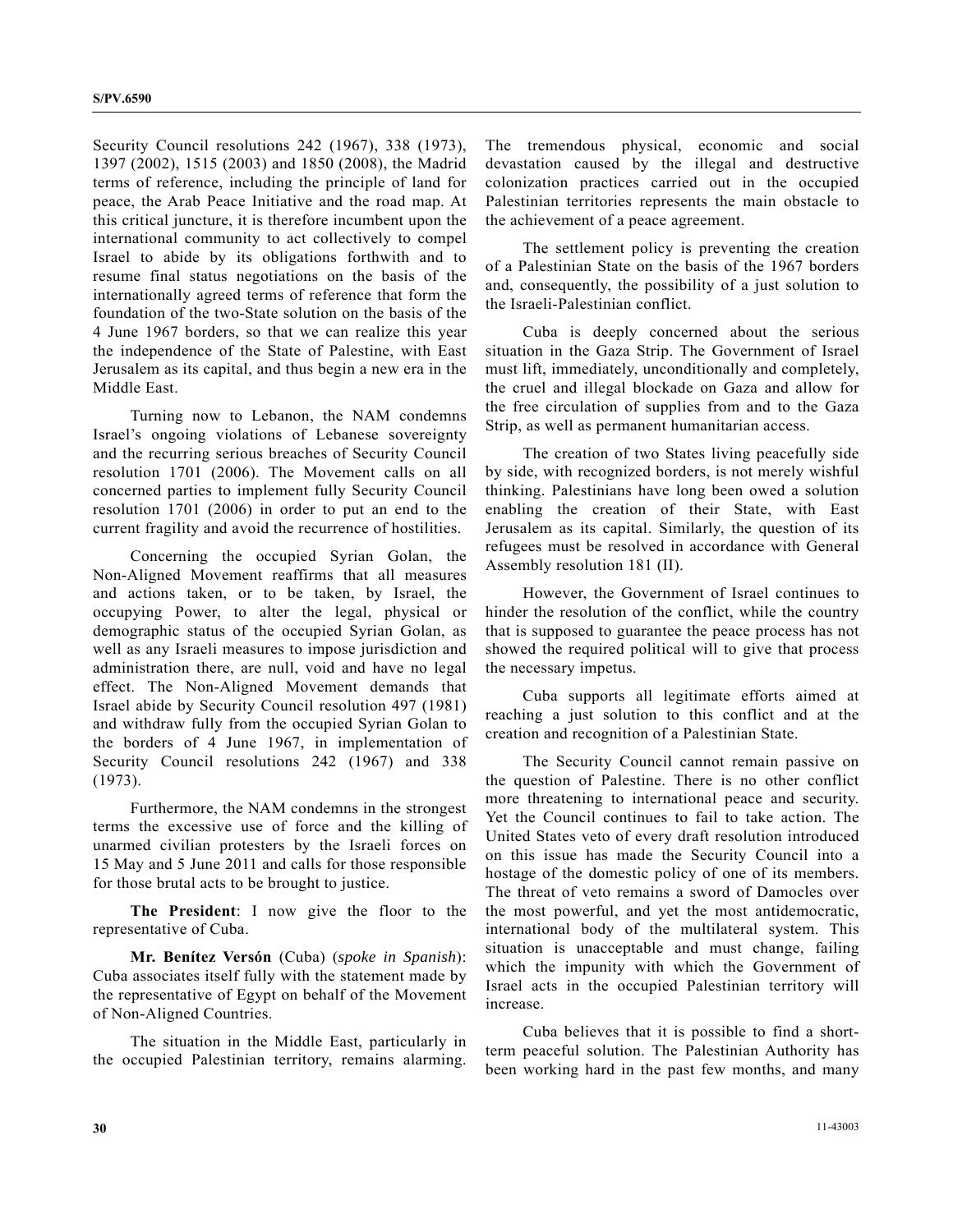States have responded positively to the call to recognize the Palestinian State. Cuba urges those States that have not yet done so to recognize, as soon as possible, the Palestinian State on the basis of the pre-1967 borders, with East Jerusalem as its capital.

 Cuba reaffirms that all of the measures and actions taken, or to be taken, by Israel aimed at altering the legal, physical or demographic condition and the institutional structure of the occupied Syrian Golan are null, void and without legal effect. We reiterate that all of these unilateral measures and actions, including the illegal construction and expansion of Israeli settlements in the Syrian Golan since 1967, constitute violations of international law, international agreements, the relevant resolutions and the Charter of the United Nations, and the Fourth Geneva Convention. Cuba calls on Israel to fully withdraw from the occupied Syrian Golan to the borders of 4 June 1967.

 In conclusion, Cuba is confident that the growing recognition by many countries of the Palestinian State on the basis of the 1967 borders will generate a fresh impetus and pave the way for a lasting solution to the conflict.

 Cuba reiterates its position in favour of a just, lasting and comprehensive peace for all the peoples of the Middle East region that would put an end to the occupation of all Arab territories occupied by Israel since 1967 and guarantee the exercise of selfdetermination by the Palestinian people through the establishment of an independent and sovereign State of Palestine, with East Jerusalem as its capital.

**The President**: I now give the floor to the representative of Indonesia.

**Mr. Kleib** (Indonesia): Let me begin by expressing our gratitude to Mr. Robert Serry, the United Nations Special Coordinator for the Middle East Peace Process, for the briefing he provided at the start of the debate.

 Indonesia associates itself with the statement of the Non-Aligned Movement just delivered by the Representative of Egypt and with that of the Organization of Islamic Cooperation, to be delivered later by the Representative of Kazakhstan.

 The resilience of the Palestinian people is worthy of recognition. They have endured repression and endless mayhem for decades, yet they have kept on moving forward towards achieving their dreams: the dream of statehood, namely, the dream of our Palestinian friends, brothers and sisters, to have a place that they can call their own.

 The August 2009 comprehensive plan for Palestine formulated by the Government of Prime Minister Salam Fayyad, entitled "Palestine: Ending the Occupation, Establishing the State", is a component in the establishment of Palestinian statehood and thus part of the significant journey to achieve that long-term dream. We must support that dream, and we must continue to support the rehabilitation and development of Palestinian national institutions.

 The Non-Aligned Movement ministerial meeting in Bali in May made a commitment to support the independence of the State of Palestine. In the same vein, the Organization of Islamic Cooperation echoed the same position.

 We welcome the important step forward taken in recent times by several States to extend recognition to the State of Palestine on the basis of the 1967 borders, with East Jerusalem as its capital. We urge members of the international community that have yet to do so, to confirm their recognition of the State of Palestine without delay, as justice delayed is justice denied.

 Indonesia wishes that in September, less than two months from now, in the Hall of the General Assembly, we, the community of nations, shall witness and welcome the birth of a new nation, the State of Palestine, in fulfilment of a long dream.

 However, the dream of our Palestinian people and their journey to an independent State has unfortunately continued to be beset by hurdles and setbacks. Israel continues with its infamous ingenuity to combine persistent hostility towards the Palestinians with determined efforts to frustrate the peace process. Summary evictions of Palestinians, demolition of their property, and the expansion of settlements in the occupied Palestinian territory, including East Jerusalem, comprise a grand design to construct a new reality. Such efforts mimic the strategies and tactics of a colonial Power.

 Israel must recognize that we are living in an era when human rights are to be respected and protected and that the will of the oppressed will prevail. No country can live with a clear conscience if it resorts to brutal repression. No country can wear the mantle of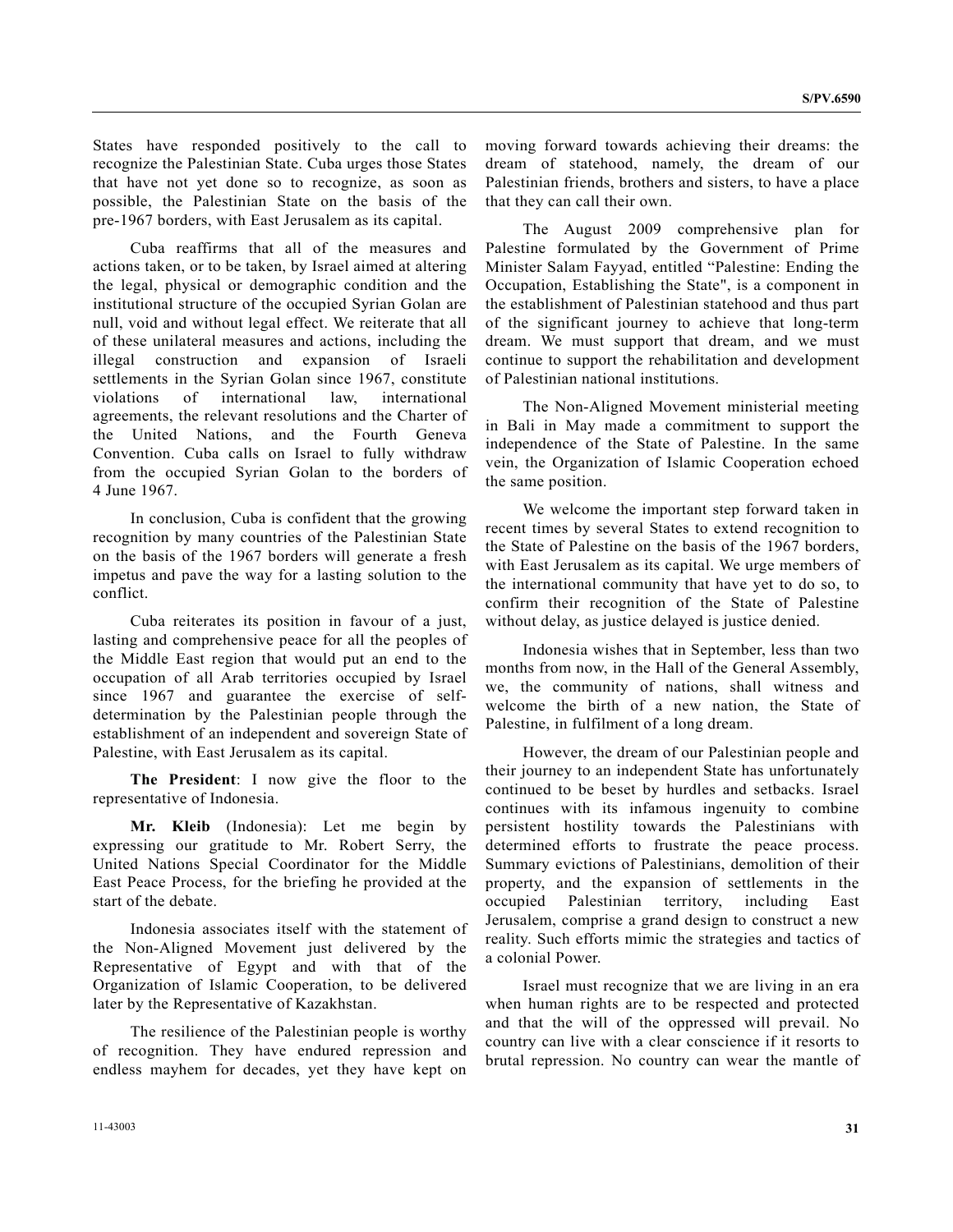dignity while ignoring universal democratic values. Israel must change its controversial policies and cease its inhumane actions.

 Israel has many choices. But the most honourable and most reasonable choice is to conduct direct negotiations with Palestine. That choice will garner the sympathy and support of the international community. Such direct negotiations must lead to realizing the dream of statehood — nothing more and nothing less.

 Let me conclude by underlining that the path towards statehood is filled with roadblocks. We can attest to this. But my delegation firmly believes that we, the international community, must and can remove all hurdles to the peaceful and comprehensive resolution of the Israeli-Palestinian conflict. We must embrace the significant moment when the international community, in particular the Security Council, fulfils its obligation to the Palestinian people — a moment of remarkable progress and transformation in the history of the Middle East.

 For its part, Indonesia's commitment and support for the Palestinian cause is total and unwavering. Our commitment to an independent, viable and democratic Palestine, living side by side in peace and security with its neighbours, is absolute.

 **The President**: Under rule 39 of the Council's provisional rules of procedure, I invite His Excellency Mr. Abdou Diallo, Chair of the Committee on the Exercise of the Inalienable Rights of the Palestinian People, to participate in this meeting.

 **Mr. Diallo** (*spoke in French*): On behalf of the Committee on the Exercise of the Inalienable Rights of the Palestinian People, I should like to congratulate you, Mr. President, on your presidency of the Council for the month of July, which marks the start of the summer holidays and serves to remind us of where we stand with regard to work that we must complete at the forthcoming session, including on the question of Palestine.

 I would also like to express my appreciation to Ambassador Nelson Messone, Permanent Representative of Gabon, for his exemplary leadership of the Council during the past month. I would also like to thank Mr. Robert Serry for his comprehensive briefing.

 Two and a half years after the end of Israeli military operations in the Gaza Strip, we are, once again, witnessing a surge in violence in and around Gaza. The worrisome situation requires the Council to take urgent and appropriate action, in accordance with its resolution 1860 (2009), in order to protect the civilians in that overpopulated Palestinian territory. As well, the illegal economic blockade of Gaza must be lifted and a durable ceasefire ensured. Efforts aimed at achieving Palestinian reconciliation carried out around the leadership of President Abbas, as called for in resolution 1860 (2009), should also be supported. Undoubtedly these basic measures are vital to stabilizing the situation and establishing peace.

 The stalemate in the peace process is unacceptable at a time when so many have pinned their hopes on September and the sixty-sixth session of the General Assembly. Now, more than ever, the Council must act resolutely to bring about a peaceful settlement to the question of Palestine. In that regard, it should be recalled that the Quartet Road Map, which the Council endorsed in its resolution 1515 (2003), has already set out the necessary requirements, including refraining from any action that might undermine confidence between the parties.

 The Council will thus agree with me that a call for the resumption of negotiations must necessarily be accompanied by measures to compel Israel to abide strictly by its obligations under international law. Indeed, inaction on the part of the Council further invites Israel to intensify its illegal policies, as evidenced by the explosive growth of Israeli settlements.

 The Council is aware, however, that that the ultimate objective of the settlement project is to consolidate Israeli control over the occupied Palestinian territory and make it impossible to achieve a two-State solution based on the June 1967 borders, as called for by President Obama in his speech of 19 May.

 Furthermore it is deplorable and even frustrating that the Quartet's much-anticipated meeting did not lead to a decision on clear parameters, similar to those endorsed by the European Union, to guide Israeli-Palestinian negotiations.

 Since the last open debate of the Council on the Palestinian question (S/PV.6520), our Committee has made every effort to promote a solution that would rest on the existence of two States and establish peace between the Israelis and the Palestinians. In that connection, the Committee held the United Nations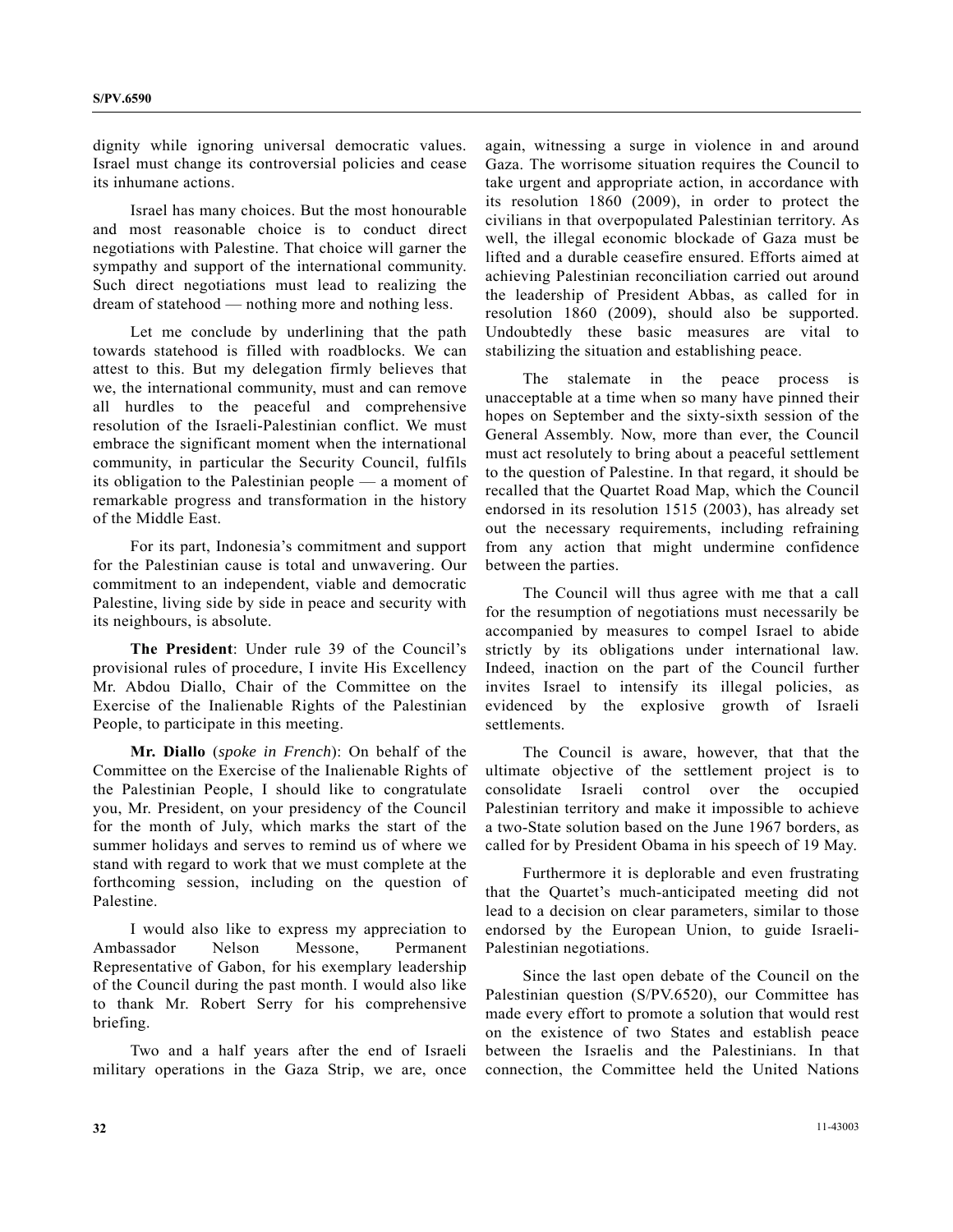Seminar on Assistance to the Palestinian People in Helsinki, in April, to mobilize international support for the Palestinian State-building programme. In that connection, it is widely agreed that the Palestinian Authority has succeeded in establishing sound public institutions.

 Similarly, in Brussels in June, the Committee convened the United Nations International Meeting in Support of the Israeli-Palestinian Peace Process, to take stock of European and other international and multilateral initiatives aimed at achieving a two-State solution. Our Committee is also heartened by the growing number of States recognizing Palestine.

 We are also mindful that the Road Map includes other multilateral options, including, in the context of the United Nations, promoting the achievement of two States, Israel and Palestine, living side by side in peace and security. Today, perhaps more than ever, the Security Council has a particular role to play in achieving this shared but often delayed goal.

 In this manner, and by acting with strong political will and courage, we can achieve justice for both the Palestinian and Israeli peoples. This has been the stated aim of the United Nations since 1975, which our Committee strives to achieve.

**The President** (*spoke in French*) I now give the floor to the representative of the European Union, Mr. Pedro Serrano

**Mr. Serrano** (European Union): Many thanks, Mr. President, for giving the floor to the European Union (EU). Many thanks, too, to Special Coordinator Robert Serry for his briefing and to the representatives of Palestine and Israel for their statements.

 The candidate countries Croatia and Montenegro; the countries of the Stabilisation and Association Process and potential candidates Albania, Bosnia and Herzegovina and Serbia; and Ukraine and the Republic of Moldova align themselves with this statement.

 While dramatic events are unfolding in the Middle East region, the Arab-Israeli conflict continues to be caught in a worrisome stalemate. It is a matter of the highest priority for us to continue to make every effort to contribute to the ending of this conflict. The legitimate aspirations of the peoples in the region, including those of Palestinians for statehood and of Israelis for security, are at stake.

 The meeting of the Middle East Quartet on 11 July confirmed the need to set out a reference framework to help the parties to resume negotiations. Efforts are continuing to find the formula that can best achieve this goal. EU member States have repeatedly expressed their full support for High Representative Ashton in her continued efforts for the Quartet to create a credible perspective for the relaunching of the peace process, most recently in the Foreign Affairs Council Conclusions adopted on 18 July 2011.

 The EU stresses the central role of the Quartet. Indeed, the complexity of the transformational moment witnessed across the Arab world calls for multilateral efforts aimed at supporting a negotiated solution of the Arab-Israeli conflict. The European Union continues to believe that this is the best way forward. The European Union also encourages an active Arab contribution to this process and reiterates its view of the value of the Arab Peace Initiative.

 The European Union's goal remains the just and lasting resolution to the Israeli-Palestinian conflict, with the State of Israel and an independent, democratic, contiguous, sovereign and viable State of Palestine living side by side, in peace and security and mutual recognition.

 Recalling the Berlin Declaration, the EU reiterates its readiness to recognize a Palestinian State when appropriate.

 The European Union believes that negotiations should include all final status issues, including borders, Jerusalem, refugees, security and water, respecting previous agreements and understandings. Clear parameters defining the basis for negotiations — as contained in Council Conclusions of December 2009, December 2010, May 2011 and presented to this Council on 21 April 2011 (6520th meeting) — are key elements for a successful outcome.

 This is an opportunity for the EU to recall its positions in this regard. We believe that the following parameters could serve as a basis for a resumption of negotiations between the parties.

 First is an agreement on the borders of the two States based on the lines of 4 June 1967, with equivalent land swaps as may be agreed between the parties. Secondly, security arrangements must for Palestinians respect their sovereignty and show that the occupation is over, and for Israelis protect their